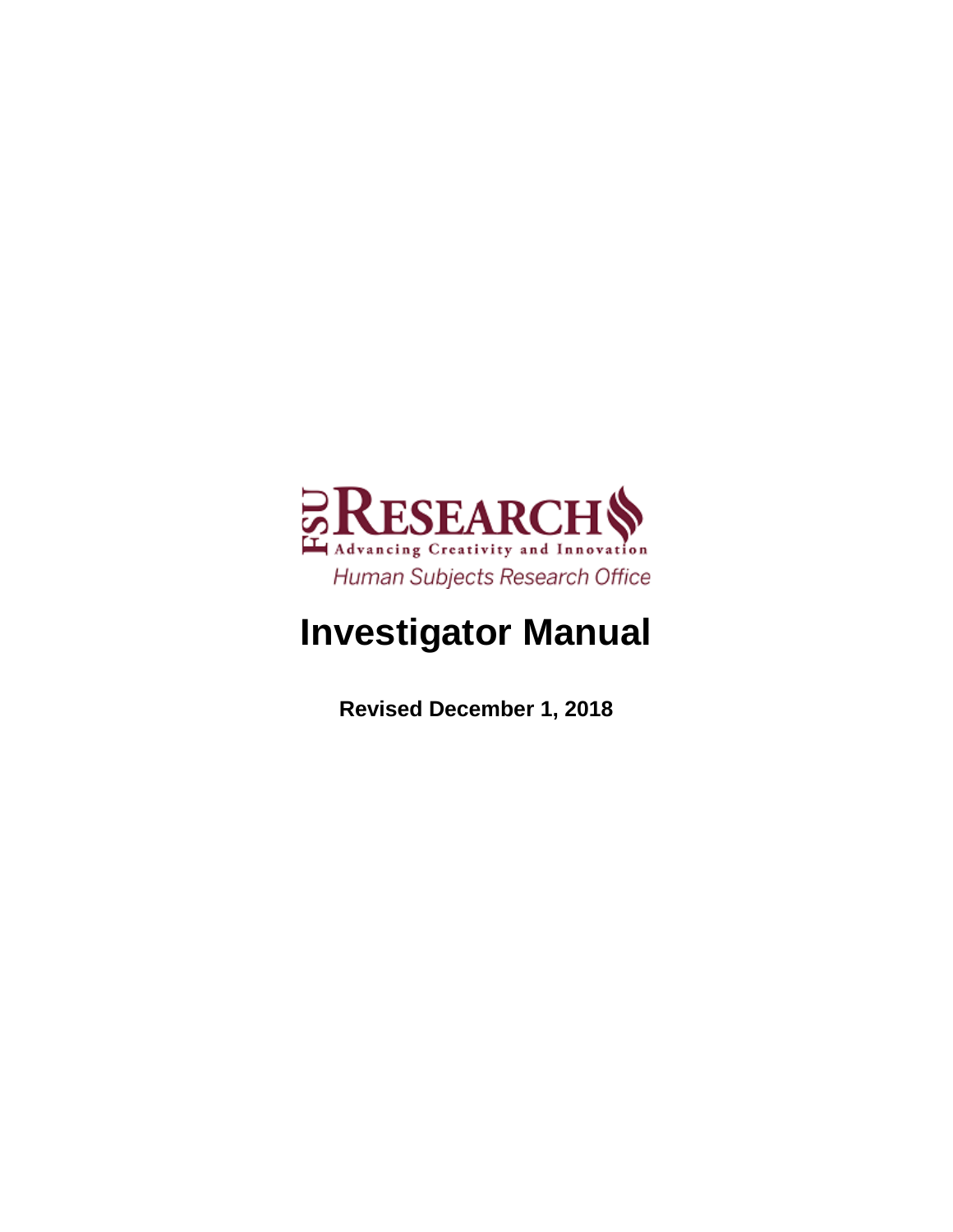

| _             |                    |                        |
|---------------|--------------------|------------------------|
| <b>NUMBER</b> | $\cdot$ $\Delta T$ | $\sim$ $\sim$<br>D A ( |
| 103<br>'HRP-  | ד 10<br>u/         | 2 of 50                |

# **Table of Contents**

|               | What financial interests do my staff and I need to disclose conduct Human Research?4                |  |
|---------------|-----------------------------------------------------------------------------------------------------|--|
|               |                                                                                                     |  |
|               |                                                                                                     |  |
|               | How do I request that this IRB serve as the IRB of record (sIRB) for my collaborative or multi-site |  |
|               |                                                                                                     |  |
|               |                                                                                                     |  |
|               |                                                                                                     |  |
|               |                                                                                                     |  |
|               |                                                                                                     |  |
|               |                                                                                                     |  |
|               |                                                                                                     |  |
|               |                                                                                                     |  |
|               |                                                                                                     |  |
|               |                                                                                                     |  |
|               |                                                                                                     |  |
|               |                                                                                                     |  |
|               |                                                                                                     |  |
|               |                                                                                                     |  |
|               |                                                                                                     |  |
|               |                                                                                                     |  |
| Appendix A-1  |                                                                                                     |  |
| Appendix A-2  |                                                                                                     |  |
| Appendix A-3  |                                                                                                     |  |
| Appendix A-4  | Additional Requirements for Department of Defense (DOD) research31                                  |  |
| Appendix A-5  | Additional Requirements for Department of Energy (DOE) Research32                                   |  |
| Appendix A-6  | Additional Requirements for Department of Justice (DOJ) Research 33                                 |  |
|               | Additional Requirements for DOJ Research conducted in the Federal Bureau of Prisons 33              |  |
|               | Additional Requirements for DOJ Research Funded by the National Institute of Justice35              |  |
| Appendix A-7  | Additional Requirements for Department of Education (ED) Research36                                 |  |
| Appendix A-8  | Additional Requirements for Environmental Protection Agency (EPA) Research 37                       |  |
| Appendix A-9  | Additional Requirements for Veterans Administration (VA) Research 38                                |  |
| Appendix A-10 |                                                                                                     |  |
| Appendix A-11 | Additional Requirements for Research Subject to EU General Data Protection                          |  |
|               |                                                                                                     |  |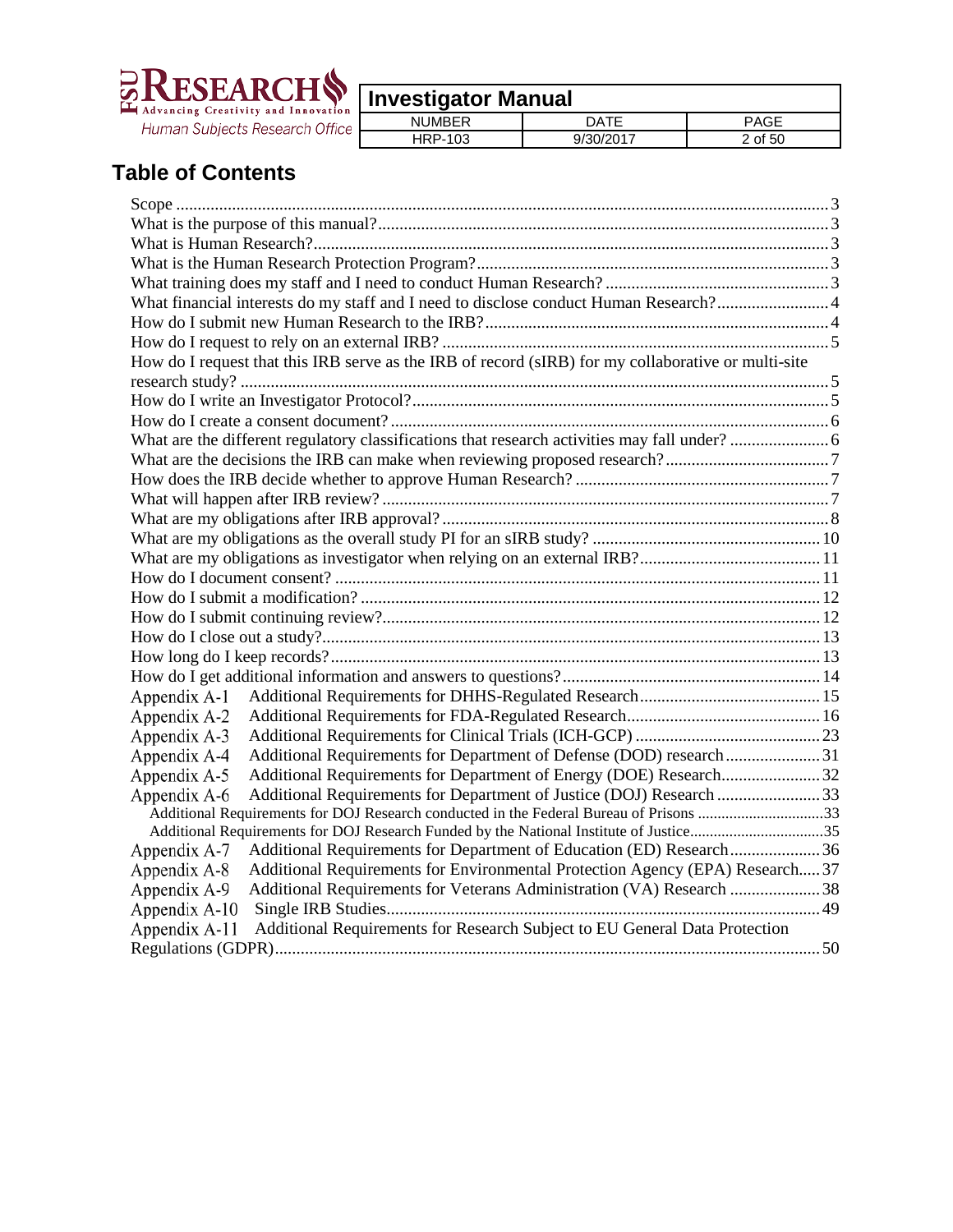

| creativity and Innovation.              |           |         |  |
|-----------------------------------------|-----------|---------|--|
| <b>NUMBER</b><br>bjects Research Office | ገATF      | PAGE    |  |
| <b>HRP-103</b>                          | 9/30/2017 | 3 of 50 |  |

# <span id="page-2-0"></span>*Scope*

Throughout this document "institution" refers to Florida State University.

# <span id="page-2-1"></span>*What is the purpose of this manual?*

This document "INVESTIGATOR MANUAL (HRP-103)" is designed to guide you through policies and procedures related to the conduct of Human Research that are specific to this institution.

General information regarding Human Research protections and relevant federal regulations and guidance is incorporated into the required human protections training. For additional information see below: "What training does my staff and I need in order to conduct Human Research?"

# <span id="page-2-2"></span>*What is Human Research?*

The "HUMAN RESEARCH PROTECTION PROGRAM PLAN (HRP-101)" defines the activities that this institution considers to be "Human Research." An algorithm for determining whether an activity is Human Research can be found in the "WORKSHEET: Human Research (HRP-310)," located in the IRB Policies & Procedures section of the IRB Web site. Use this document for guidance as to whether an activity meets either the DHHS or FDA definition of Human Research, keeping in mind that the IRB makes the ultimate determination in questionable cases as to whether an activity constitutes Human Research subject to IRB oversight.

You are responsible not to conduct Human Research without prior IRB review and approval (or an institutional review and approval of exempt Human Research). If you have questions about whether an activity is Human Research, contact the IRB Office who will provide you with a determination. If you wish to have a written determination, provide a written request to the IRB Office.

# <span id="page-2-3"></span>*What is the Human Research Protection Program?*

The document "HUMAN RESEARCH PROTECTION PROGRAM PLAN (HRP-101)" describes this institution's overall plan to protect subjects in Human Research.

- The mission of the Human Research Protection Program.
- The ethical principles that the institution follows governing the conduct of Human Research.
- The applicable laws that govern Human Research.
- When the institution becomes "engaged in Human Research" and when someone is acting as an agent of the institution conducting Human Research.
- The types of Human Research that may not be conducted.
- The roles and responsibilities of individuals within the institution.

# <span id="page-2-4"></span>*What training does my staff and I need to conduct Human Research?*

This section describes the training requirements imposed by the IRB. You may have additional training imposed by other federal, state, or institutional policies.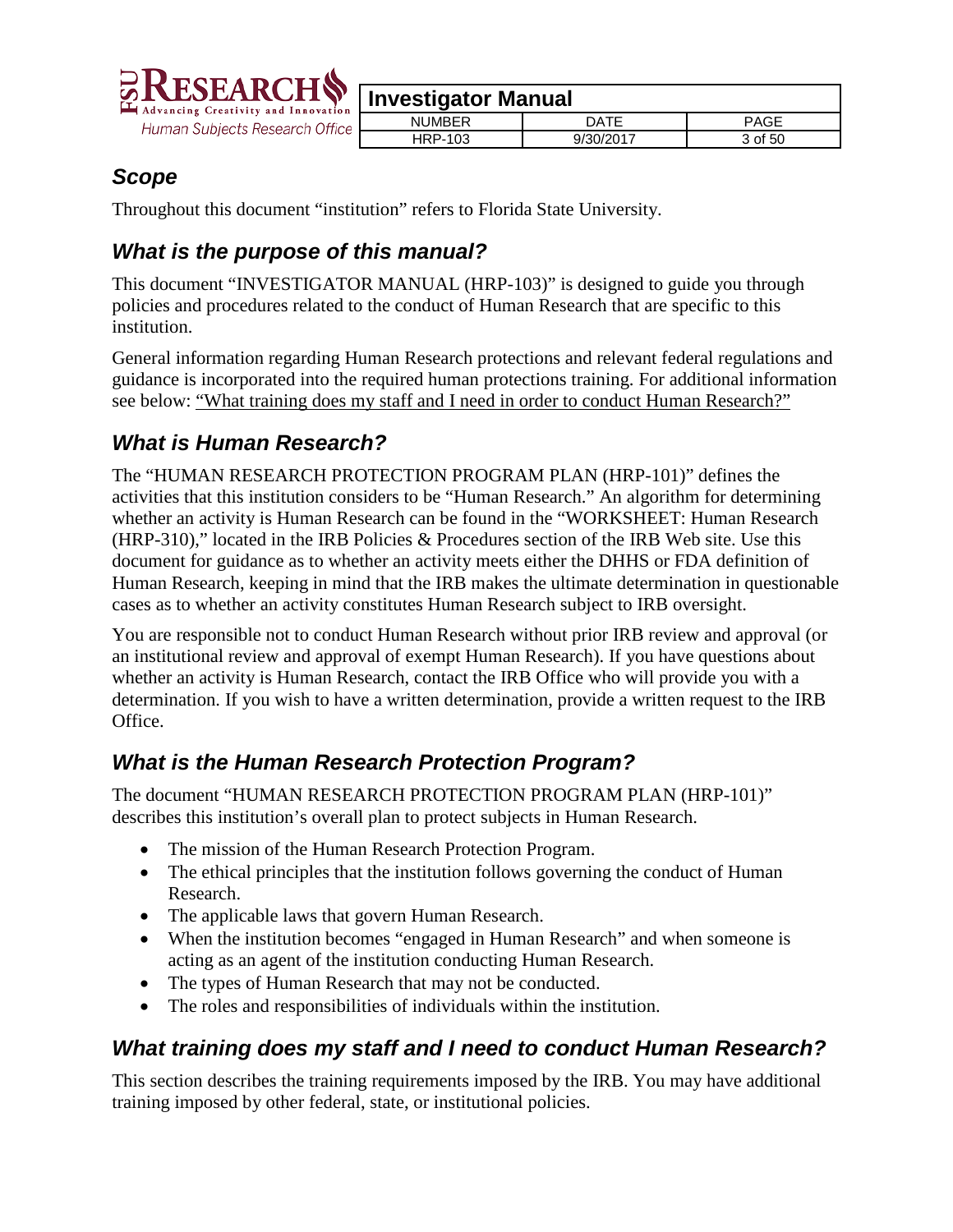

Investigators and staff conducting research with human subjects must complete the Collaborative Institutional Training Initiative (CITI) human subjects online training program.

The CITI site can be accessed at [http://www.citiprogram.org/.](http://www.citiprogram.org/)

Training is valid for a three-year period (two years for individuals who conduct Veterans Administration (VA) research), after which time the training must be repeated.

All members of the research team involved in the design, conduct, or reporting of the research must complete training. Members of the research team who have not completed human research protections training may not take part in aspects of the research that involve human subjects or identifiable human subjects data.

### <span id="page-3-0"></span>*What financial interests do my staff and I need to disclose conduct Human Research?*

Individuals involved in the design, conduct, or reporting of research, research consultation, teaching, professional practice, institutional committee memberships, and service on panels such as Institutional Review Boards or Data and Safety Monitoring Boards are considered to have an institution responsibility.

All individuals involved in the design, conduct, or reporting of research are required to disclose the financial interests in the New Study SmartForm in the electronic IRB system.

- On submission of an initial review.
- At least annually as part of continuing review.
- Within 30 days of discovering or acquiring (e.g., through purchase, marriage, or inheritance) a new financial interest.

Individuals with reimbursed or sponsored travel by an entity other than a federal, state, or local government agency, higher education institution or affiliated research institute, academic teaching hospital, or medical center are required to disclose the purpose of the trip, the identity of the sponsor or organizer, the destination, and the duration of the travel.

Individuals subject to this policy are required to complete financial conflicts of interest training initially, at least every four years, and immediately when:

- Joining the institution
- Financial conflicts policies are revised in a manner that changes investigator requirements
- Non-compliant with financial conflicts policies and procedures

Additional details can be found in "SOP: Financial Conflicts of Interests (HRP-055)."

# <span id="page-3-1"></span>*How do I submit new Human Research to the IRB?*

Complete the New Study SmartForm in the electronic IRB system and attach all requested supplements, have the SmartForm submitted by the PI by clicking the "Submit" activity. Maintain electronic copies of all information submitted to the IRB in case revisions are required. Before submitting the research for initial review, you must: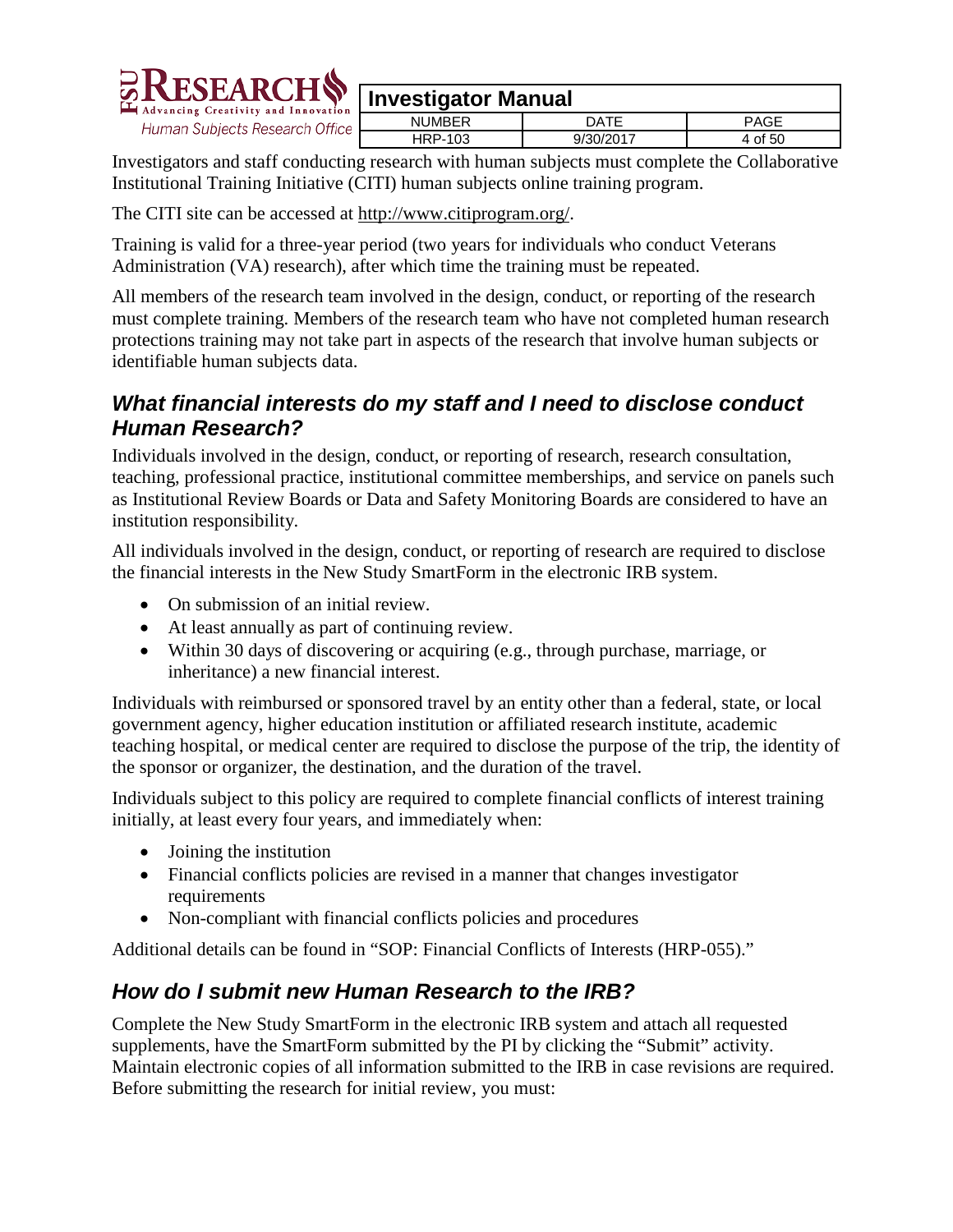

- Obtain the financial interest status ("yes" or "no") of each research staff.
- Obtain the agreement of research staff to his/her role in the research.

### <span id="page-4-0"></span>*How do I request to rely on an external IRB?*

<span id="page-4-1"></span>Complete the New Study SmartForm in the electronic IRB system, indicate that an External IRB will serve as the IRB of Record and attach all requested supplements. Have the SmartForm submitted by the PI by clicking the "Submit" activity. Maintain electronic copies of all information submitted to the IRB in case revisions are required.

### *How do I request that this IRB serve as the IRB of record (sIRB) for my collaborative or multi-site research study?*

On the New Study SmartForm in the electronic IRB system, indicate if the study is a multi-site or collaborative research study, then select "Yes" to the question "Will your IRB act as the single IRB of record for other participating sites?" Complete the rest of the New Study SmartForm and attach all available supplements. Have the SmartForm submitted by the PI by clicking the "Submit" activity.

### <span id="page-4-2"></span>*How do I write an Investigator Protocol?*

Use the "TEMPLATE PROTOCOL (HRP-503)" as a starting point for drafting a new Investigator Protocol, and reference the instructions in italic text for the information the IRB looks for when reviewing research. Here are some key points to remember when developing an Investigator Protocol:

- The italicized bullet points in the "TEMPLATE PROTOCOL (HRP-503)" serve as guidance to investigators when developing an Investigator Protocol for submission to the IRB. All italicized comments are meant to be deleted prior to submission.
- For any items described in the sponsor's protocol or other documents submitted with the application, investigators may simply reference the page numbers of these documents within the Investigator Protocol rather than repeat information.
- When writing an Investigator Protocol, always keep an electronic copy. You will need to modify this copy when making changes to the Investigator Protocol.
- If you believe your activity may not be Human Research, contact the IRB Office prior to developing your Investigator Protocol.
- Note that, depending on the nature of your research, certain sections of the template may not be applicable to your Investigator Protocol. Indicate this as appropriate.
- You may not involve any individuals who are members of the following populations as subjects in your research unless you indicate this in your inclusion criteria as the inclusion of subjects in these populations has regulatory implications.
	- o Adults unable to provide legally effective consent
	- o Individuals who are not yet adults (infants, children, teenagers)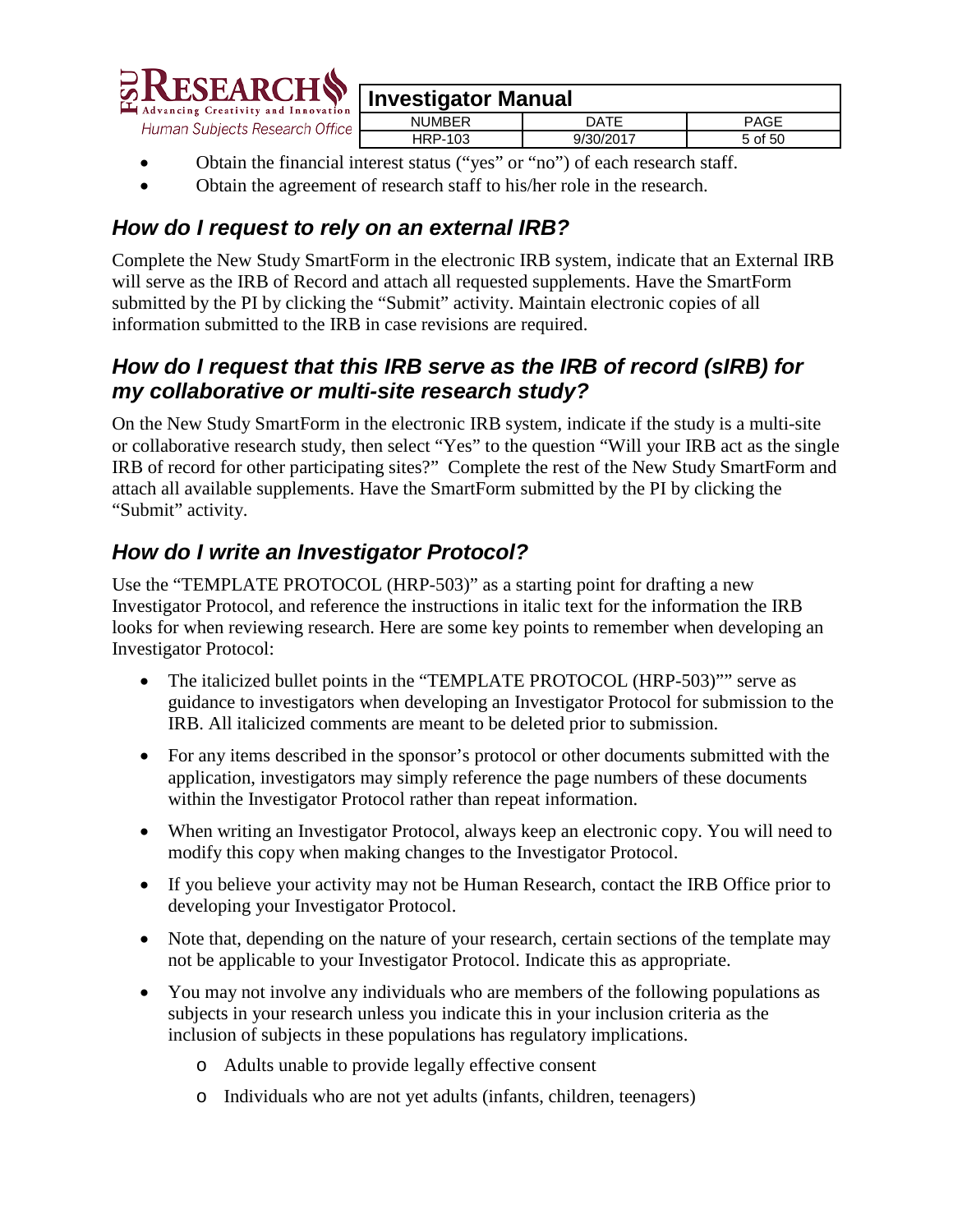

| ation                |         |             |         |
|----------------------|---------|-------------|---------|
| <i><b>Iffice</b></i> | NUMBER  | <b>IATF</b> | PAGE    |
|                      | HRP-103 | 9/30/2017   | 6 of 50 |

- o Pregnant women
- o Prisoners
- If you are conducting community-based participatory research, you may contact the IRB Office for information about:
	- o Research studies using a community-based participatory research design
	- o Use of community advisory boards
	- o Use of participant advocates
	- o Partnerships with community-based institutions or organizations

### <span id="page-5-0"></span>*How do I create a consent document?*

Use the "TEMPLATE CONSENT DOCUMENT (HRP-502)" to create a consent document.

Note that all long form consent documents and all summaries for short form consent documents must contain all of the required and all additional appropriate elements of informed consent disclosure. Review the "Long Form of Consent Documentation" section in the IRB's "WORKSHEET: Criteria for Approval (HRP-314)," to ensure that these elements are addressed. When using the short form of consent documentation the appropriate signature block from "TEMPLATE CONSENT DOCUMENT (HRP-502)" should be used on the short form.

We recommend that you date the revisions of your consent documents to ensure that you use the most recent version approved by the IRB.

### <span id="page-5-1"></span>*What are the different regulatory classifications that research activities may fall under?*

Submitted activities may fall under one of the following four regulatory classifications:

- Not "Human Research": Activities must meet the institutional definition of "Human" Research" to fall under IRB oversight. Activities that do not meet this definition of are not subject to IRB oversight or review. Review the IRB Office's "WORKSHEET: Human Research (HRP-310)" for reference. Contact the IRB Office in cases where it is unclear whether an activity is Human Research.
- Exempt: Certain categories of Human Research may be exempt from regulation but require IRB review. It is the responsibility of the institution, not the investigator, to determine whether Human Research is exempt from IRB review. Review the IRB Office's "WORKSHEET: Exemption (HRP-312)" for reference on the categories of research that may be exempt.
- Review Using the Expedited Procedure: Certain categories of non-exempt Human Research may qualify for review using the expedited procedure, meaning that the project may be approved by a single designated IRB reviewer, rather than the convened board. Review the IRB Administration's "WORKSHEET: Eligibility for Review Using the Expedited Procedure (HRP-313)" for reference on the categories of research that may be reviewed using the expedited procedure.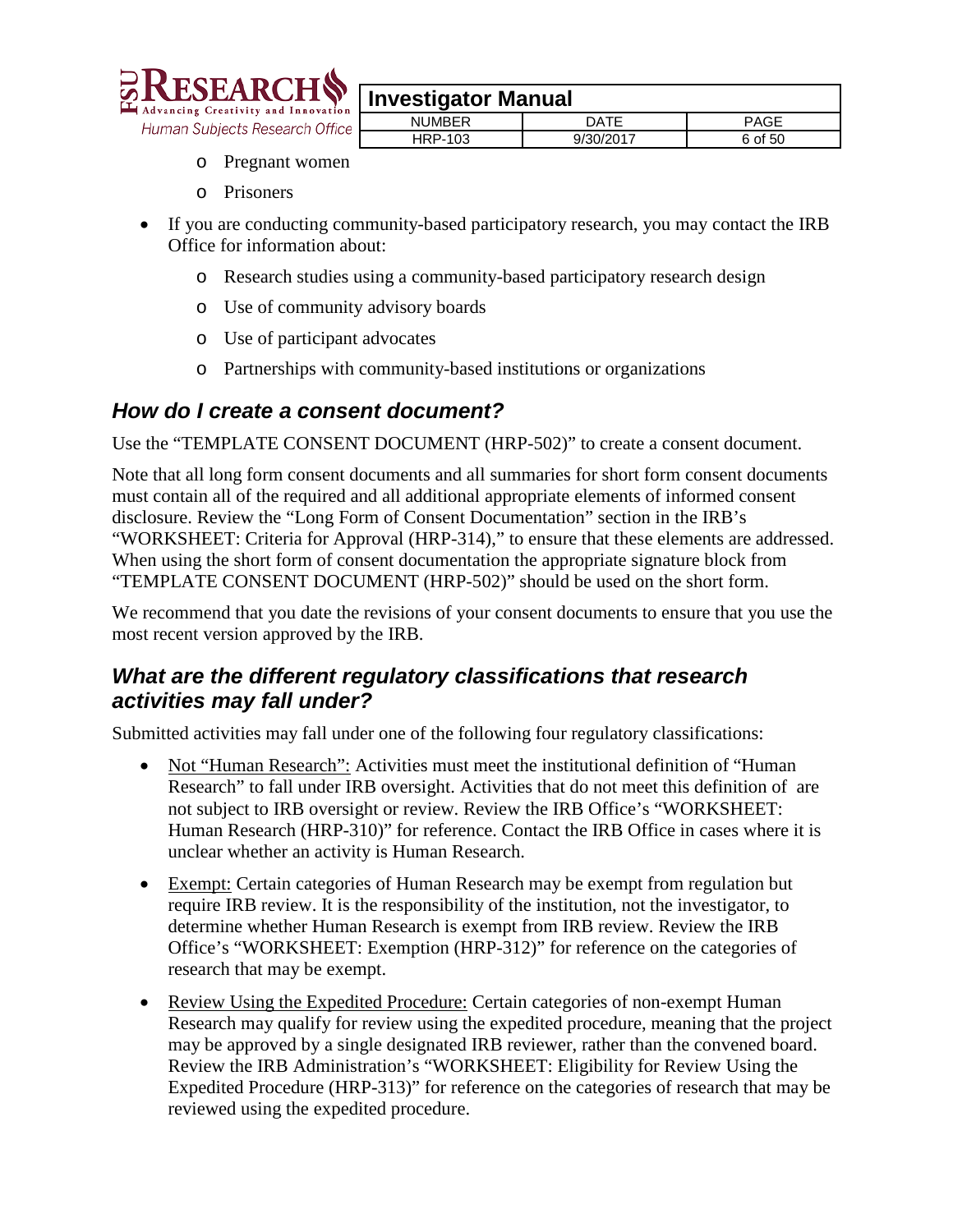

| Advancing Creativity and Innovation |               |           |         |
|-------------------------------------|---------------|-----------|---------|
| Human Subjects Research Office ↓    | <b>NUMBER</b> | DATE      | PAGE    |
|                                     | HRP-103       | 9/30/2017 | 7 of 50 |
|                                     |               |           |         |

• Review by the Convened IRB: Non-Exempt Human Research that does not qualify for review using the expedited procedure must be reviewed by the convened IRB.

### <span id="page-6-0"></span>*What are the decisions the IRB can make when reviewing proposed research?*

The IRB may approve research, require modifications to the research to secure approval, table research, or disapprove research:

- Approval: Made when all criteria for approval are met. See "How does the IRB decide" whether to approve Human Research?" below.
- Modifications Required to Secure Approval: Made when IRB members require specific modifications to the research before approval can be finalized.
- Tabled: Made when the IRB cannot approve the research at a meeting for reasons unrelated to the research, such as loss of quorum. When taking this action, the IRB automatically schedules the research for review at the next meeting.
- Deferred: Made when the IRB determines that the board is unable to approve research and the IRB suggests modifications the might make the research approvable. When making this motion, the IRB describes its reasons for this decision, describes modifications that might make the research approvable, and gives the investigator an opportunity to respond to the IRB in person or in writing.
- Disapproval: Made when the IRB determines that it is unable to approve research and the IRB cannot describe modifications the might make the research approvable. When making this motion, the IRB describes its reasons for this decision and gives the investigator an opportunity to respond to the IRB in person or in writing.

### <span id="page-6-1"></span>*How does the IRB decide whether to approve Human Research?*

The criteria for IRB approval can be found in the "WORKSHEET: Exemption (HRP-312)" for exempt Human Research and the "WORKSHEET: Criteria for Approval (HRP-314)" for nonexempt Human Research. The latter worksheet references other checklists that might be relevant. All checklists and worksheets can be found on the IRB Web site.

These checklists are used for initial review, continuing review, and review of modifications to previously approved Human Research.

You are encouraged to use the checklists to write your Investigator Protocol in a way that addresses the criteria for approval.

### <span id="page-6-2"></span>*What will happen after IRB review?*

The IRB will provide you with a written decision indicating that the IRB has approved the Human Research, requires modifications to secure approval, or has disapproved the Human Research.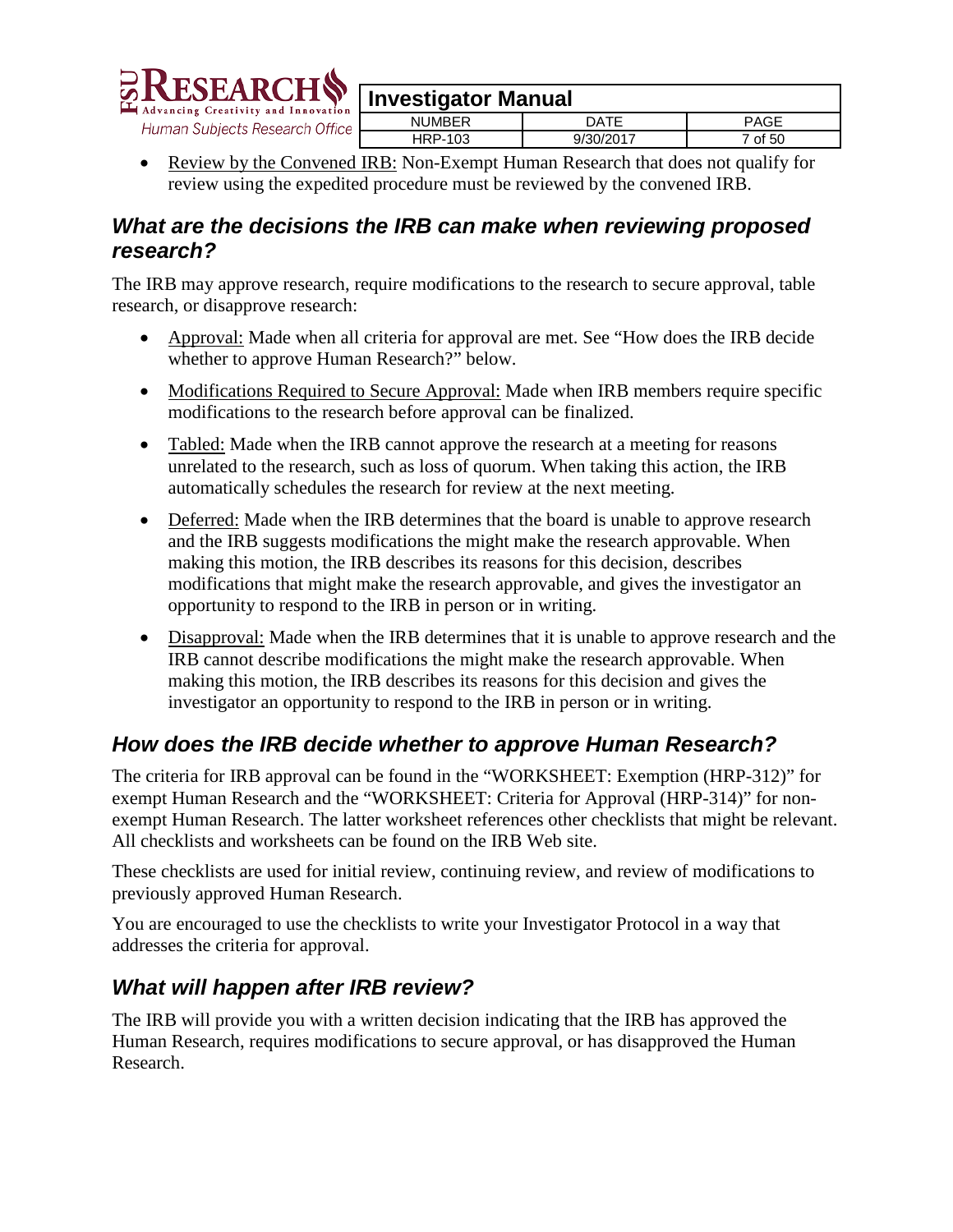

|  | Human Subjects Research Office |  |
|--|--------------------------------|--|

| 200/0017<br>$\sim$ |        |
|--------------------|--------|
| ◡◡<br>             | $\sim$ |

- If the IRB has approved the Human Research: The Human Research may commence once all other institutional approvals have been met. IRB approval is usually good for a limited period of time which is noted in the approval letter.
- If the IRB requires modifications to secure approval and you accept the modifications: Make the requested modifications and submit them to the IRB. If all requested modifications are made, the IRB will issue a final approval. Research cannot commence until this final approval is received. If you do not accept the modifications, write up your response and submit it to the IRB.
- If the IRB defers the Human Research: The IRB will provide a statement of the reasons for deferral and suggestions to make the study approvable, and give you an opportunity to respond in writing. In most cases if the IRB's reasons for the deferral are addressed in a modification, the Human Research can be approved
- If the IRB disapproves the Human Research: The IRB will provide a statement of the reasons for disapproval and give you an opportunity to respond in writing.

In all cases, you have the right to address your concerns to the IRB directly at an IRB meeting.

# <span id="page-7-0"></span>*What are my obligations after IRB approval?*

- 1) Do not start Human Research activities until you have the final IRB approval letter.
- 2) Do not start Human Research activities until you have obtained all other required institutional approvals, including approvals of departments or divisions that require approval prior to commencing research that involves their resources.
- 3) Ensure that there are adequate resources to carry out the research safely. This includes, but is not limited to, sufficient investigator time, appropriately qualified research team members, equipment, and space.
- 4) Ensure that Research Staff are qualified (e.g., including but not limited to appropriate training, education, expertise, credentials, protocol requirements and, when relevant, privileges) to perform procedures and duties assigned to them during the study.
- 5) Update the IRB office with any changes to the list of study personnel.
- 6) Personally conduct or supervise the Human Research. Recognize that the investigator is accountable for the failures of any study team member.
	- a) Conduct the Human Research in accordance with the relevant current protocol as approved by the IRB, and in accordance with applicable federal regulations and local laws.
	- b) When required by the IRB ensure that consent or permission is obtained in accordance with the relevant current protocol as approved by the IRB.
	- c) Do not modify the Human Research without prior IRB review and approval unless necessary to eliminate apparent immediate hazards to subjects.
	- d) Protect the rights, safety, and welfare of subjects involved in the research.
- 7) Submit to the IRB:
	- a) Proposed modifications as described in this manual. (See "How do I submit a modification?")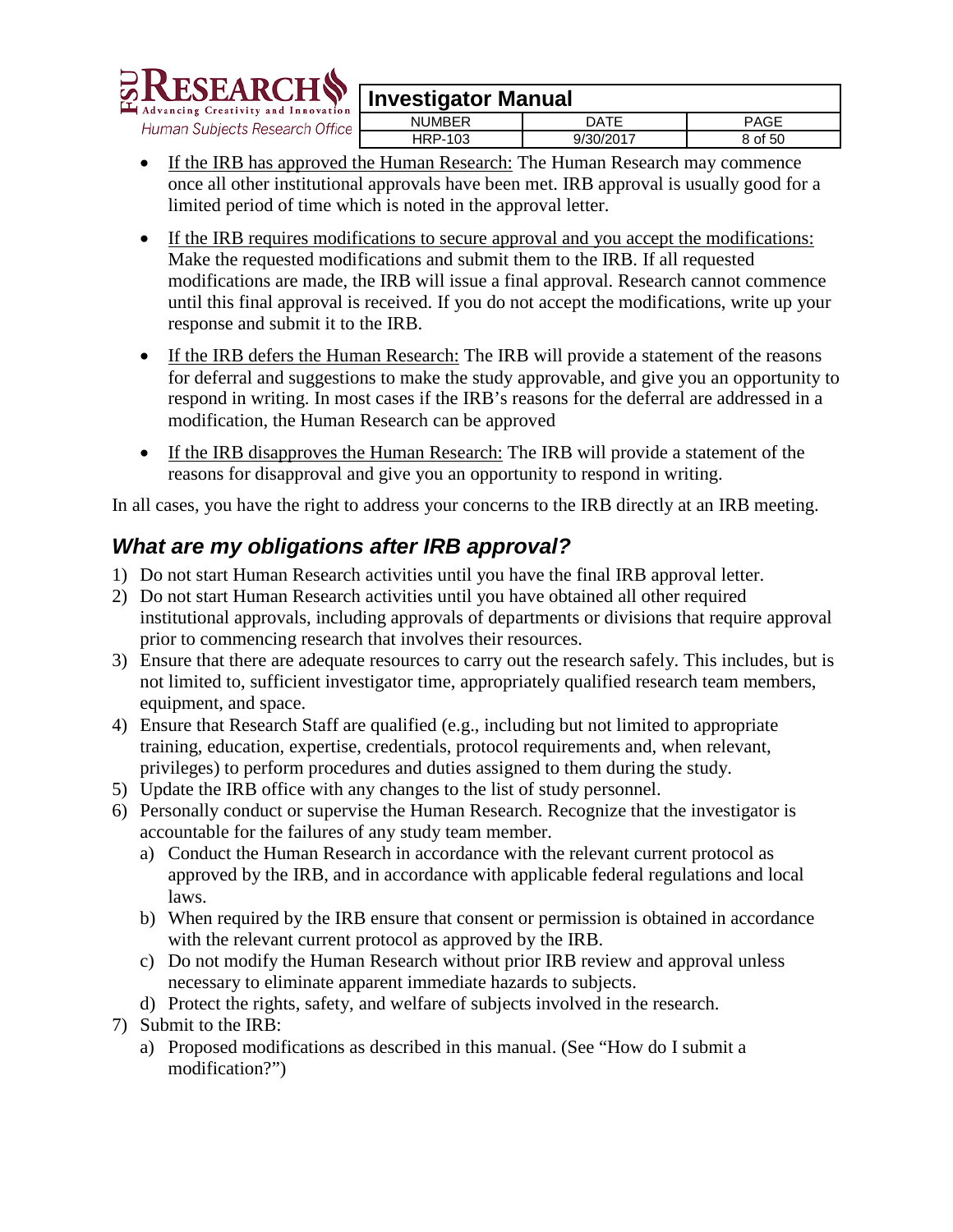| <b>RESEARCHS</b>               |  |
|--------------------------------|--|
| Human Subjects Research Office |  |
|                                |  |

| ng Creativity and Innovation | ---------<br>----------------- |           |         |
|------------------------------|--------------------------------|-----------|---------|
| Subjects Research Office     | <b>NUMBER</b>                  | ገATF      | PAGE    |
|                              | HRP-103                        | 9/30/2017 | 9 of 50 |
|                              |                                |           |         |

- b) A continuing review application as requested in the approval letter. (See "How do I submit continuing review?"
- c) A continuing review application when the Human Research is closed. (See "How Do I Close Out a Study?")
- 8) Complete the Report New Information SmartForm within five business days for any of the following information items:
	- a) Information that indicates a new or increased risk, or a new safety issue. For example:
		- i) New information (e.g., an interim analysis, safety monitoring report, publication in the literature, sponsor report, or investigator finding) indicates an increase in the frequency or magnitude of a previously known risk, or uncovers a new risk.
		- ii) An investigator brochure, package insert, or device labeling is revised to indicate an increase in the frequency or magnitude of a previously known risk, or describe a new risk
		- iii) Withdrawal, restriction, or modification of a marketed approval of a drug, device, or biologic used in a research protocol
		- iv) Protocol violation that harmed subjects or others or that indicates subjects or others might be at increased risk of harm
		- v) Complaint of a subject that indicates subjects or others might be at increased risk of harm or at risk of a new harm
		- vi) Any changes significantly affecting the conduct of the research
	- b) Harm experienced by a subject or other individual, which in the opinion of the investigator are **unexpected** and **probably related** to the research procedures.
		- i) A harm is "unexpected" when its specificity or severity are inconsistent with risk information previously reviewed and approved by the IRB in terms of nature, severity, frequency, and characteristics of the study population.
		- ii) A harm is "probably related" to the research procedures if in the opinion of the investigator, the research procedures more likely than not caused the harm.
	- c) Non-compliance with the federal regulations governing human research or with the requirements or determinations of the IRB, or an allegation of such non-compliance.
	- d) Audit, inspection, or inquiry by a federal agency and any resulting reports (e.g. FDA Form 483.)
	- e) Written reports of study monitors.
	- f) Failure to follow the protocol due to the action or inaction of the investigator or research staff.
	- g) Breach of confidentiality.
	- h) Change to the protocol taken without prior IRB review to eliminate an apparent immediate hazard to a subject.
	- i) Incarceration of a subject in a study not approved by the IRB to involve prisoners.
	- j) Complaint of a subject that cannot be resolved by the research team.
	- k) Premature suspension or termination of the protocol by the sponsor, investigator, or institution.
	- l) Unanticipated adverse device effect (any serious adverse effect on health or safety or any life-threatening problem or death caused by, or associated with, a device, if that effect, problem, or death was not previously identified in nature, severity, or degree of incidence in the investigational plan or application (including a supplementary plan or application),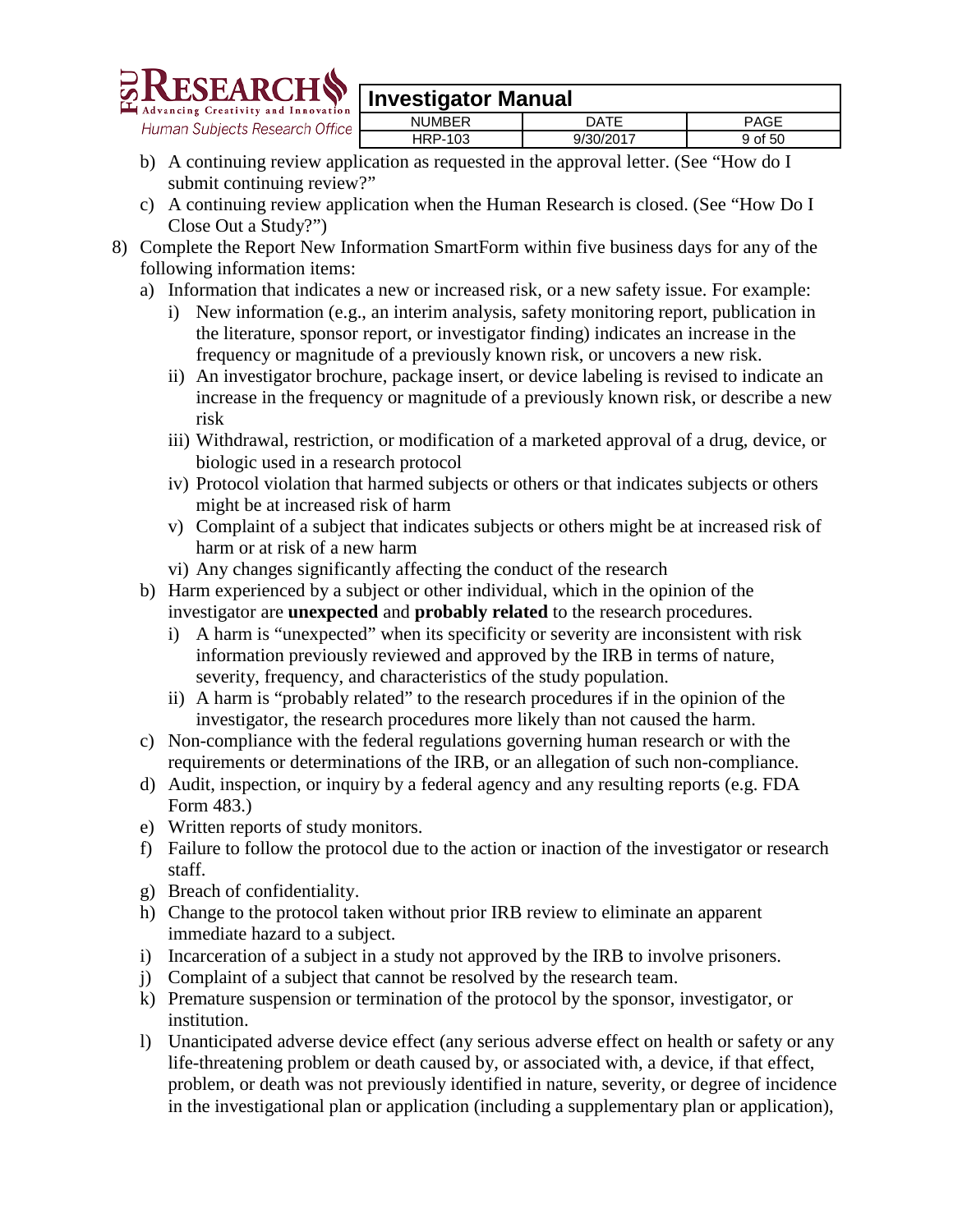| <b>ERESEARCHS</b>                   |                            |             |             |
|-------------------------------------|----------------------------|-------------|-------------|
| Advancing Creativity and Innovation | <b>Investigator Manual</b> |             |             |
| Human Subjects Research Office      | <b>NUMBER</b>              | <b>DATE</b> | <b>PAGE</b> |
|                                     | HRP-103                    | 9/30/2017   | 10 of 50    |

or any other unanticipated serious problem associated with a device that relates to the rights, safety, or welfare of subjects).

- 9) Submit an updated disclosure of financial interests within thirty days of discovering or acquiring (e.g., through purchase, marriage, or inheritance) a new financial interest.
- 10) Do not accept or provide payments to professionals in exchange for referrals of potential subjects ("finder's fees.")
- 11) Do not accept payments designed to accelerate recruitment that were tied to the rate or timing of enrollment ("bonus payments.")
- 12) See additional requirements of various federal agencies in Appendix A. These represent additional requirements and do no override the baseline requirements of this section.
- 13) If the study is a clinical trial and supported by a Common Rule agency, one IRB-approved version of a consent form that has been used to enroll participants must be posted on a public federal website designated for posting such consent forms. The form must be posted after recruitment closes, and no later than 60 days after the last study visit. Please contact the study sponsor with any questions.

# <span id="page-9-0"></span>*What are my obligations as the overall study PI for an sIRB study?*

- 1) Coordinating with HRPP personnel to determine whether this institution's IRB can act as the single IRB for all or some institutions participating in the study or if an external IRB will assume oversight.
- 2) Identifying all sites that will be engaged in the human research and requiring oversight by the IRB.
- 3) Ensure that all sites receive a request to rely on the reviewing IRB and that all institutional requirements are satisfied before a study is activated at a relying site.
- 4) Collaborate with the reviewing IRB to document roles and responsibilities for communicating and coordinating key information from study teams and the IRB or HRPP at relying sites.
- 5) Respond to questions or information requests from study teams or the IRB or HRPP staff at relying sites.
- 6) Provide relying site investigators with the policies of the reviewing IRB.
- 7) Provide relying site investigators with the IRB-approved versions of all study documents.
- 8) Preparation and submission of IRB applications on behalf of all sites. This includes initial review, modifications, personnel updates, reportable new information and continuing review information for all sites.
- 9) Establishing a process for obtaining and collating information from all sites and submitting this information to the reviewing IRB. This includes site-specific variations in study conduct, such as the local consent process and language, subject identification and recruitment processes and local variations in study conduct.
- 10) Ensuing that consent forms used by relying sites follow the consent template approved by the reviewing IRB and include required language as specified by the relying sites.
- 11) Providing site investigators with all determinations and communications from the reviewing IRB.
- 12) Submitting reportable new information from relying sites to the reviewing IRB in accordance with the terms outlined in the authorization agreement or communication plan.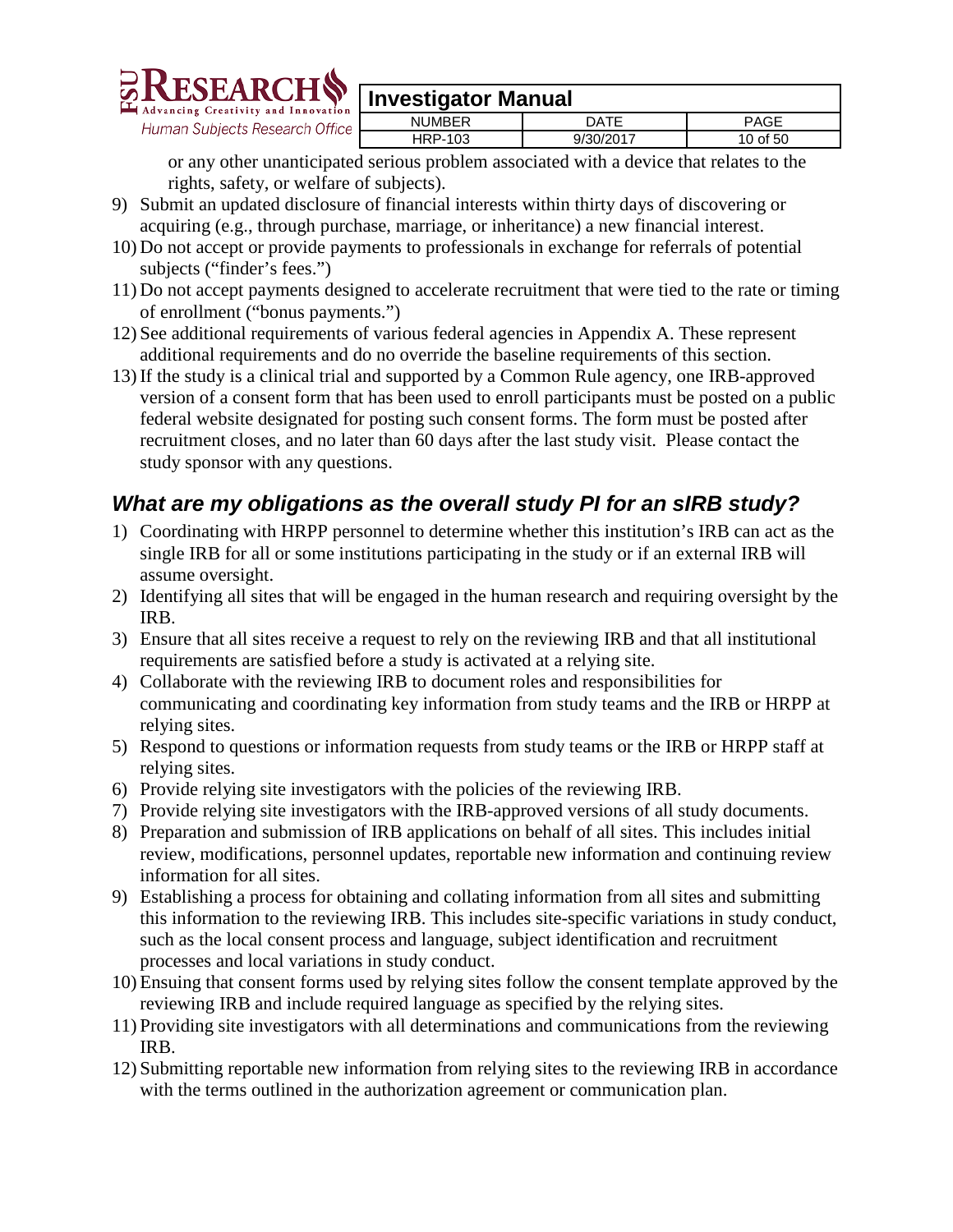

| vancing Creativity and Innovation |               |             |          |
|-----------------------------------|---------------|-------------|----------|
| uman Subiects Research Office     | <b>NUMBER</b> | <b>DATF</b> | PAGE     |
|                                   | HRP-103       | 9/30/2017   | 11 of 50 |

- 13) Reporting the absence of continuing review information from relying sites if they do not provide the required information prior to submission of the continuing review materials to the reviewing IRB. Notifying the relying site of their lapse in approval and applicable corrective actions.
- 14) Providing study records to the relying institution, reviewing IRB or regulatory agencies upon request.

### <span id="page-10-0"></span>*What are my obligations as investigator when relying on an external IRB?*

- 1) Obtain appropriate approvals from this institution prior to seeking review by another IRB.
- 2) Comply with determinations and requirements of the reviewing IRB.
- 3) Provide the reviewing IRB with requested information about local requirements or local research context issues relevant to the IRB's determination prior to IRB review.
- 4) Notifying the reviewing IRB when local policies that impact IRB review are updated.
- 5) Cooperating in the reviewing IRB's responsibility for initial and continuing review, record keeping and reporting and providing all information requested by the reviewing IRB in a timely manner.
- 6) Disclosing conflicts of interest as required by the reviewing IRB and complying with management plans that may result.
- 7) Promptly reporting to the reviewing IRB any proposed changes to the research and not implementing those changes to the research without prior IRB review and approval, except where necessary to eliminate apparent immediate hazards to the participants.
- 8) When enrolling participants, obtain, document and maintain records of consent for each participant or each particpant's legally authorized representative.
- 9) Promptly reporting to the reviewing IRB any unanticipated problems involving risks to participants or others according to the requirements specified in the reliance agreement.
- 10) Proving the reviewing IRB with data safety monitoring reports in accordance with the reviewing IRB's reporting policy.
- 11) Reporting non-compliance, participant complaints, protocol deviations or other events according to the requirements specified in the reliance agreement.
- 12) Specifying the contact person and providing contact information for researchers and research staff to obtain answers to questions, express concerns, and convey suggestions regarding the use of the reviewing IRB.

### <span id="page-10-1"></span>*How do I document consent?*

Use the signature block approved by the IRB. Complete all items in the signature block, including dates and applicable checklists.

The following are the requirements for long form consent documents:

- The subject or representative signs and dates the consent document.
- The individual obtaining consent signs and dates the consent document.
- Whenever the IRB or the sponsor require a witness to the oral presentation, the witness signs and dates the consent document.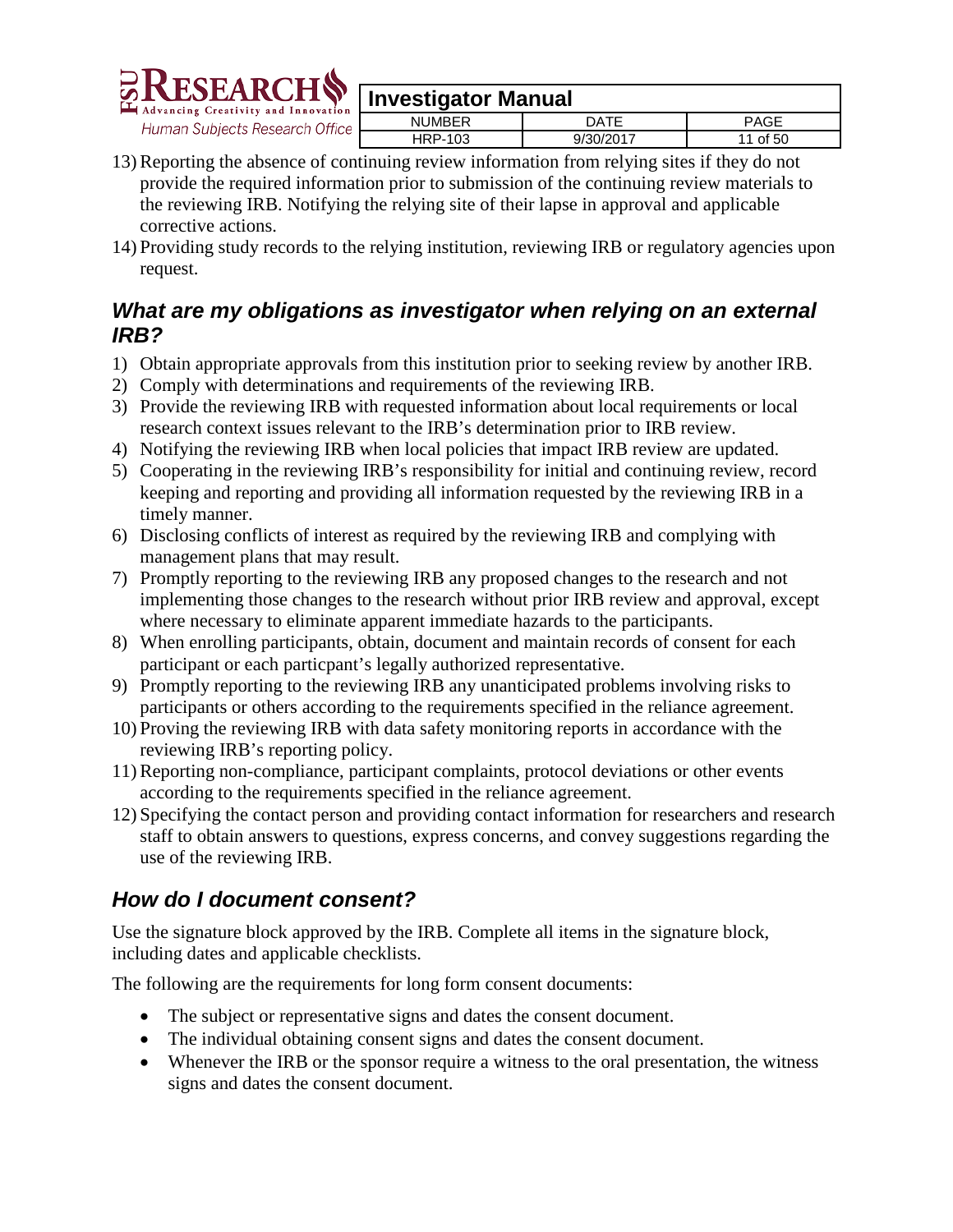

NUMBER DATE PAGE<br>
HRP-103 9/30/2017 12 of 50 Human Subjects Research Office

• For subjects or read who cannot read and whenever required by the IRB or the sponsor, a witness to the oral presentation signs and dates the consent document.

9/30/2017

• A copy of the signed and dated consent document is to be provided to the subject.

The following are the requirements for short form consent documents:

- The subject or representative signs and dates the short form consent document.
- The individual obtaining consent signs and dates the summary.
- The witness to the oral presentation signs and dates the short form consent document and the summary.
- Copies of the signed and dated consent document and summary are provided to the person(s) signing those documents.

## <span id="page-11-0"></span>*How do I submit a modification?*

Complete the Modification SmartForm in the electronic IRB system and attach all requested supplements, have the SmartForm submitted by the PI by clicking the "Submit" activity. Maintain electronic copies of all information submitted to the IRB in case revisions are required. Please note that research must continue to be conducted without inclusion of the modification until IRB approval is received. Updates to the list of study personnel will be acknowledged unless the update represents a modification to the research.

### <span id="page-11-1"></span>*How do I submit continuing review?*

Complete the Continuing Review SmartForm in the electronic IRB system and attach all requested supplements, and have the SmartForm submitted by the PI by clicking the "Submit" activity. Maintain electronic copies of all information submitted to the IRB in case revisions are required. Before submitting the research for initial review, you must:

- Determine whether any member of the research staff has a financial interest related to the research. A "yes" or "no" answer is sufficient. There is no need to obtain additional details.
- Obtain the verbal or written agreement of each member of the research staff to his/her role in the research.

If the continuing review involves modifications to previously approved research, submit those modifications either as a combined Modification and Continuing Review or as a separate request for modification using the Modification SmartForm the electronic system.

If the continuing review application is not received by the date requested in the approval letter, you will be restricted from submitting new Human Research until the completed application has been received.

If the approval of Human Research expires all Human Research procedures related to the protocol under review must cease, including recruitment, advertisement, screening, enrollment, consent, interventions, interactions, and collection or analysis of private identifiable information.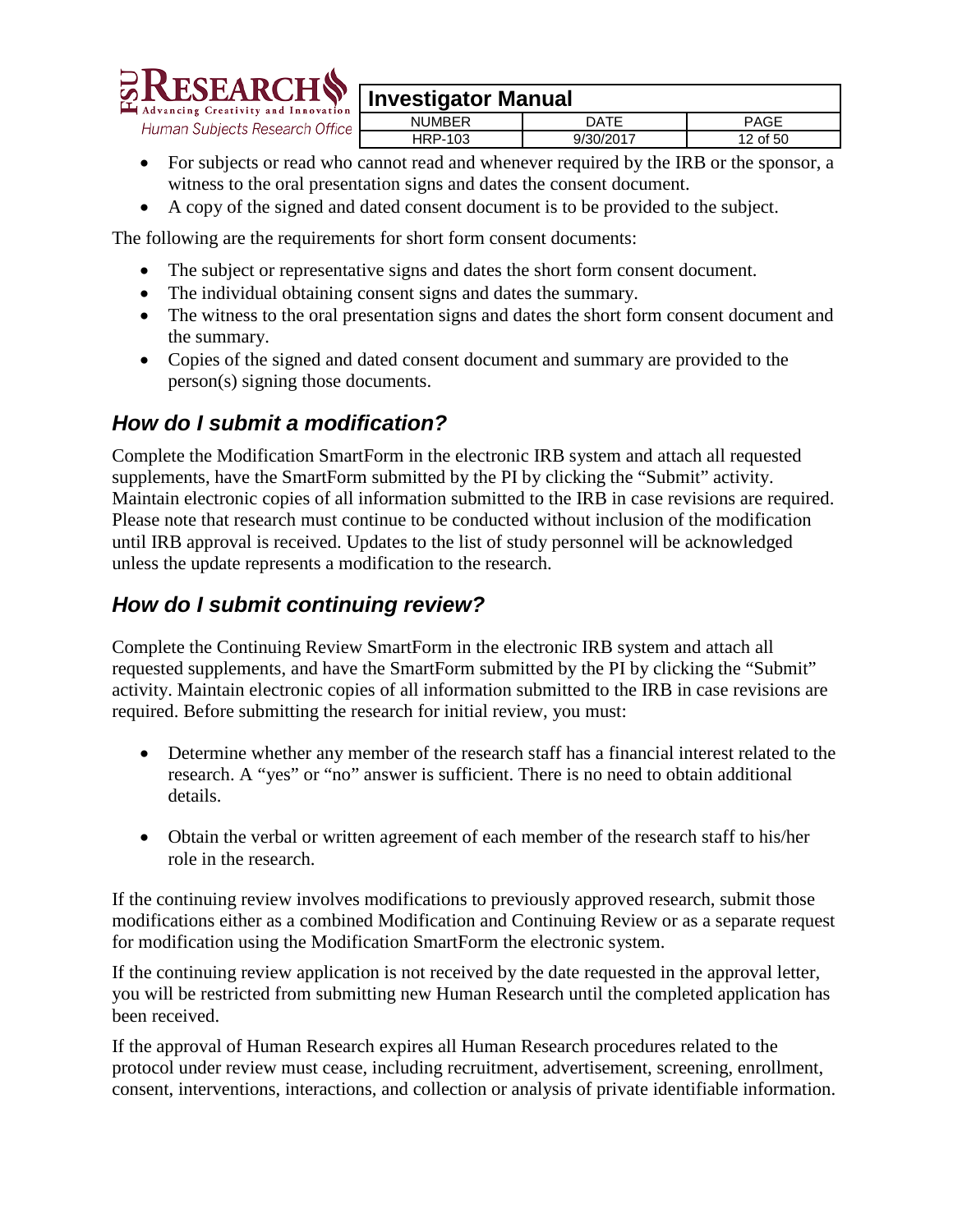

| novation                          |               |                          |          |
|-----------------------------------|---------------|--------------------------|----------|
| hΛ<br><i><u><b>Office</b></u></i> | <b>NUMBER</b> | ١Α                       | AGE      |
|                                   | HRP-103       | $9/30/201$ <sup>-7</sup> | 13 of 50 |

Continuing Human Research procedures is a violation of institutional policy. If current subjects will be harmed by stopping Human Research procedures that are available outside the Human Research context, provide these on a clinical basis as needed to protect current subjects. If current subjects will be harmed by stopping Human Research procedures that are not available outside the Human Research context, immediately contact the IRB chair and provide a written list of the currently enrolled subjects and why they will be harmed by stopping Human Research procedures.

# <span id="page-12-0"></span>*How do I close out a study?*

Complete the Continuing Review SmartForm in the electronic IRB system and attach all requested supplements, and have the SmartForm submitted by the PI by clicking the "Submit" activity. Maintain electronic copies of all information submitted to the IRB in case revisions are required.

If you fail to submit a continuing review form to close out Human Research, you will be restricted from submitting new Human Research until the completed application has been received.

If the continuing review application for closing out a Human Research study is not received by the date requested in the approval letter, you will be restricted from submitting new Human Research until the completed application is received.

### <span id="page-12-1"></span>*How long do I keep records?*

Maintain your Human Research records, including signed and dated consent documents for at least three years after completion of the research. Maintain signed and dated HIPAA authorizations and consent documents that include HIPAA authorizations for at least six years after completion of the research.

If your Human Research is sponsored contact the sponsor before disposing of Human Research records.

### *What if I need to use an unapproved drug, biologic, or device and there is no time for IRB review?*

Contact the IRB Office or IRB chair immediately to discuss the situation. If there is no time to make this contact, see the "WORKSHEET: Emergency Use (HRP-322)" for the regulatory criteria allowing such a use and make sure these are followed. Use the "TEMPLATE EMERGENCY USE CONSENT DOCUMENT (HRP-506)" to prepare your consent document. You will need to submit a report of the use to the IRB within five days of the use and for drugs and biologics, submit an IRB application for initial review within 30 days.

If you fail to submit the report within five days or the IRB application for initial review within 30 days, you will be restricted from submitting new Human Research until the report and IRB application for initial review have been received.

Emergency use of an unapproved drug or biologic in a life-threatening situation without prior IRB review is "research" as defined by FDA, the individual getting the test article is a "subject"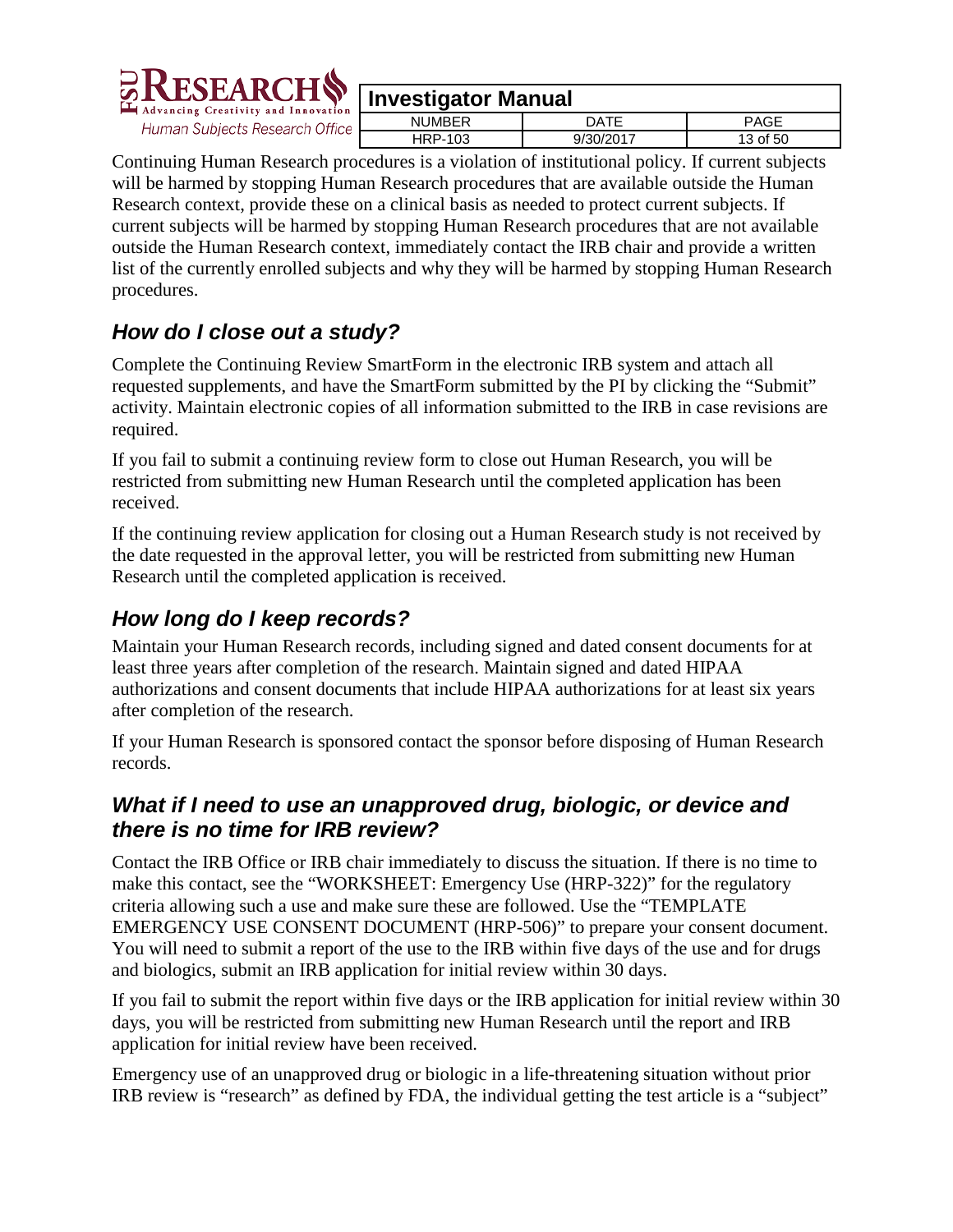

| <b>Experience international</b><br>vity and Innovation |         |           |          |
|--------------------------------------------------------|---------|-----------|----------|
| 's Research Office                                     | NUMBER  | ⊤ד∆נו     | PAGE     |
|                                                        | HRP-103 | 9/30/2017 | 14 of 50 |

as defined by FDA, and therefore is governed by FDA regulations for IRB review and informed consent. Emergency use of an unapproved device without prior IRB review is not "research" as defined by FDA and the individual getting the test article is not a "subject" as defined by FDA. However, FDA guidance recommends following similar rules as for emergency use of an unapproved drug or biologic.

Individuals getting an unapproved drug, biologic, or device without prior IRB review cannot be considered a "subject" as defined by DHHS and their results cannot be included in prospective "research" as that term is defined by DHHS.

### <span id="page-13-0"></span>*How do I get additional information and answers to questions?*

This document and the policies and procedures for the Human Research Protection Program are available on the IRB Web Site at [http://www.institution.org/IRB/SOP.](http://www.institution.org/IRB/SOP)

If you have any questions or concerns, about the Human Research Protection Program, contact the IRB Office at:

Human Subjects Office 2010 Levy Avenue, Building B Suite 276 Tallahassee, FL 32310 850-644-7900 [humansubjects@fsu.edu](mailto:humansubjects@fsu.edu)

If you have questions, concerns, complaints, allegations of undue influence, allegations or findings of non-compliance, or input regarding the Human Research Protection Program that cannot be addressed by contact the IRB Office, follow the directions in the "HUMAN RESEARCH PROTECTION PROGRAM PLAN (HRP-101)" under "Reporting and Management of Concerns."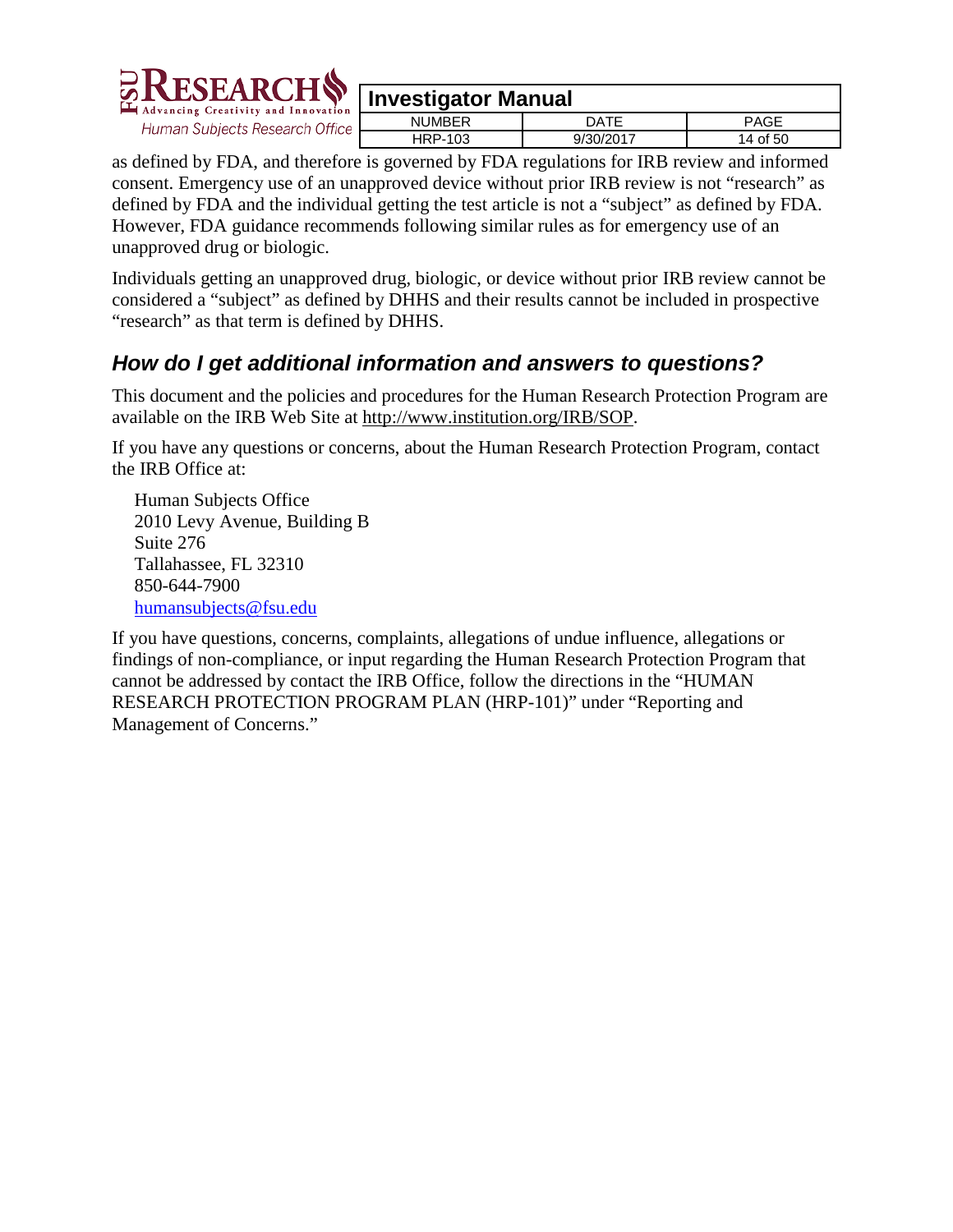

| ity and Innovation |               |             |          |  |
|--------------------|---------------|-------------|----------|--|
| s Research Office  | <b>NUMBER</b> | <b>JATF</b> | PAGE     |  |
|                    | HRP-103       | 9/30/2017   | 15 of 50 |  |

### <span id="page-14-0"></span>*Additional Requirements for DHHS-Regulated*  Appendix A-1 *Research[1](#page-14-1)*

- 1. When a subject decides to withdraw from a clinical trial, the investigator conducting the clinical trial should ask the subject to clarify whether the subject wishes to withdraw from all components of the trial or only from the primary interventional component of the trial. If the latter, research activities involving other components of the clinical trial, such as follow-up data collection activities, for which the subject previously gave consent may continue. The investigator should explain to the subject who wishes to withdraw the importance of obtaining follow-up safety data about the subject.
- 2. Investigators are allowed to retain and analyze already collected data relating to any subject who chooses to withdraw from a research study or whose participation is terminated by an investigator without regard to the subject's consent, provided such analysis falls within the scope of the analysis described in the IRB-approved protocol. This is the case even if that data includes identifiable private information about the subject.
- 3. For research not subject to regulation and review by FDA, investigators, in consultation with the funding agency, can choose to honor a research subject's request that the investigator destroy the subject's data or that the investigator exclude the subject's data from any analysis.
- 4. When seeking the informed consent of subjects, investigators should explain whether already collected data about the subjects will be retained and analyzed even if the subjects choose to withdraw from the research.

<span id="page-14-1"></span> <sup>1</sup> <http://www.hhs.gov/ohrp/policy/subjectwithdrawal.html>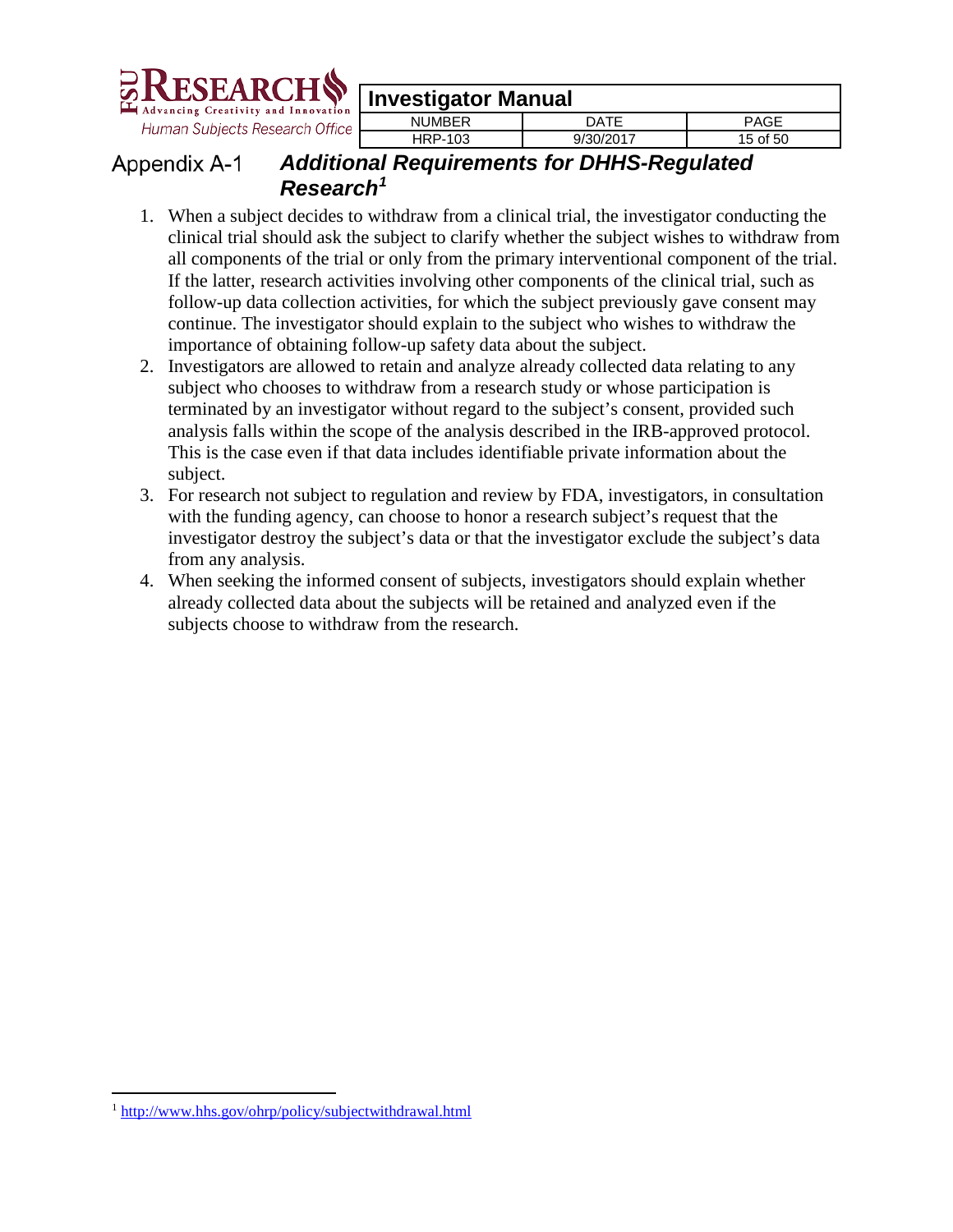

| Creativity and Innovation | $\cdots \cdots$ |           |          |
|---------------------------|-----------------|-----------|----------|
| Subjects Research Office  | <b>NUMBER</b>   | DATE      | PAGE     |
|                           | HRP-103         | 9/30/2017 | 16 of 50 |
|                           |                 |           |          |

### <span id="page-15-0"></span>*Additional Requirements for FDA-Regulated*  Appendix A-2 *Research*

- 1. When a subject withdraws from a study: $2^2$  $2^2$ 
	- a. The data collected on the subject to the point of withdrawal remains part of the study database and may not be removed.
	- b. An investigator may ask a subject who is withdrawing whether the subject wishes to provide continued follow-up and further data collection subsequent to their withdrawal from the interventional portion of the study. Under this circumstance, the discussion with the subject would distinguish between study-related interventions and continued follow-up of associated clinical outcome information, such as medical course or laboratory results obtained through non-invasive chart review, and address the maintenance of privacy and confidentiality of the subject's information.
	- c. If a subject withdraws from the interventional portion of the study, but agrees to continued follow-up of associated clinical outcome information as described in the previous bullet, the investigator must obtain the subject's informed consent for this limited participation in the study (assuming such a situation was not described in the original informed consent form). IRB approval of informed consent documents is required.
	- d. If a subject withdraws from the interventional portion of a study and does not consent to continued follow-up of associated clinical outcome information, the investigator must not access for purposes related to the study the subject's medical record or other confidential records requiring the subject's consent.
	- e. An investigator may review study data related to the subject collected prior to the subject's withdrawal from the study, and may consult public records, such as those establishing survival status.
- 2. For FDA-regulated research involving investigational drugs:
	- a. Investigators must abide by FDA restrictions on promotion of investigational  $drugs:3$  $drugs:3$ 
		- i. An investigator, or any person acting on behalf of an investigator, must not represent in a promotional context that an investigational new drug is safe or effective for the purposes for which it is under investigation or otherwise promote the drug.
		- ii. This provision is not intended to restrict the full exchange of scientific information concerning the drug, including dissemination of scientific findings in scientific or lay media. Rather, its intent is to restrict promotional claims of safety or effectiveness of the drug for a use for which it is under investigation and to preclude commercialization of the drug before it is approved for commercial distribution.
		- iii. An investigator must not commercially distribute or test market an investigational new drug.

<span id="page-15-1"></span> <sup>2</sup> <http://www.fda.gov/downloads/RegulatoryInformation/Guidances/UCM126489.pdf>

<span id="page-15-2"></span><sup>3</sup> <http://www.accessdata.fda.gov/SCRIPTs/cdrh/cfdocs/cfcfr/CFRSearch.cfm?fr=312.7>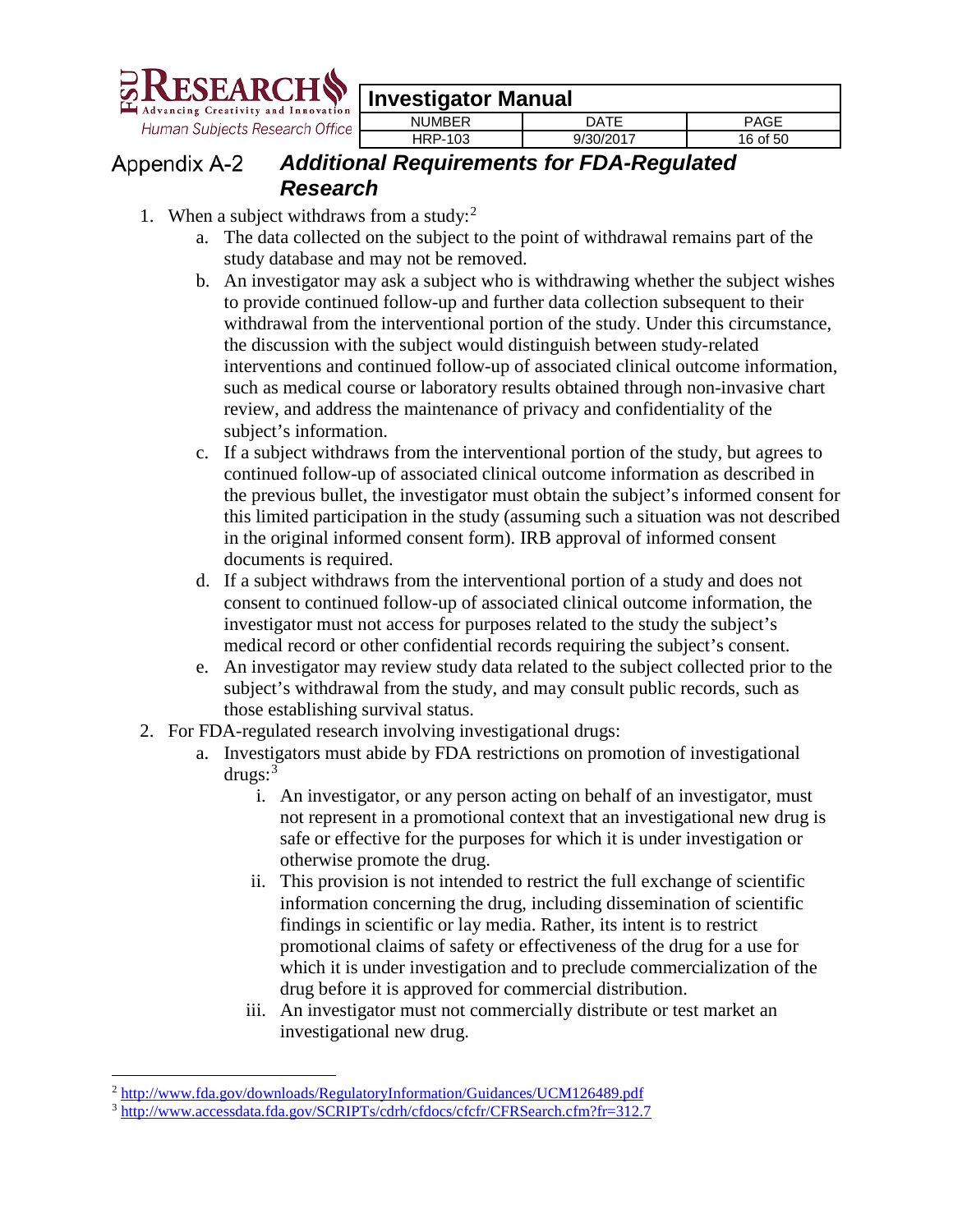

| g Creativity and Innovation | - -           |           |       |
|-----------------------------|---------------|-----------|-------|
| Subjects Research<br>Office | <b>NUMBER</b> | DATE      | PAGE  |
|                             | HRP-103       | 9/30/2017 | of 50 |

- b. Follow FDA requirements for general responsibilities of investigators<sup>[4](#page-16-0)</sup>
	- i. An investigator is responsible for ensuring that an investigation is conducted according to the signed investigator statement, the investigational plan, and applicable regulations; for protecting the rights, safety, and welfare of subjects under the investigator's care; and for the control of drugs under investigation.
	- ii. An investigator must, in accordance with the provisions of 21 CFR §50, obtain the informed consent of each human subject to whom the drug is administered, except as provided in 21 CFR §50.23 or §50.24 of this chapter.
	- iii. Additional specific responsibilities of clinical investigators are set forth in this part and in 21 CFR §50 and 21 CFR §56.
- c. Follow FDA requirements for control of the investigational drug<sup>[5](#page-16-1)</sup>
	- i. An investigator must administer the drug only to subjects under the investigator's personal supervision or under the supervision of a subinvestigator responsible to the investigator.
	- ii. The investigator must not supply the investigational drug to any person not authorized under this part to receive it.
- d. Follow FDA requirements for investigator record keeping and record retention<sup>[6](#page-16-2)</sup>
	- i. Disposition of drug:
		- 1. An investigator is required to maintain adequate records of the disposition of the drug, including dates, quantity, and use by subjects.
		- 2. If the investigation is terminated, suspended, discontinued, or completed, the investigator must return the unused supplies of the drug to the sponsor, or otherwise provide for disposition of the unused supplies of the drug under 21 CFR §312.59.
	- ii. Case histories.
		- 1. An investigator is required to prepare and maintain adequate and accurate case histories that record all observations and other data pertinent to the investigation on each individual administered the investigational drug or employed as a control in the investigation.
		- 2. Case histories include the case report forms and supporting data including, for example, signed and dated consent forms and medical records including, for example, progress notes of the physician, the individual's hospital charts, and the nurses' notes. The case history for each individual must document that informed consent was obtained prior to participation in the study.
	- iii. Record retention: An investigator must retain required records for a period of 2 years following the date a marketing application is approved for the drug for the indication for which it is being investigated; or, if no

 <sup>4</sup> <http://www.accessdata.fda.gov/SCRIPTs/cdrh/cfdocs/cfcfr/CFRSearch.cfm?fr=312.60>

<span id="page-16-1"></span><span id="page-16-0"></span><sup>5</sup> <http://www.accessdata.fda.gov/SCRIPTs/cdrh/cfdocs/cfcfr/CFRSearch.cfm?fr=312.61>

<span id="page-16-2"></span><sup>6</sup> <http://www.accessdata.fda.gov/SCRIPTs/cdrh/cfdocs/cfcfr/CFRSearch.cfm?fr=312.62>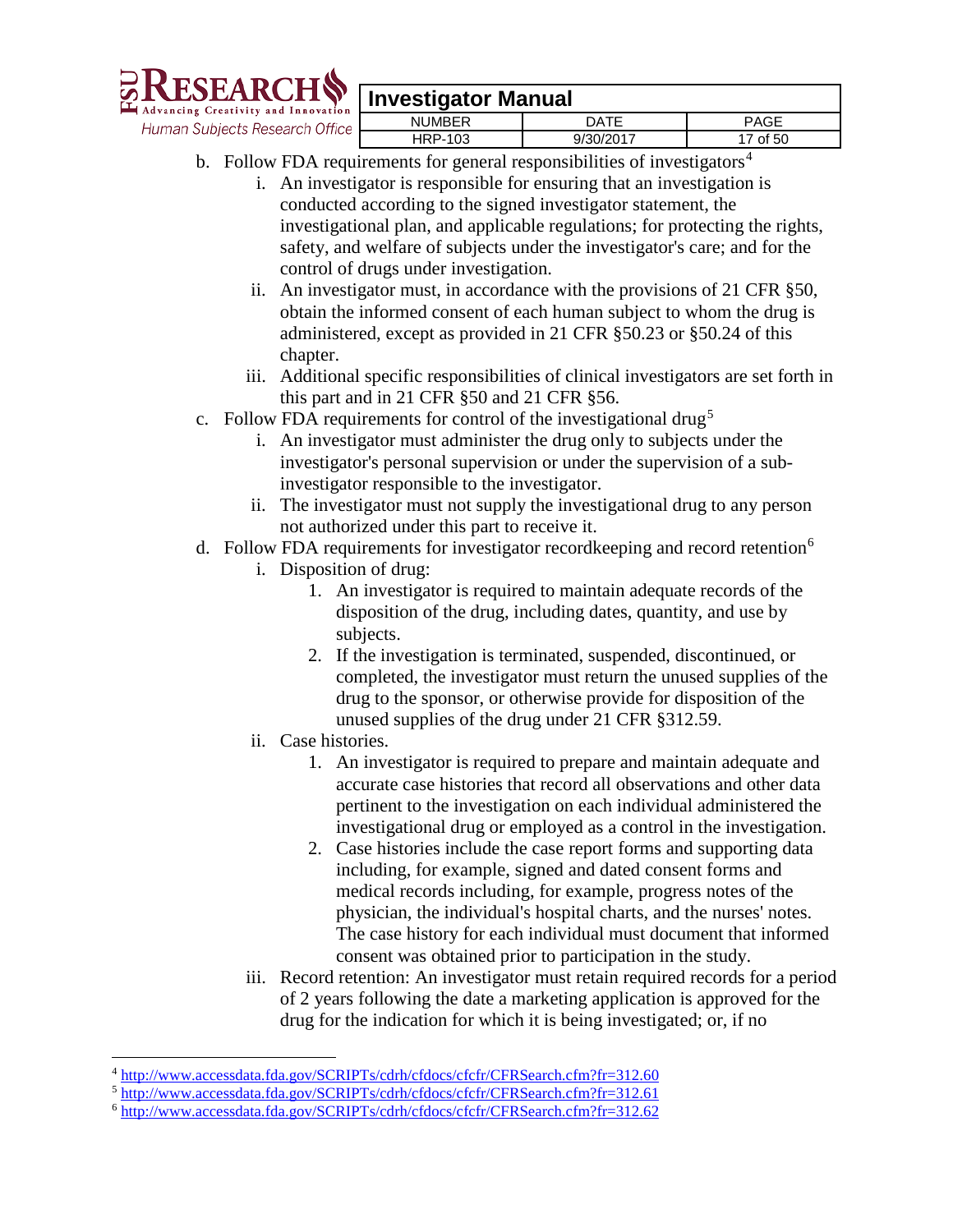

| nnovation |         |            |          |
|-----------|---------|------------|----------|
| ch Office | NUMBER  | <b>ATF</b> | PAGE     |
|           | HRP-103 | 9/30/2017  | 18 of 50 |

application is to be filed or if the application is not approved for such indication, until 2 years after the investigation is discontinued and FDA is notified.

- e. Follow FDA requirements for investigator reports<sup>[7](#page-17-0)</sup>
	- i. Progress reports: The investigator must furnish all reports to the sponsor of the drug who is responsible for collecting and evaluating the results obtained.
	- ii. Safety reports: An investigator must promptly report to the sponsor any adverse effect that may reasonably be regarded as caused by, or probably caused by, the drug. If the adverse effect is alarming, the investigator must report the adverse effect immediately.
	- iii. Final report: An investigator must provide the sponsor with an adequate report shortly after completion of the investigator's participation in the investigation.
	- iv. Financial disclosure reports:
		- 1. The clinical investigator must provide the sponsor with sufficient accurate financial information to allow an applicant to submit complete and accurate certification or disclosure statements as required under 21 CFR §54.
		- 2. The clinical investigator must promptly update this information if any relevant changes occur during the course of the investigation and for 1 year following the completion of the study.
- f. Follow FDA requirements for assurance of IRB review<sup>[8](#page-17-1)</sup>
	- i. An investigator must assure that an IRB that complies with the requirements set forth in 21 CFR §56 will be responsible for the initial and continuing review and approval of the proposed clinical study.
	- ii. The investigator must also assure that he or she will promptly report to the IRB all changes in the research activity and all unanticipated problems involving risk to human subjects or others, and that he or she will not make any changes in the research without IRB approval, except where necessary to eliminate apparent immediate hazards to human subjects.
- g. Follow FDA requirements for inspection of investigator's records and reports<sup>[9](#page-17-2)</sup>
	- i. An investigator must upon request from any properly authorized officer or employee of FDA, at reasonable times, permit such officer or employee to have access to, and copy and verify any records or reports made by the investigator pursuant to 312.62.
	- ii. The investigator is not required to divulge subject names unless the records of particular individuals require a more detailed study of the cases, or unless there is reason to believe that the records do not represent actual case studies, or do not represent actual results obtained.

 <sup>7</sup> <http://www.accessdata.fda.gov/SCRIPTs/cdrh/cfdocs/cfcfr/CFRSearch.cfm?fr=312.64>

<span id="page-17-1"></span><span id="page-17-0"></span><sup>8</sup> <http://www.accessdata.fda.gov/SCRIPTs/cdrh/cfdocs/cfcfr/CFRSearch.cfm?fr=312.66>

<span id="page-17-2"></span><sup>9</sup> <http://www.accessdata.fda.gov/SCRIPTs/cdrh/cfdocs/cfcfr/CFRSearch.cfm?fr=312.68>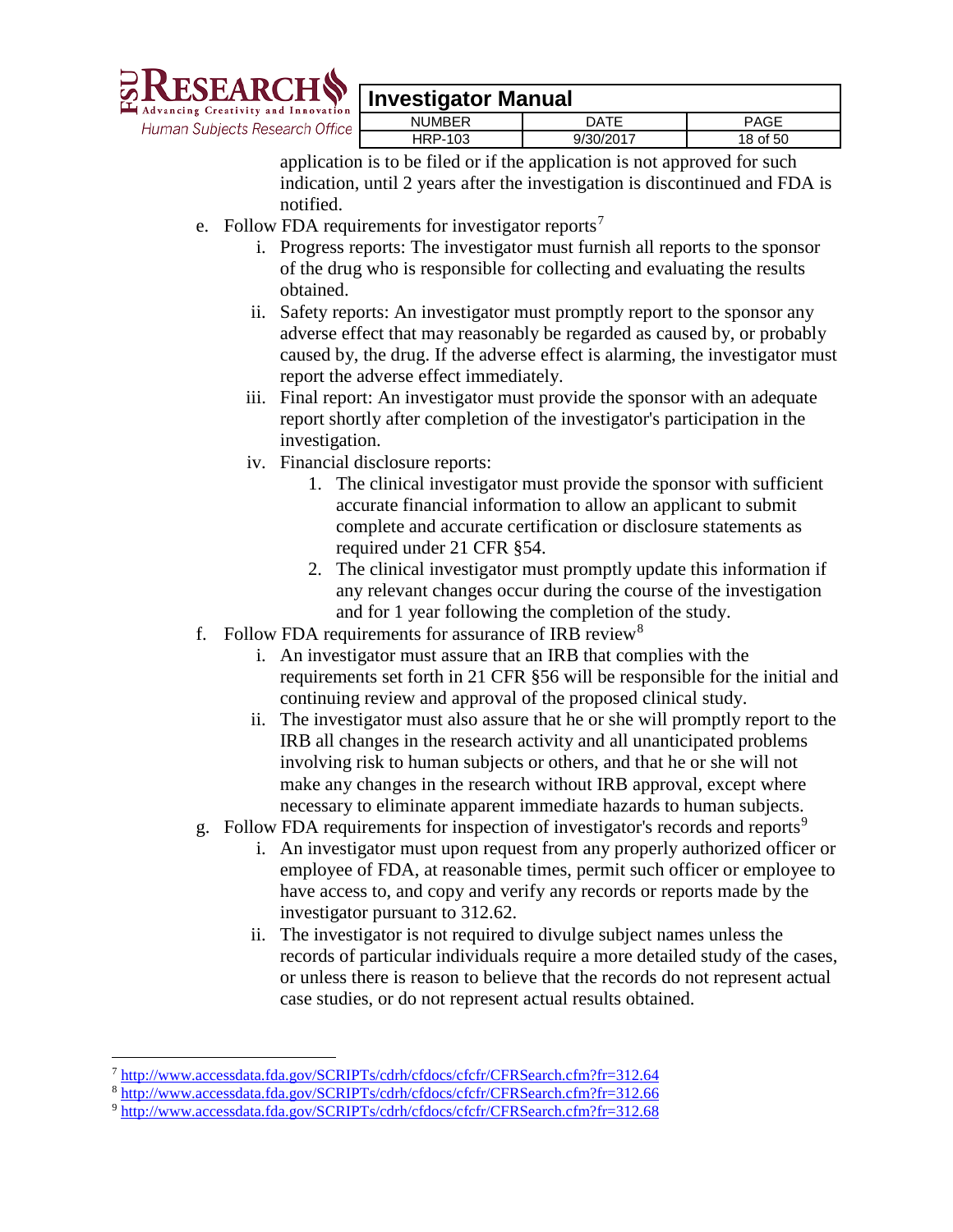

| ---------------------------------<br>and Innovation |               |           |          |
|-----------------------------------------------------|---------------|-----------|----------|
| Office<br>esearch                                   | <b>NUMBER</b> | DATF      | PAGE     |
|                                                     | HRP-103       | 9/30/2017 | 19 of 50 |

- h. Follow FDA requirements for handling of controlled substances<sup>[10](#page-18-0)</sup>
	- i. If the investigational drug is subject to the Controlled Substances Act, the investigator must take adequate precautions, including storage of the investigational drug in a securely locked, substantially constructed cabinet, or other securely locked, substantially constructed enclosure, access to which is limited, to prevent theft or diversion of the substance into illegal channels of distribution.
- 3. For FDA-regulated research involving investigational devices:
	- a. General responsibilities of investigators.<sup>[11](#page-18-1)</sup>
		- i. An investigator is responsible for ensuring that an investigation is conducted according to the signed agreement, the investigational plan and applicable FDA regulations, for protecting the rights, safety, and welfare of subjects under the investigator's care, and for the control of devices under investigation. An investigator also is responsible for ensuring that informed consent is obtained in accordance with 21 CFR §50.
	- b. Specific responsibilities of investigators<sup>[12](#page-18-2)</sup>
		- i. Awaiting approval: An investigator may determine whether potential subjects would be interested in participating in an investigation, but must not request the written informed consent of any subject to participate, and must not allow any subject to participate before obtaining IRB and FDA approval.
		- ii. Compliance: An investigator must conduct an investigation in accordance with the signed agreement with the sponsor, the investigational plan, and other applicable FDA regulations, and any conditions of approval imposed by an IRB or FDA.
		- iii. Supervising device use: An investigator must permit an investigational device to be used only with subjects under the investigator's supervision. An investigator must not supply an investigational device to any person not authorized to receive it.
		- iv. Financial disclosure:
			- 1. A clinical investigator must disclose to the sponsor sufficient accurate financial information to allow the applicant to submit complete and accurate certification or disclosure statements required under 21 CFR §54.
			- 2. The investigator must promptly update this information if any relevant changes occur during the course of the investigation and for 1 year following completion of the study.
		- v. Disposing of device: Upon completion or termination of a clinical investigation or the investigator's part of an investigation, or at the sponsor's request, an investigator must return to the sponsor any remaining

<span id="page-18-0"></span> <sup>10</sup> <http://www.accessdata.fda.gov/SCRIPTs/cdrh/cfdocs/cfcfr/CFRSearch.cfm?fr=312.69>

<sup>11</sup> <http://www.accessdata.fda.gov/SCRIPTs/cdrh/cfdocs/cfcfr/CFRSearch.cfm?fr=812.100>

<span id="page-18-2"></span><span id="page-18-1"></span><sup>12</sup> <http://www.accessdata.fda.gov/SCRIPTs/cdrh/cfdocs/cfcfr/CFRSearch.cfm?fr=812.110>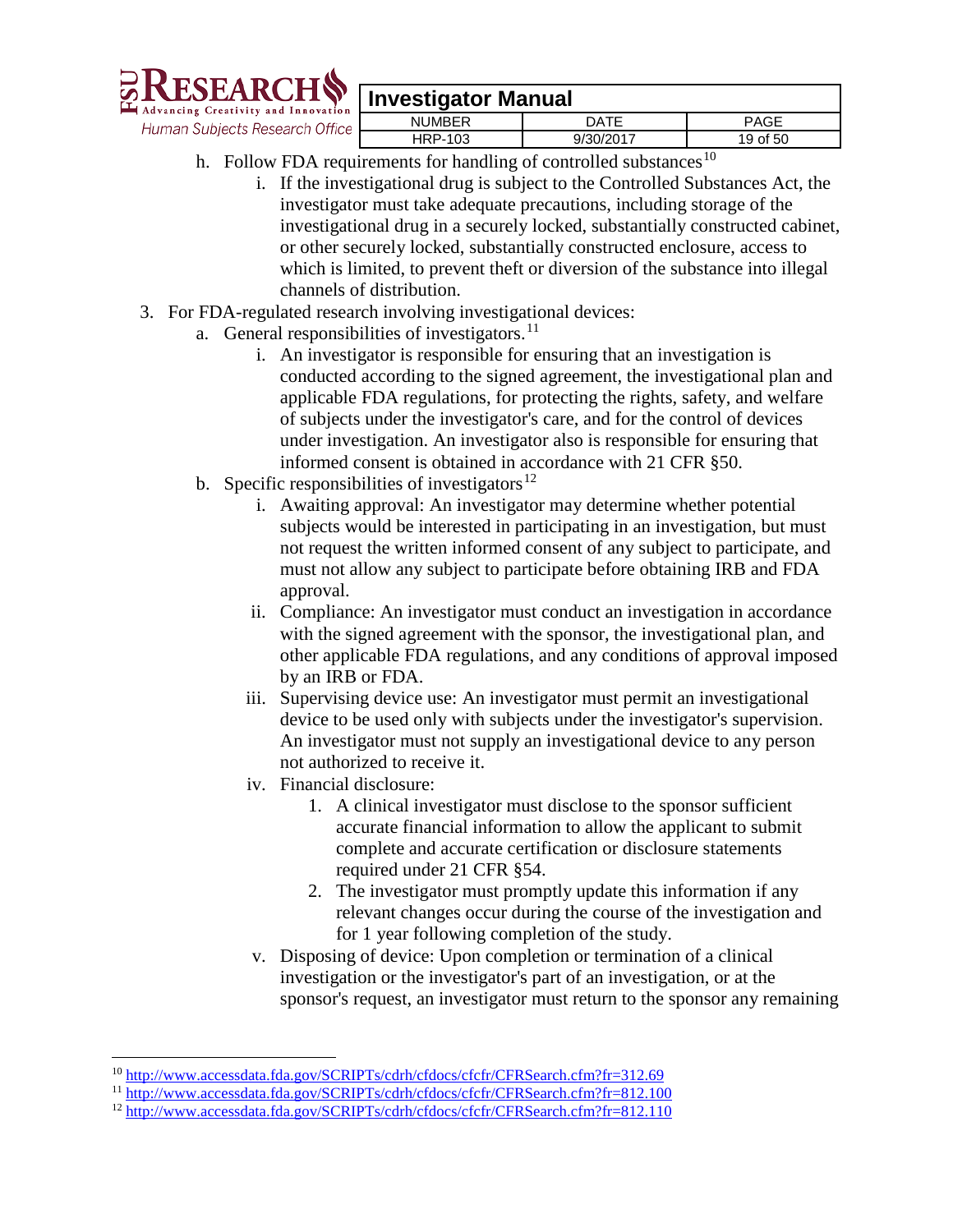| RESEARCHS                      | <b>Investigator Manual</b> |           |          |
|--------------------------------|----------------------------|-----------|----------|
| Human Subjects Research Office | <b>NUMBER</b>              | DATE      | PAGE     |
|                                | HRP-103                    | 9/30/2017 | 20 of 50 |

supply of the device or otherwise dispose of the device as the sponsor directs.

- c. Maintain the following accurate, complete, and current records relating to the investigator's participation in an investigation:  $13$ 
	- i. All correspondence with another investigator, an IRB, the sponsor, a monitor, or FDA, including required reports.
	- ii. Records of receipt, use or disposition of a device that relate to:
		- 1. The type and quantity of the device, the dates of its receipt, and the batch number or code mark.
		- 2. The names of all persons who received, used, or disposed of each device.
		- 3. Why and how many units of the device have been returned to the sponsor, repaired, or otherwise disposed of.
	- iii. Records of each subject's case history and exposure to the device. Case histories include the case report forms and supporting data including, for example, signed and dated consent forms and medical records including, for example, progress notes of the physician, the individual's hospital charts, and the nurses' notes. Such records must include:
		- 1. Documents evidencing informed consent and, for any use of a device by the investigator without informed consent, any written concurrence of a licensed physician and a brief description of the circumstances justifying the failure to obtain informed consent.
		- 2. Documentation that informed consent was obtained prior to participation in the study.
		- 3. All relevant observations, including records concerning adverse device effects (whether anticipated or unanticipated), information and data on the condition of each subject upon entering, and during the course of, the investigation, including information about relevant previous medical history and the results of all diagnostic tests.
		- 4. A record of the exposure of each subject to the investigational device, including the date and time of each use, and any other therapy.
	- iv. The protocol, with documents showing the dates of and reasons for each deviation from the protocol.
	- v. Any other records that FDA requires to be maintained by regulation or by specific requirement for a category of investigations or a particular investigation.
- d. Inspections<sup>[14](#page-19-1)</sup>
	- i. Entry and inspection: A sponsor or an investigator who has authority to grant access must permit authorized FDA employees, at reasonable times and in a reasonable manner, to enter and inspect any establishment where

<span id="page-19-0"></span> <sup>13</sup> <http://www.accessdata.fda.gov/SCRIPTs/cdrh/cfdocs/cfcfr/CFRSearch.cfm?fr=812.140>

<span id="page-19-1"></span><sup>&</sup>lt;sup>14</sup> <http://www.accessdata.fda.gov/SCRIPTs/cdrh/cfdocs/cfcfr/CFRSearch.cfm?fr=812.145>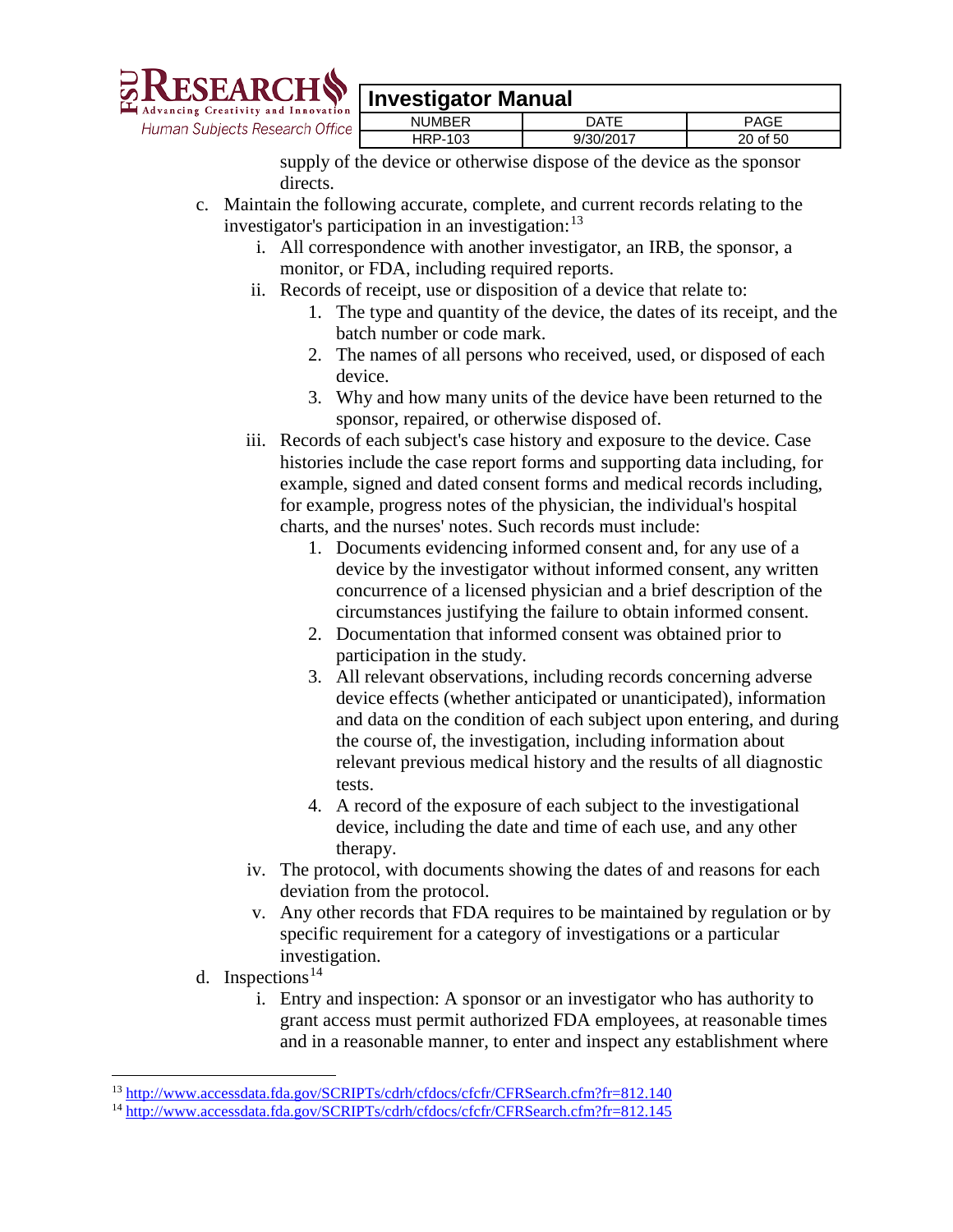

| vation        |               |              |          |
|---------------|---------------|--------------|----------|
| <b>Office</b> | <b>NUMBER</b> | )ATF         | PAGE     |
|               | HRP-103       | $9/30/201^-$ | 21 of 50 |

devices are held (including any establishment where devices are manufactured, processed, packed, installed, used, or implanted or where records of results from use of devices are kept).

- ii. Records inspection: A sponsor, IRB, or investigator, or any other person acting on behalf of such a person with respect to an investigation, must permit authorized FDA employees, at reasonable times and in a reasonable manner, to inspect and copy all records relating to an investigation.
- iii. Records identifying subjects: An investigator must permit authorized FDA employees to inspect and copy records that identify subjects, upon notice that FDA has reason to suspect that adequate informed consent was not obtained, or that reports required to be submitted by the investigator to the sponsor or IRB have not been submitted or are incomplete, inaccurate, false, or misleading.
- e. Prepare and submit the following complete, accurate, and timely reports<sup>[15](#page-20-0)</sup>
	- i. Unanticipated adverse device effects. An investigator must submit to the sponsor and to the reviewing IRB a report of any unanticipated adverse device effect occurring during an investigation as soon as possible, but in no event later than 10 working days after the investigator first learns of the effect.
	- ii. Withdrawal of IRB approval. An investigator must report to the sponsor, within 5 working days, a withdrawal of approval by the reviewing IRB of the investigator's part of an investigation.
	- iii. Progress. An investigator must submit progress reports on the investigation to the sponsor, the monitor, and the reviewing IRB at regular intervals, but in no event less often than yearly.
	- iv. Deviations from the investigational plan:
		- 1. An investigator must notify the sponsor and the reviewing IRB of any deviation from the investigational plan to protect the life or physical well-being of a subject in an emergency.
		- 2. Such notice must be given as soon as possible, but in no event later than 5 working days after the emergency occurred.
		- 3. Except in such an emergency, prior approval by the sponsor is required for changes in or deviations from a plan, and if these changes or deviations may affect the scientific soundness of the plan or the rights, safety, or welfare of human subjects, FDA and IRB also is required.
	- v. Informed consent. If an investigator uses a device without obtaining informed consent, the investigator must report such use to the sponsor and the reviewing IRB within 5 working days after the use occurs.
	- vi. Final report. An investigator must, within 3 months after termination or completion of the investigation or the investigator's part of the investigation, submit a final report to the sponsor and the reviewing IRB.

<span id="page-20-0"></span> <sup>15</sup> <http://www.accessdata.fda.gov/SCRIPTs/cdrh/cfdocs/cfcfr/CFRSearch.cfm?fr=812.150>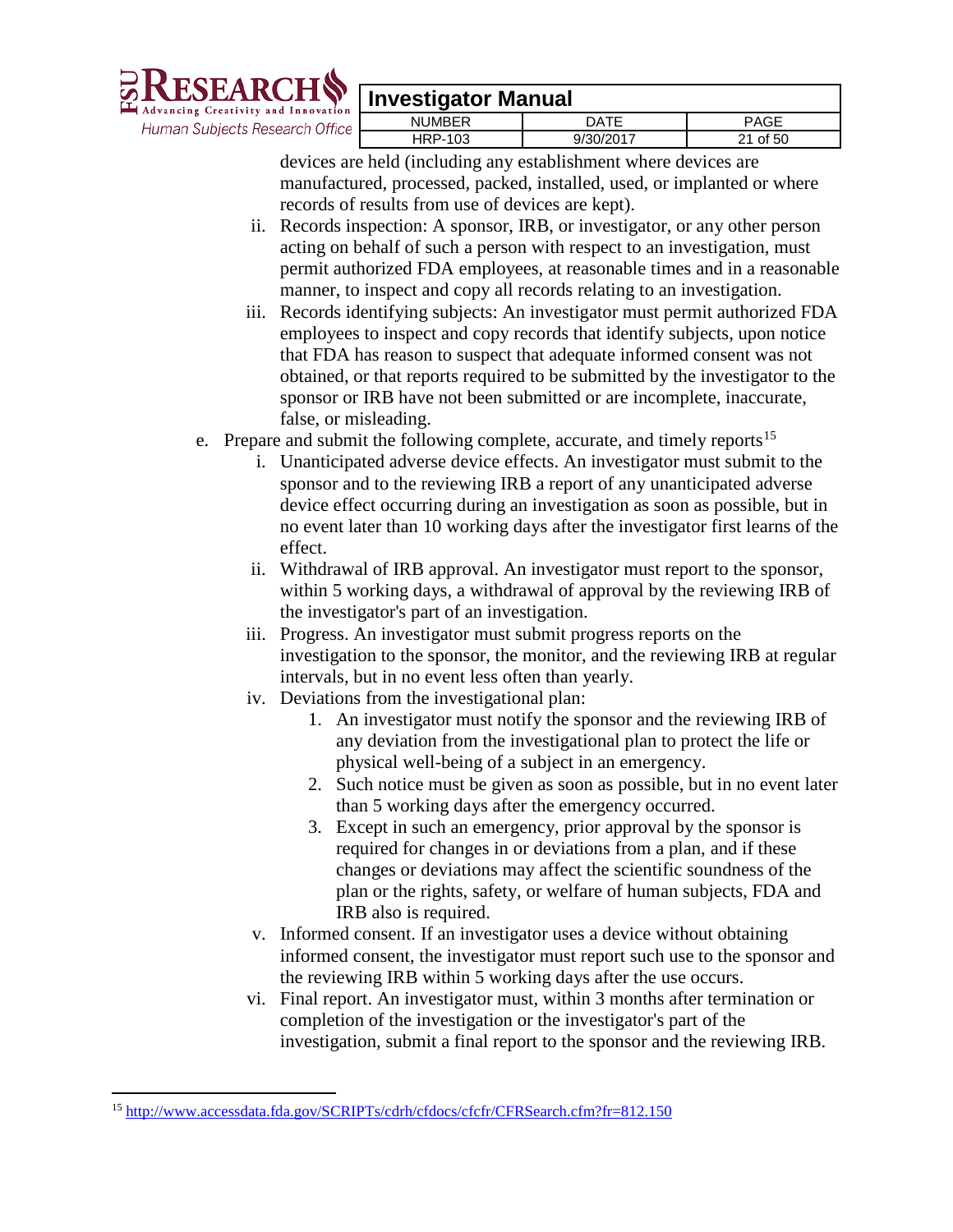

| <b>IIIVOOLIGALOI IIIAIILA</b><br>and Innovation |         |      |          |
|-------------------------------------------------|---------|------|----------|
| 'esearch<br>'ffice                              | NUMBER  | חATF | PAGE     |
|                                                 | HRP-103 |      | 22 of 50 |

vii. Other. An investigator must, upon request by a reviewing IRB or FDA, provide accurate, complete, and current information about any aspect of the investigation.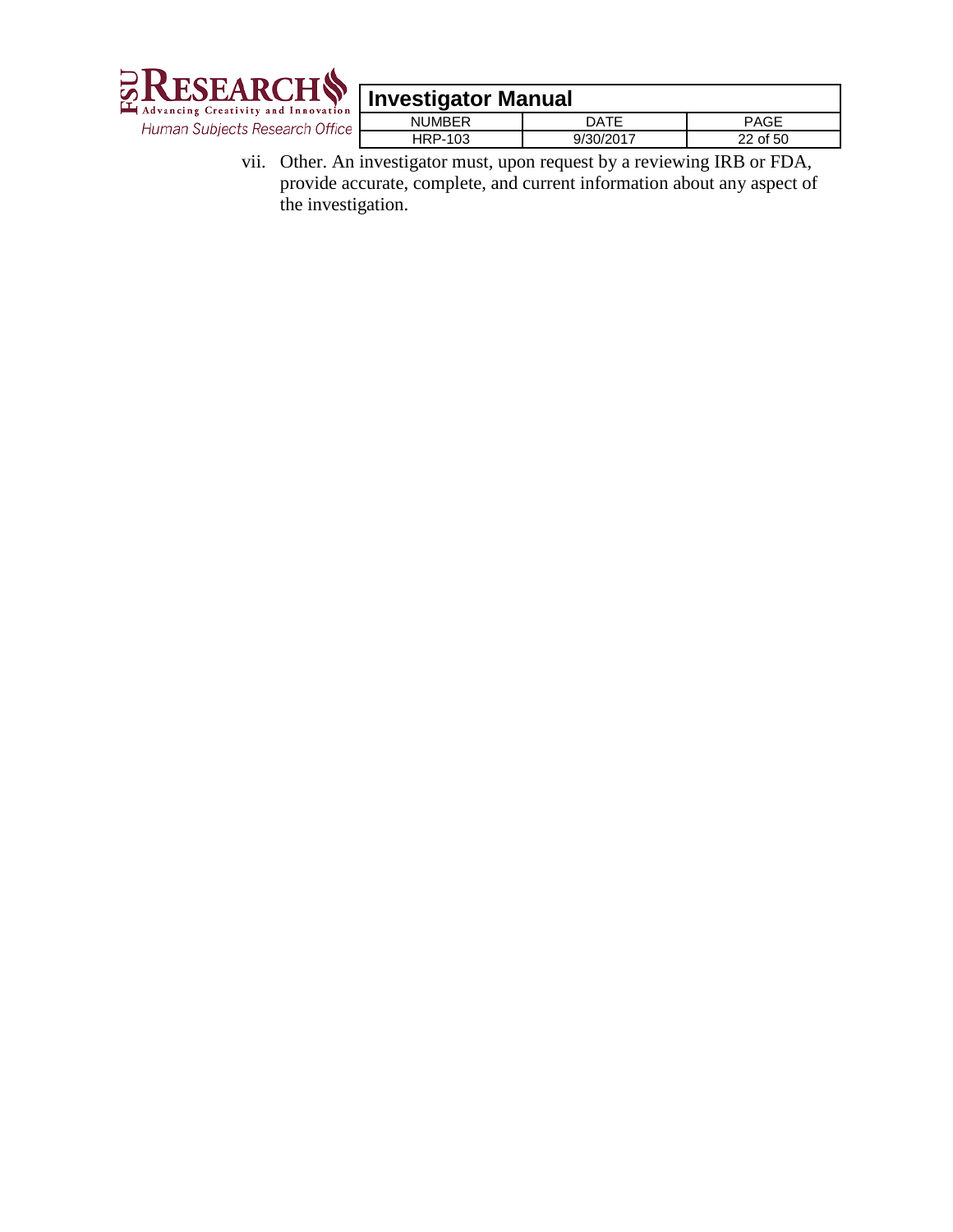

### <span id="page-22-0"></span>*Additional Requirements for Clinical Trials (ICH-GCP)* Appendix A-3

- 1. Investigator's Qualifications and Agreements
	- a. The clinical trial should be conducted in accordance with the ethical principles that have their origin in the Declaration of Helsinki and that are consistent with good clinical practice and the applicable regulatory requirements.
	- b. The investigator should be qualified by education, training, and experience to assume responsibility for the proper conduct of the trial, should meet all the qualifications specified by the applicable regulatory requirements, and should provide evidence of such qualifications through up-to-date curriculum vitae and/or other relevant documentation requested by the sponsor, the IRB, and/or the regulatory authorities.
	- c. The investigator should be thoroughly familiar with the appropriate use of the investigational product, as described in the protocol, in the current Investigator's Brochure, in the product information and in other information sources provided by the sponsor.
	- d. The investigator should be aware of, and should comply with, GCP and the applicable regulatory requirements.
	- e. The investigator/institution should permit monitoring and auditing by the sponsor, and inspection by the appropriate regulatory authorities.
	- f. The investigator should maintain a list of appropriately qualified persons to whom the investigator has delegated significant trial-related duties.
- 2. Adequate Resources
	- a. The investigator should be able to demonstrate (e.g., based on retrospective data) a potential for recruiting the required number of suitable subjects within the agreed recruitment period.
	- b. The investigator should have sufficient time to properly conduct and complete the trial within the agreed trial period.
	- c. The investigator should have available an adequate number of qualified staff and adequate facilities for the foreseen duration of the trial to conduct the trial properly and safely.
	- d. The investigator should ensure that all persons assisting with the trial are adequately informed about the protocol, the investigational product, and their trial-related duties and functions.
- 3. Medical Care of Trial Subjects
	- a. A qualified physician (or dentist, when appropriate), who is an investigator or a sub-investigator for the trial, should be responsible for all trial-related medical (or dental) decisions.
	- b. During and following a subject's participation in a trial, the investigator/institution should ensure that adequate medical care is provided to a subject for any adverse events, including clinically significant laboratory values, related to the trial. The investigator/institution should inform a subject when medical care is needed for intercurrent illnesses of which the investigator becomes aware.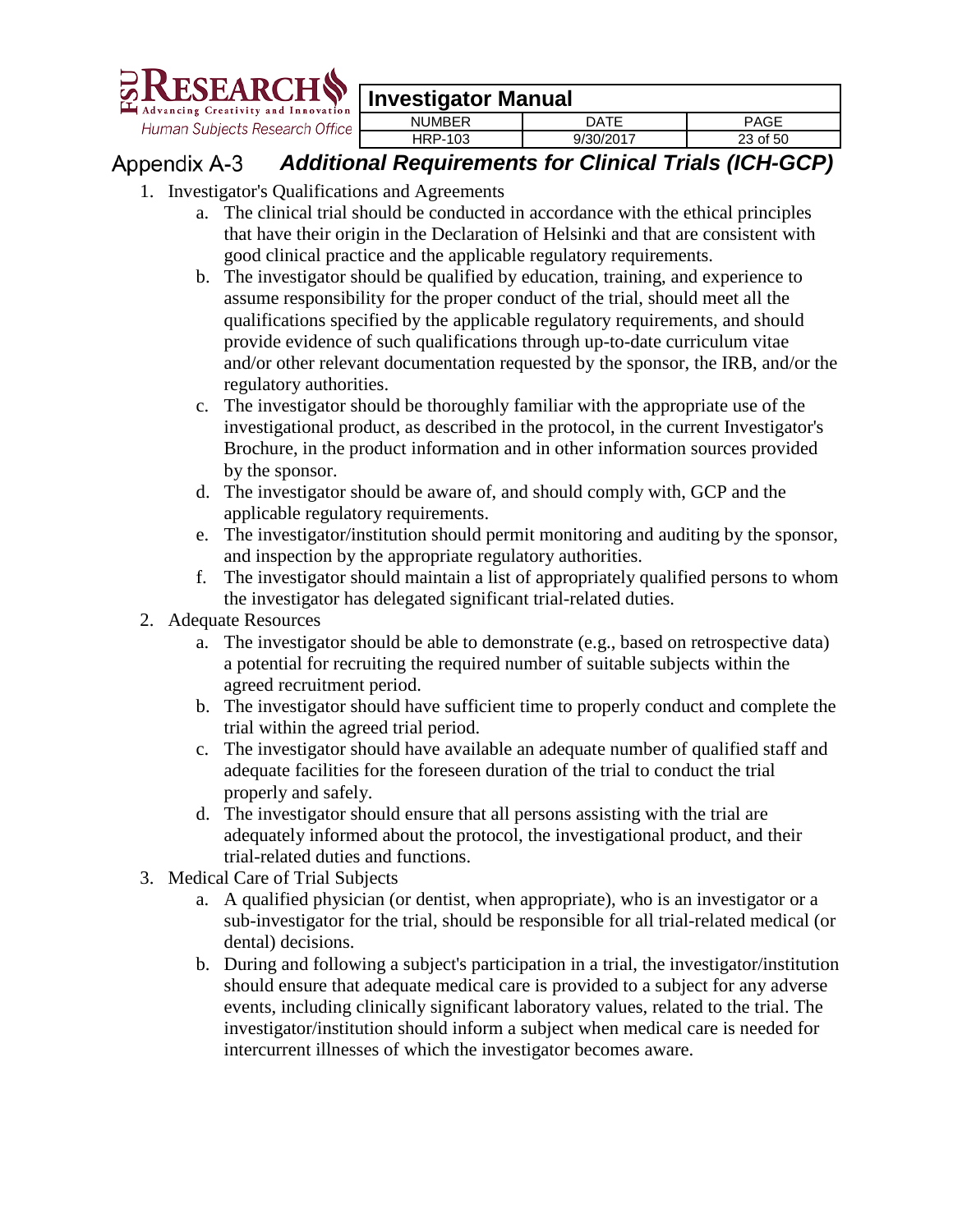

| and Innovation |                |           |          |
|----------------|----------------|-----------|----------|
| esearch Office | <b>NUMBER</b>  | DATF      | PAGE     |
|                | <b>HRP-103</b> | 9/30/2017 | 24 of 50 |

- c. It is recommended that the investigator inform the subject's primary physician about the subject's participation in the trial if the subject has a primary physician and if the subject agrees to the primary physician being informed.
- d. Although a subject is not obliged to give his/her reasons for withdrawing prematurely from a trial, the investigator should make a reasonable effort to ascertain the reasons, while fully respecting the subject's rights.
- 4. Communication with IRB
	- a. Before initiating a trial, the investigator/institution should have written and dated approval opinion from the IRB for the trial protocol, written informed consent form, consent form updates, subject recruitment procedures (e.g., advertisements), and any other written information to be provided to subjects.
	- b. As part of the investigator's/institution's written application to the IRB, the investigator/institution should provide the IRB with a current copy of the Investigator's Brochure. If the Investigator's Brochure is updated during the trial, the investigator/institution should supply a copy of the updated Investigator's Brochure to the IRB.
	- c. During the trial the investigator/institution should provide to the IRB all documents subject to review.
- 5. Compliance with Protocol
	- a. The investigator/institution should conduct the trial in compliance with the protocol agreed to by the sponsor and, if required, by the regulatory authorities and which was given approval opinion by the IRB. The investigator/institution and the sponsor should sign the protocol, or an alternative contract, to confirm agreement.
	- b. The investigator should not implement any deviation from, or changes of the protocol without agreement by the sponsor and prior review and documented approval opinion from the IRB of an amendment, except where necessary to eliminate an immediate hazards to trial subjects, or when the changes involves only logistical or administrative aspects of the trial (e.g., change in monitors, change of telephone numbers).
	- c. The investigator, or person designated by the investigator, should document and explain any deviation from the approved protocol.
	- d. The investigator may implement a deviation from, or a change of, the protocol to eliminate an immediate hazard to trial subjects without prior IRB approval opinion. As soon as possible, the implemented deviation or change, the reasons for it, and, if appropriate, the proposed protocol amendments should be submitted: a) to the IRB for review and approval opinion, b) to the sponsor for agreement and, if required, c) to the regulatory authorities.
- 6. Investigational Product
	- a. Responsibility for investigational product accountability at the trial site rests with the investigator/institution.
	- b. Where allowed/required, the investigator/institution may/should assign some or all of the investigator's/institution's duties for investigational product accountability at the trial site to an appropriate pharmacist or another appropriate individual who is under the supervision of the investigator/institution.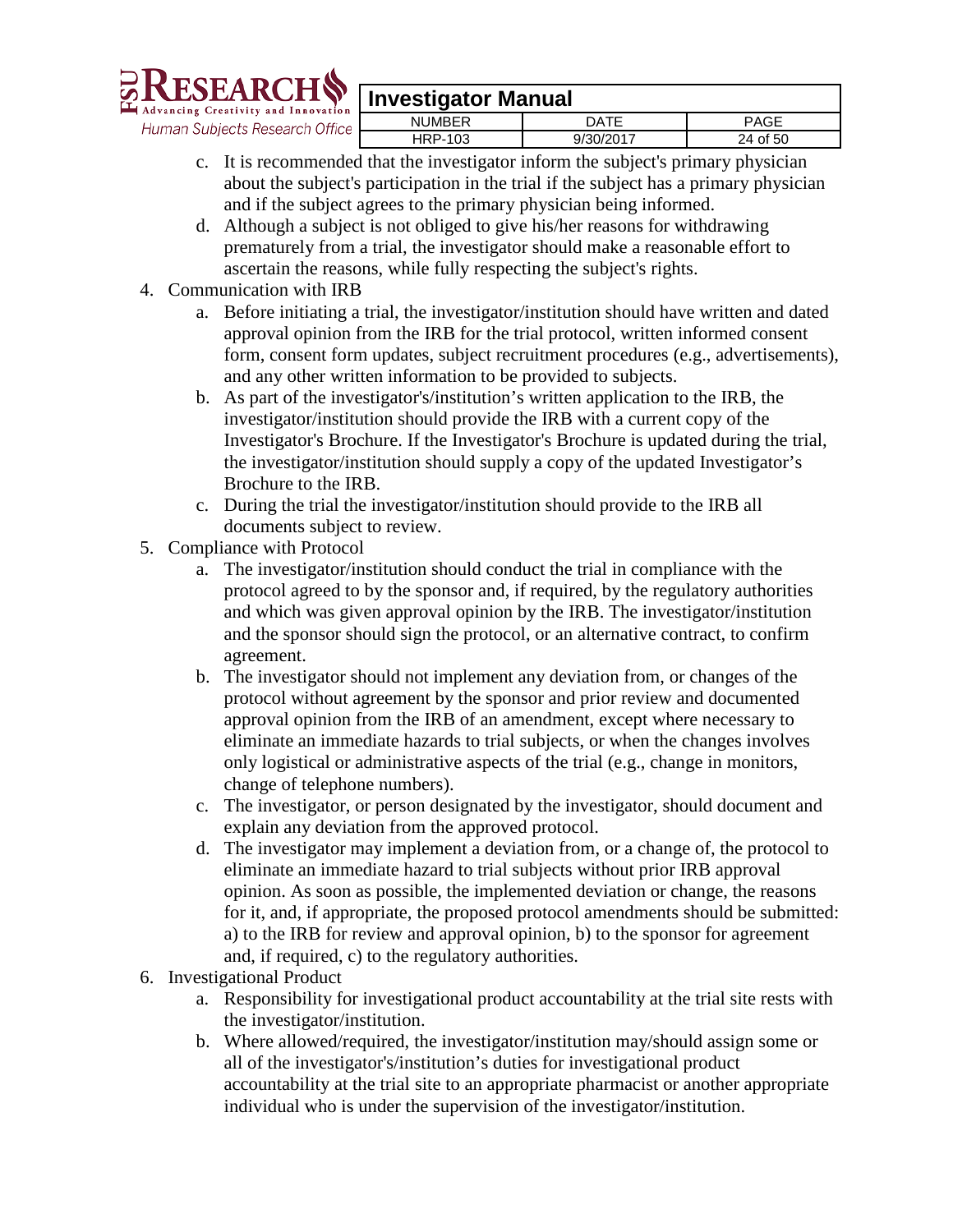

| and Innovation | --------      | ----------------- |          |  |
|----------------|---------------|-------------------|----------|--|
| esearch Office | <b>NUMBER</b> | DATE              | PAGE     |  |
|                | HRP-103       | 9/30/2017         | 25 of 50 |  |

- c. The investigator/institution and/or a pharmacist or other appropriate individual, who is designated by the investigator/institution, should maintain records of the product's delivery to the trial site, the inventory at the site, the use by each subject, and the return to the sponsor or alternative disposition of unused product. These records should include dates, quantities, batch/serial numbers, expiration dates (if applicable), and the unique code numbers assigned to the investigational product and trial subjects. Investigators should maintain records that document adequately that the subjects were provided the doses specified by the protocol and reconcile all investigational product received from the sponsor.
- d. The investigational product should be stored as specified by the sponsor and in accordance with applicable regulatory requirements.
- e. The investigator should ensure that the investigational product are used only in accordance with the approved protocol.
- f. The investigator, or a person designated by the investigator/institution, should explain the correct use of the investigational product to each subject and should check, at intervals appropriate for the trial, that each subject is following the instructions properly.
- g. Randomization Procedures and Unblinding: The investigator should follow the trial's randomization procedures, if any, and should ensure that the code is broken only in accordance with the protocol. If the trial is blinded, the investigator should promptly document and explain to the sponsor any premature unblinding (e.g., accidental unblinding, unblinding due to a serious adverse event) of the investigational product.
- 7. Informed Consent of Trial Subjects
	- a. In obtaining and documenting informed consent, the investigator should comply with the applicable regulatory requirements, and should adhere to GCP and to the ethical principles that have their origin in the Declaration of Helsinki. Prior to the beginning of the trial, the investigator should have the IRB's written approval opinion of the written informed consent form and any other written information to be provided to subjects.
	- b. The written informed consent form and any other written information to be provided to subjects should be revised whenever important new information becomes available that may be relevant to the subject's consent. Any revised written informed consent form, and written information should receive the IRB's approval opinion in advance of use. The subject or the subject's legally acceptable representative should be informed in a timely manner if new information becomes available that may be relevant to the subject's willingness to continue participation in the trial. The communication of this information should be documented.
	- c. Neither the investigator, nor the trial staff, should coerce or unduly influence a subject to participate or to continue to participate in a trial.
	- d. None of the oral and written information concerning the trial, including the written informed consent form, should contain any language that causes the subject or the subject's legally acceptable representative to waive or to appear to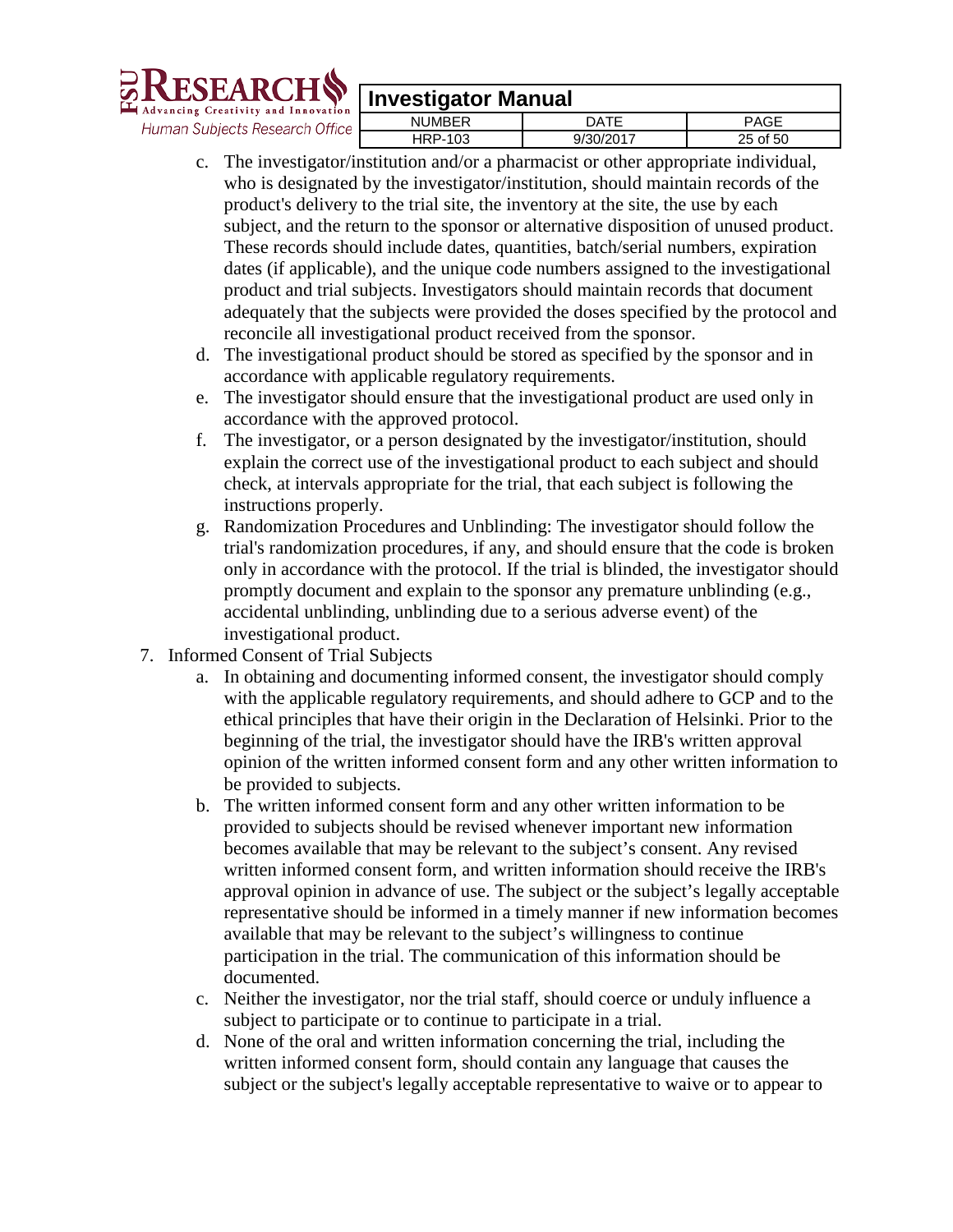

| nd Innovation    | $\sim$                     |           |          |
|------------------|----------------------------|-----------|----------|
| Office<br>search | NUMBER                     | DATF      | PAGE     |
|                  | -103<br>$.1$ RP- $1^\circ$ | 9/30/2017 | 26 of 50 |
| .                |                            |           | ___      |

waive any legal rights, or that releases or appears to release the investigator, the institution, the sponsor, or their agents from liability for negligence.

- e. The investigator, or a person designated by the investigator, should fully inform the subject or, if the subject is unable to provide informed consent, the subject's legally acceptable representative, of all pertinent aspects of the trial including the written information and the approval opinion by the IRB.
- f. The language used in the oral and written information about the trial, including the written informed consent form, should be as non-technical as practical and should be understandable to the subject or the subject's legally acceptable representative and the impartial witness, where applicable.
- g. Before informed consent may be obtained, the investigator, or a person designated by the investigator, should provide the subject or the subject's legally acceptable representative ample time and opportunity to inquire about details of the trial and to decide whether or not to participate in the trial. All questions about the trial should be answered to the satisfaction of the subject or the subject's legally acceptable representative.
- h. Prior to a subject's participation in the trial, the written informed consent form should be signed and personally dated by the subject or by the subject's legally acceptable representative, and by the person who conducted the informed consent discussion.
- i. If a subject is unable to read or if a legally acceptable representative is unable to read, an impartial witness should be present during the entire informed consent discussion. After the written informed consent form and any other written information to be provided to subjects, is read and explained to the subject or the subject's legally acceptable representative, and after the subject or the subject's legally acceptable representative has orally consented to the subject's participation in the trial and, if capable of doing so, has signed and personally dated the informed consent form, the witness should sign and personally date the consent form. By signing the consent form, the witness attests that the information in the consent form and any other written information was accurately explained to, and apparently understood by, the subject or the subject's legally acceptable representative, and that informed consent was freely given by the subject or the subject's legally acceptable representative.
- j. Both the informed consent discussion and the written informed consent form and any other written information to be provided to subjects should include explanations of the following:
	- i. That the trial involves research.
	- ii. The purpose of the trial.
	- iii. The trial treatments and the probability for random assignment to each treatment.
	- iv. The trial procedures to be followed, including all invasive procedures.
	- v. The subject's responsibilities.
	- vi. Those aspects of the trial that are experimental.
	- vii. The reasonably foreseeable risks or inconveniences to the subject and, when applicable, to an embryo, fetus, or nursing infant.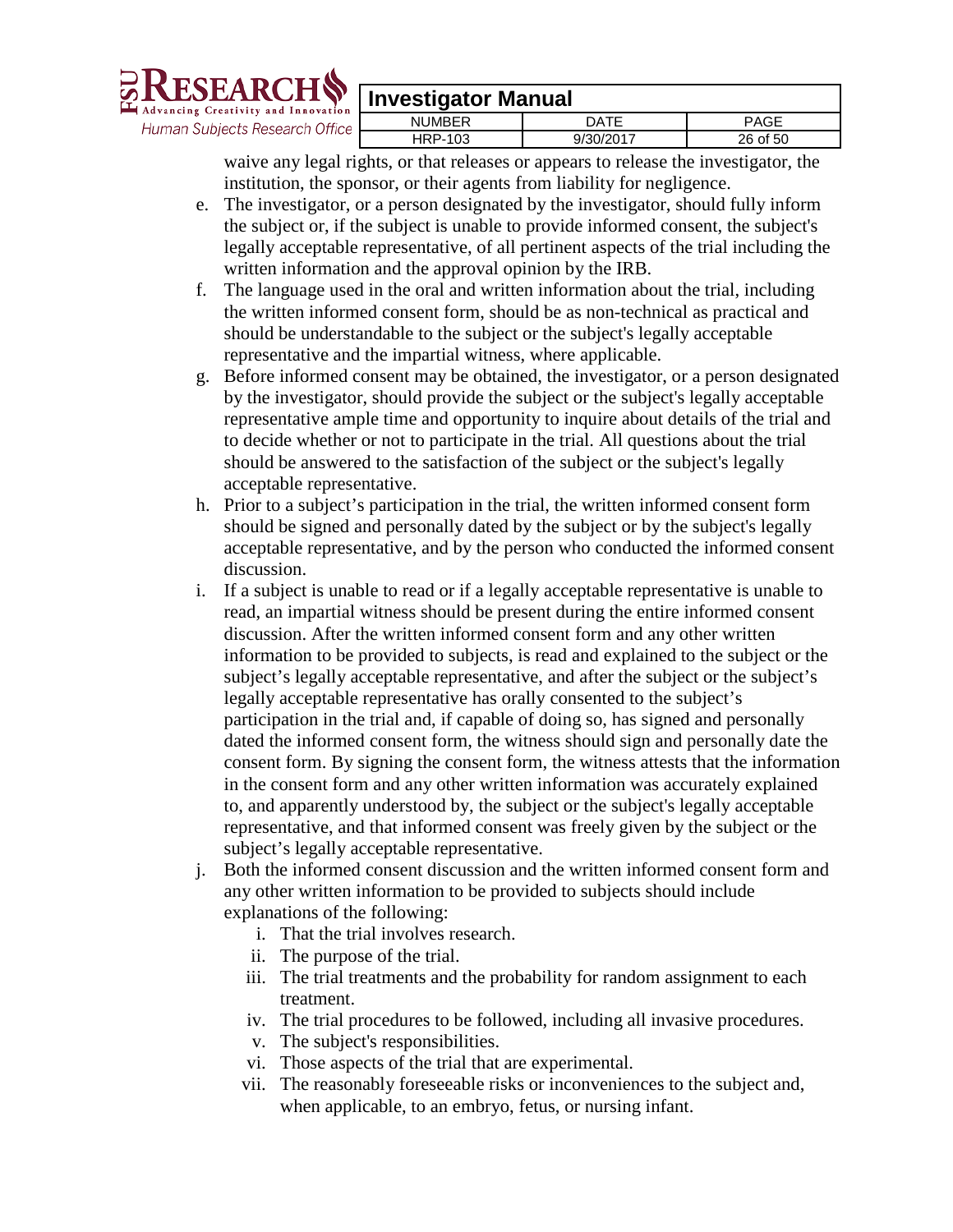

| reativity and Innovation | <b>ILIVUSHYALUI MAHAAL</b> |          |          |  |
|--------------------------|----------------------------|----------|----------|--|
| piects Research Office   | <b>NUMBER</b>              | DATE     | PAGE     |  |
|                          | HRP-103                    | 9/30/201 | 27 of 50 |  |

viii. The reasonably expected benefits. When there is no intended clinical benefit to the subject, the subject should be made aware of this.

- ix. The alternative procedures or courses of treatment that may be available to the subject, and their important potential benefits and risks.
- x. The compensation and/or treatment available to the subject in the event of trial related injury.
- xi. The anticipated prorated payment, if any, to the subject for participating in the trial.
- xii. The anticipated expenses, if any, to the subject for participating in the trial.
- xiii. That the subject's participation in the trial is voluntary and that the subject may refuse to participate or withdraw from the trial, at any time, without penalty or loss of benefits to which the subject is otherwise entitled.
- xiv. That the monitors, the auditors, the IRB, and the regulatory authorities will be granted direct access to the subject's original medical records for verification of clinical trial procedures and/or data, without violating the confidentiality of the subject, to the extent permitted by the applicable laws and regulations and that, by signing a written informed consent form, the subject or the subject's legally acceptable representative is authorizing such access.
- xv. That records identifying the subject will be kept confidential and, to the extent permitted by the applicable laws and/or regulations, will not be made publicly available. If the results of the trial are published, the subject's identity will remain confidential.
- xvi. That the subject or the subject's legally acceptable representative will be informed in a timely manner if information becomes available that may be relevant to the subject's willingness to continue participation in the trial.
- xvii. The persons to contact for further information regarding the trial and the rights of trial subjects, and whom to contact in the event of trial-related injury.
- xviii. The foreseeable circumstances and/or reasons under which the subject's participation in the trial may be terminated.
- xix. The expected duration of the subject's participation in the trial.
- xx. The approximate number of subjects involved in the trial.
- k. Prior to participation in the trial, the subject or the subject's legally acceptable representative should receive a copy of the signed and dated written informed consent form and any other written information provided to the subjects. During a subject's participation in the trial, the subject or the subject's legally acceptable representative should receive a copy of the signed and dated consent form updates and a copy of any amendments to the written information provided to subjects.
- l. When a clinical trial (therapeutic or non-therapeutic) includes subjects who can only be enrolled in the trial with the consent of the subject's legally acceptable representative (e.g., minors, or patients with severe dementia), the subject should be informed about the trial to the extent compatible with the subject's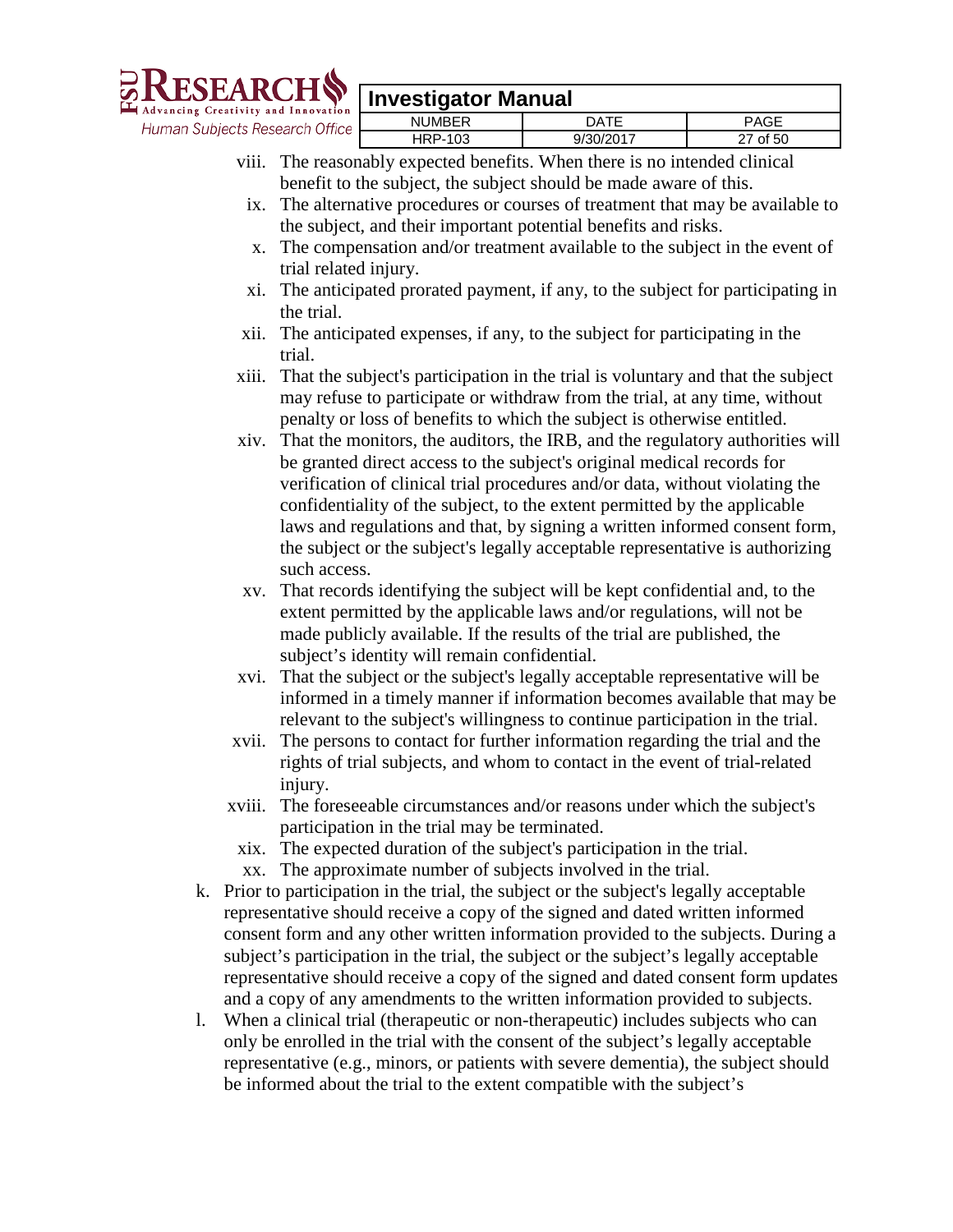| RESEARCHS                      | <b>Investigator Manual</b> |           |             |
|--------------------------------|----------------------------|-----------|-------------|
| Human Subjects Research Office | <b>NUMBER</b>              | DATE      | <b>PAGE</b> |
|                                | <b>HRP-103</b>             | 9/30/2017 | 28 of 50    |

understanding and, if capable, the subject should sign and personally date the written informed consent.

- m. Except as described above, a non-therapeutic trial (i.e. a trial in which there is no anticipated direct clinical benefit to the subject), should be conducted in subjects who personally give consent and who sign and date the written informed consent form.
- n. Non-therapeutic trials may be conducted in subjects with consent of a legally acceptable representative provided the following conditions are fulfilled: a) The objectives of the trial cannot be met by means of a trial in subjects who can give informed consent personally. b) The foreseeable risks to the subjects are low. c) The negative impact on the subject's well-being is minimized and low. d) The trial is not prohibited by law. e) The approval opinion of the IRB is expressly sought on the inclusion of such subjects, and the written approval opinion covers this aspect. Such trials, unless an exception is justified, should be conducted in patients having a disease or condition for which the investigational product is intended. Subjects in these trials should be particularly closely monitored and should be withdrawn if they appear to be unduly distressed.
- o. In emergency situations, when prior consent of the subject is not possible, the consent of the subject's legally acceptable representative, if present, should be requested. When prior consent of the subject is not possible, and the subject's legally acceptable representative is not available, enrolment of the subject should require measures described in the protocol and/or elsewhere, with documented approval opinion by the IRB, to protect the rights, safety and well-being of the subject and to ensure compliance with applicable regulatory requirements. The subject or the subject's legally acceptable representative should be informed about the trial as soon as possible and consent to continue and other consent as appropriate should be requested.
- 8. Records and Reports
	- a. The investigator should ensure the accuracy, completeness, legibility, and timeliness of the data reported to the sponsor in the CRFs and in all required reports.
	- b. Data reported on the CRF, that are derived from source documents, should be consistent with the source documents or the discrepancies should be explained.
	- c. Any change or correction to a CRF should be dated, initialed, and explained (if necessary) and should not obscure the original entry (i.e. an audit trail should be maintained); this applies to both written and electronic changes or corrections. Sponsors should provide guidance to investigators and/or the investigators' designated representatives on making such corrections. Sponsors should have written procedures to assure that changes or corrections in CRFs made by sponsor's designated representatives are documented, are necessary, and are endorsed by the investigator. The investigator should retain records of the changes and corrections.
	- d. The investigator/institution should maintain the trial documents as specified in Essential Documents for the Conduct of a Clinical Trial and as required by the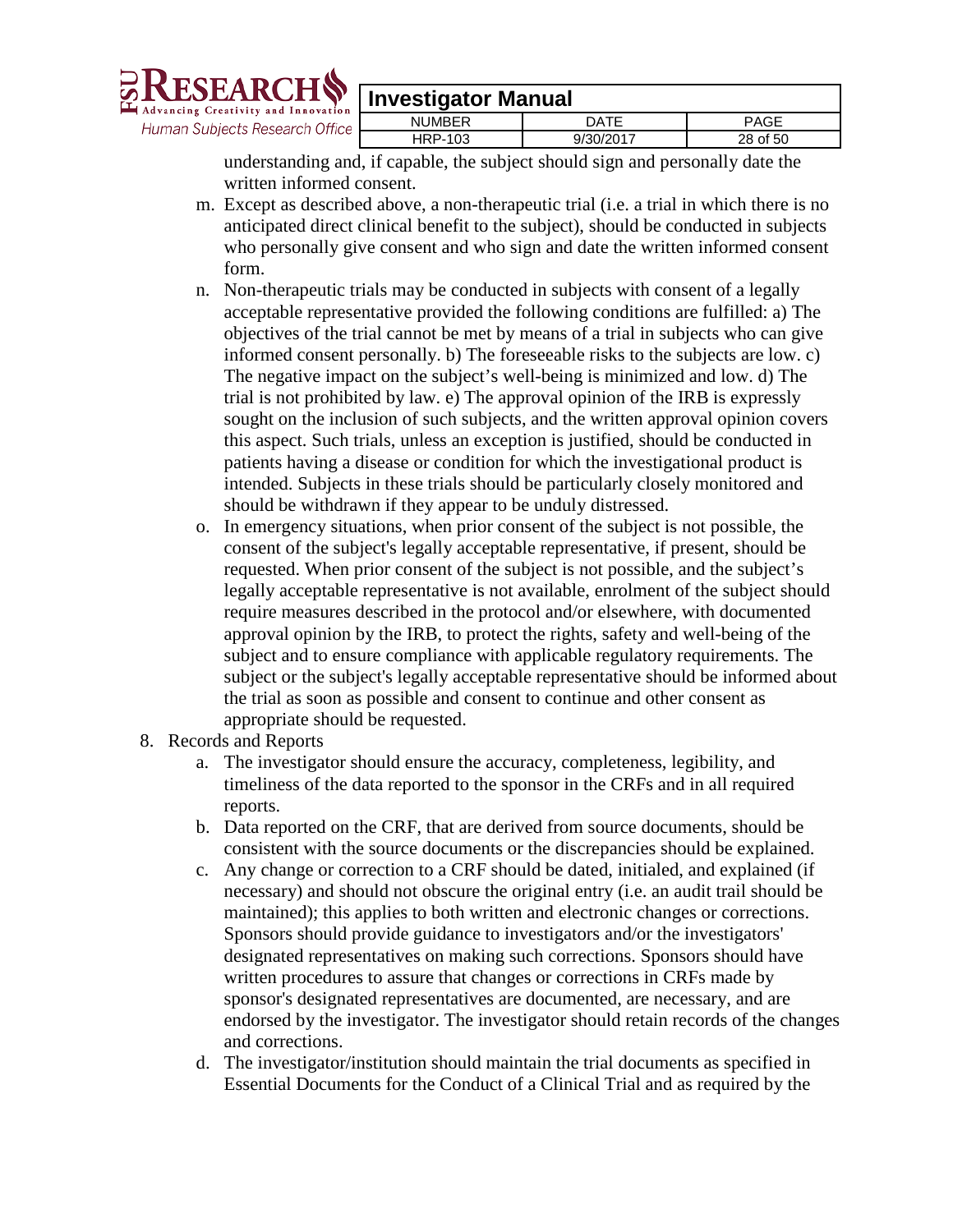

applicable regulatory requirements. The investigator/institution should take measures to prevent accidental or premature destruction of these documents.

- e. Essential documents should be retained until at least 2 years after the last approval of a marketing application in an ICH region and until there are no pending or contemplated marketing applications in an ICH region or at least 2 years have elapsed since the formal discontinuation of clinical development of the investigational product. These documents should be retained for a longer period however if required by the applicable regulatory requirements or by an agreement with the sponsor. It is the responsibility of the sponsor to inform the investigator/institution as to when these documents no longer need to be retained.
- f. The financial aspects of the trial should be documented in an agreement between the sponsor and the investigator/institution.
- g. Upon request of the monitor, auditor, IRB, or regulatory authority, the investigator/institution should make available for direct access all requested trialrelated records.
- 9. Progress Reports
	- a. The investigator should submit written summaries of the trial status to the IRB annually, or more frequently, if requested by the IRB.
	- b. The investigator should promptly provide written reports to the sponsor, the IRB and, where applicable, the institution on any changes significantly affecting the conduct of the trial, and/or increasing the risk to subjects.
- 10. Safety Reporting
	- a. All serious adverse events (SAEs) should be reported immediately to the sponsor except for those SAEs that the protocol or other document (e.g., Investigator's Brochure) identifies as not needing immediate reporting. The immediate reports should be followed promptly by detailed, written reports. The immediate and follow-up reports should identify subjects by unique code numbers assigned to the trial subjects rather than by the subjects' names, personal identification numbers, and/or addresses. The investigator should also comply with the applicable regulatory requirements related to the reporting of unexpected serious adverse drug reactions to the regulatory authorities and the IRB.
	- b. Adverse events and/or laboratory abnormalities identified in the protocol as critical to safety evaluations should be reported to the sponsor according to the reporting requirements and within the time periods specified by the sponsor in the protocol.
	- c. For reported deaths, the investigator should supply the sponsor and the IRB with any additional requested information (e.g., autopsy reports and terminal medical reports).
	- d. Premature Termination or Suspension of a Trial If the trial is prematurely terminated or suspended for any reason, the investigator/institution should promptly inform the trial subjects, should assure appropriate therapy and followup for the subjects, and, where required by the applicable regulatory requirements, should inform the regulatory authorities. In addition:
		- i. If the investigator terminates or suspends a trial without prior agreement of the sponsor, the investigator should inform the institution where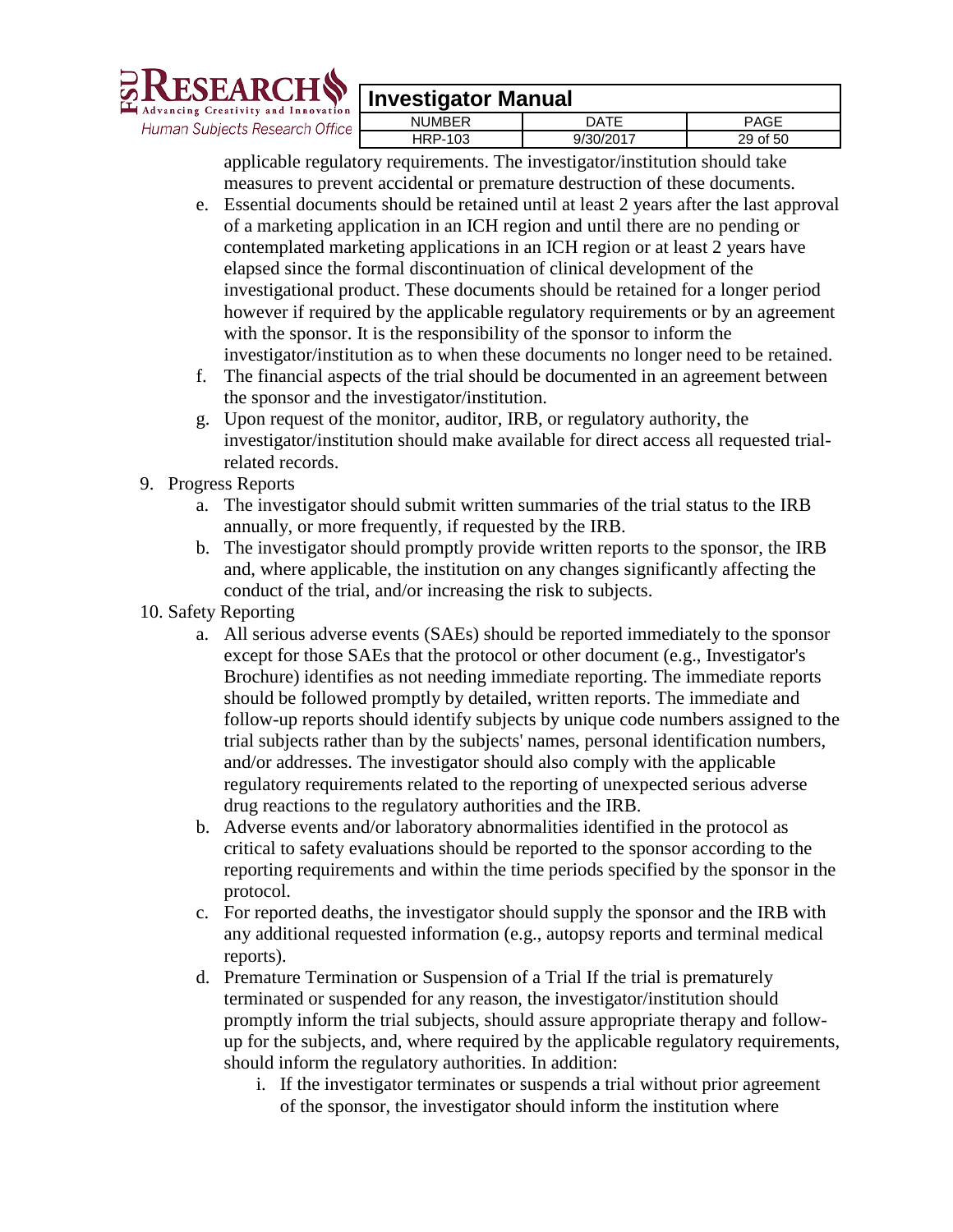

| ovation |               |           |          |
|---------|---------------|-----------|----------|
| Office  | <b>NUMBER</b> | ATF،      | PAGE     |
|         | HRP-103       | 9/30/2017 | 30 of 50 |

applicable, and the investigator/institution should promptly inform the sponsor and the IRB, and should provide the sponsor and the IRB a detailed written explanation of the termination or suspension.

- ii. If the sponsor terminates or suspends a trial, the investigator should promptly inform the institution where applicable and the investigator/institution should promptly inform the IRB and provide the IRB a detailed written explanation of the termination or suspension.
- iii. If the IRB terminates or suspends its approval opinion of a trial, the investigator should inform the institution where applicable and the investigator/institution should promptly notify the sponsor and provide the sponsor with a detailed written explanation of the termination or suspension.
- 11. Final Reports by Investigator: Upon completion of the trial, the investigator, where applicable, should inform the institution; the investigator/institution should provide the IRB with a summary of the trial's outcome, and the regulatory authorities with any reports required.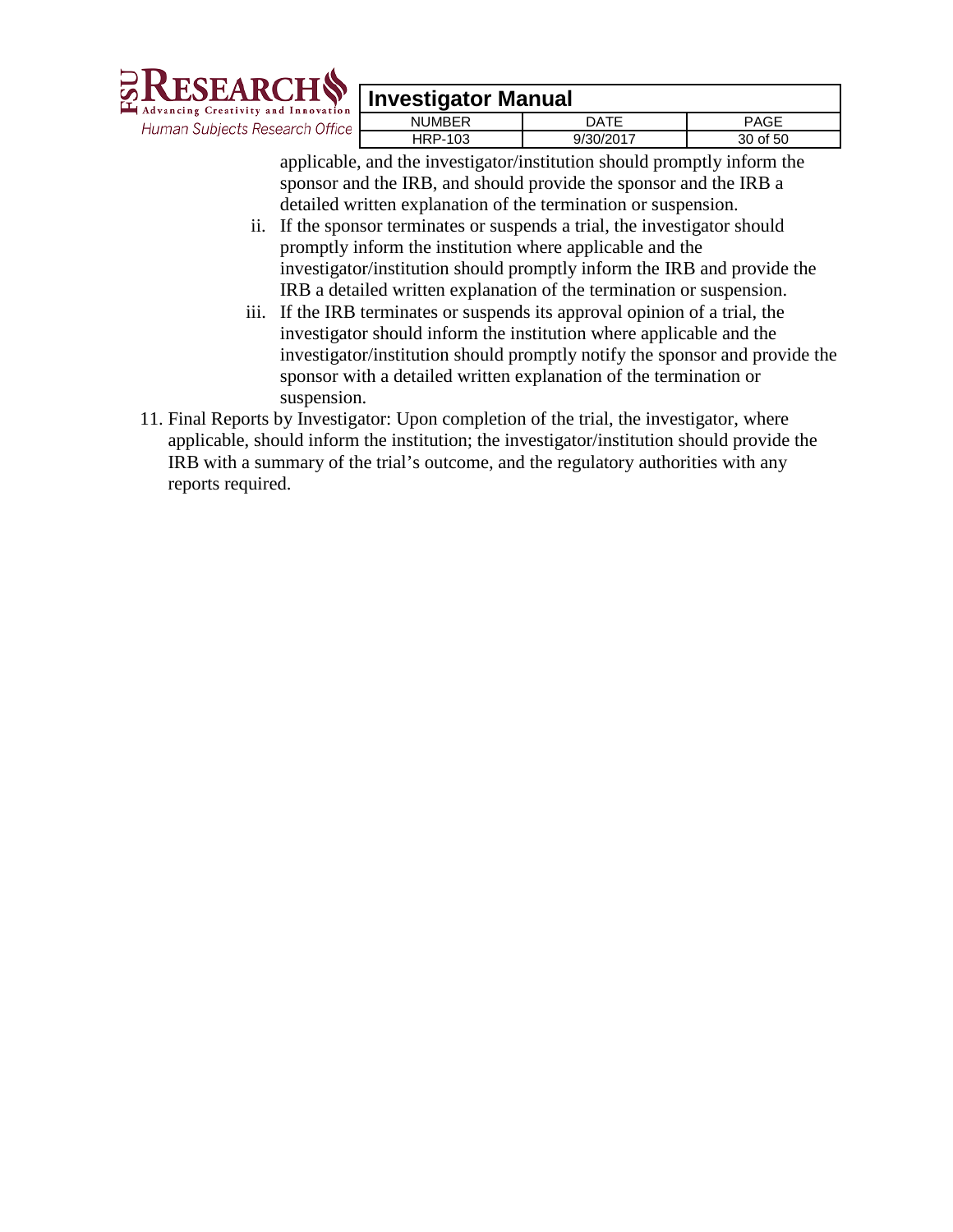

| and Innovation. |               |           |          |  |
|-----------------|---------------|-----------|----------|--|
| esearch Office? | <b>NUMBER</b> | DATE      | PAGE     |  |
|                 | HRP-103       | 9/30/2017 | 31 of 50 |  |

### <span id="page-30-0"></span>*Additional Requirements for Department of Defense*  Appendix A-4 *(DOD) research*

- 1. When appropriate, research protocols must be reviewed and approved by the IRB prior to the Department of Defense approval. Consult with the Department of Defense funding component to see whether this is a requirement.
- 2. Civilian researchers attempting to access military volunteers should seek collaboration with a military researcher familiar with service-specific requirements.
- 3. Employees of the Department of Defense (including temporary, part-time, and intermittent appointments) may not be able to legally accept payments to participate in research and should check with their supervisor before accepting such payments. Employees of the Department of Defense cannot be paid for conducting research while on active duty.
- 4. Service members must follow their command policies regarding the requirement to obtain command permission to participate in research involving human subjects while on-duty or off-duty.
- 5. Components of the Department of Defense might have stricter requirements for researchrelated injury than the DHHS regulations.
- 6. There may be specific educational requirements or certification required.
- 7. When assessing whether to support or collaborate with this institution for research involving human subjects, the Department of Defense may evaluate this institution's education and training policies to ensure the personnel are qualified to perform the research.
- 8. When research involves U.S. military personnel, policies and procedures require limitations on dual compensation:
	- a. Prohibit an individual from receiving pay of compensation for research during duty hours.
	- b. An individual may be compensated for research if the participant is involved in the research when not on duty.
	- c. Federal employees while on duty and non-Federal persons may be compensated for blood draws for research up to \$50 for each blood draw.
	- d. Non-Federal persons may be compensated for research participating other than blood draws in a reasonable amount as approved by the IRB according to local prevailing rates and the nature of the research.
- 9. When conducting multi-site research, a formal agreement between institutions is required to specify the roles and responsibilities of each party.
- 10. Other specific requirements of the Department of Defense research be found in the "Additional Requirements for Department of Defense (DOD) Research" section in the IRB's "WORKSHEET: Additional Federal Criteria (HRP-318)."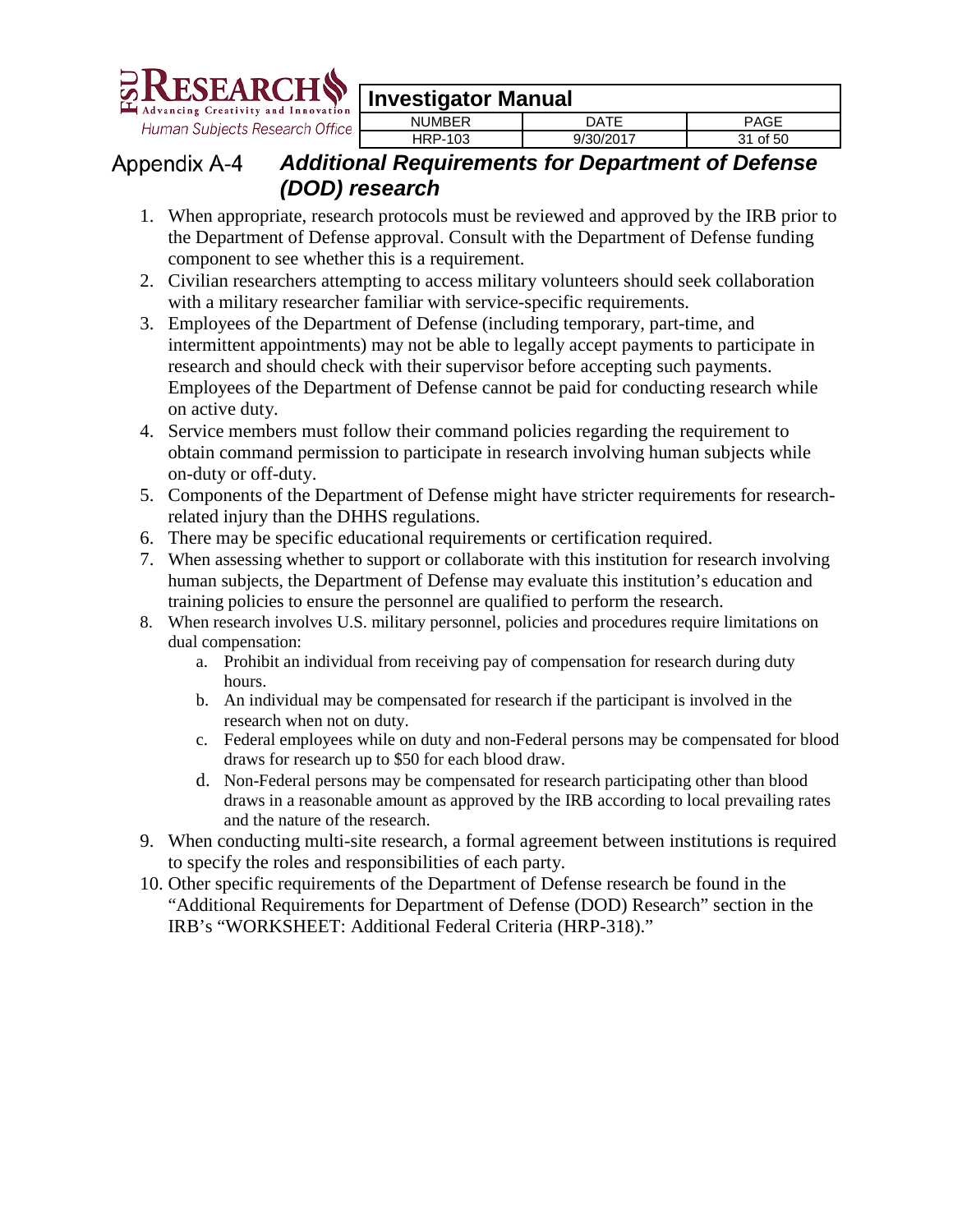

| reativity and Innovation. |                |           |          |  |
|---------------------------|----------------|-----------|----------|--|
| bjects Research Office    | <b>NUMBER</b>  | JATF      | PAGE     |  |
|                           | <b>HRP-103</b> | 9/30/2017 | 32 of 50 |  |

### <span id="page-31-0"></span>*Additional Requirements for Department of Energy*  Appendix A-5 *(DOE) Research*

- 1. Research that involves one or more of the following is considered by DOE to be human subjects research and requires IRB review:
	- a. Intentional modification of the human environment
	- b. Study of human environments that use tracer chemicals, particles or other materials to characterize airflow.
	- c. Study in occupied homes or offices that:
		- i. Manipulate the environment to achieve research aims.
		- ii. Test new materials.
		- iii. Involve collecting information on occupants' views of appliances, materials, or devices installed in their homes or their energy-saving behaviors through surveys and focus groups.
- 2. You must complete and submit to the IRB the DOE " DOE Institutional Review Board Template for Reviewing Human Subjects Research Protocols that Utilize Personally Identifiable Information (PII)" if your research includes Personally Identifiable Information.
- 3. You must report the following to the Department of Energy human subjects research program manager:
	- a. Any significant adverse events, unanticipated risks; and complaints about the research, with a description of any corrective actions taken or to be taken
	- b. Any suspension or termination of IRB approval of research
	- c. Any significant non-compliance with HRPP procedures or other requirements.
	- d. Events must be reported within 48 hours.
	- e. Any compromise of personally identifiable information must be reported immediately.
	- f. The time frame for "immediately" is defined as upon discovery.
- 4. Requirements for human participant protections for classified research apply to all research conducted or supported by the DOE, including contracts, and including Human Terrain Mapping research.
- 5. Requirements for human participant protections and their accompanying Contractor Requirements Documents (CRDs) apply to all research conducted at DOE institutions regardless of funding source, or by DOE employees/contractor personnel regardless of funding source or location conducted, and whether done domestically or in an international environment, and including Human Terrain Mapping research. DOE workers are considered vulnerable subjects and shall be afforded additional protections as determined by the IRB.
- 6. Other specific requirements of the Department of Energy (DOE) research can be found in the "Additional Requirements for Department of Energy (DOE) Research" section in the IRB's "WORKSHEET: Additional Federal Criteria (HRP-318)."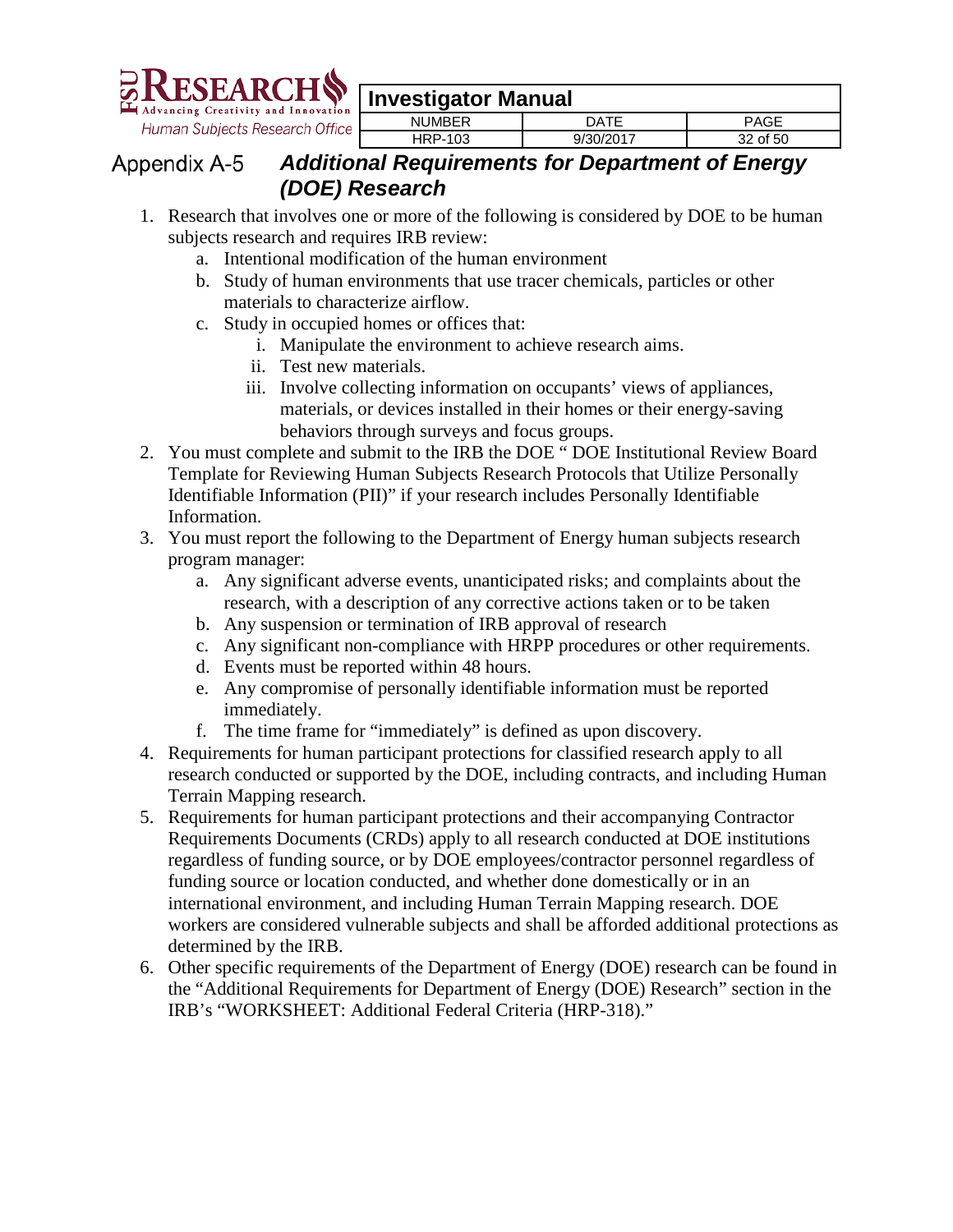

| ancing Creativity and Innovation | .             |           |          |  |
|----------------------------------|---------------|-----------|----------|--|
| nan Subjects Research Office     | <b>NUMBER</b> | ጋATE      | PAGE     |  |
|                                  | HRP-103       | 9/30/2017 | 33 of 50 |  |
|                                  |               |           |          |  |

<span id="page-32-0"></span>Appendix A-6 *Additional Requirements for Department of Justice (DOJ) Research*

### <span id="page-32-1"></span>**Additional Requirements for DOJ Research conducted in the Federal Bureau of Prisons**

- 1. Implementation of Bureau programmatic or operational initiatives made through pilot projects is not considered to be research.
- 2. The project must not involve medical experimentation, cosmetic research, or pharmaceutical testing.
- 3. The research design must be compatible with both the operation of prison facilities and protection of human subjects.
- 4. Investigators must observe the rules of the institution or office in which the research is conducted.
- 5. Any investigator who is a non-employee of the Bureau of Prisoners must sign a statement in which the investigator agrees to adhere to the requirements of 28 CFR §512.
- 6. The research must be reviewed and approved by the Bureau Research Review Board.
- 7. Incentives cannot be offered to help persuade inmate subjects to participate. However, soft drinks and snacks to be consumed at the test setting may be offered. Reasonable accommodations such as nominal monetary recompense for time and effort may be offered to non-confined research subjects who are both: No longer in Bureau of Prisons custody. Participating in authorized research being conducted by Bureau employees or contractors.
- 8. A non-employee of the Bureau may receive records in a form not individually identifiable when advance adequate written assurance that the record will be used solely as a statistical research or reporting record is provided to the agency.
- 9. Except as noted in the consent statement to the subject, you must not provide research information that identifies a subject to any person without that subject's prior written consent to release the information. For example, research information identifiable to a particular individual cannot be admitted as evidence or used for any purpose in any action, suit, or other judicial, administrative, or legislative proceeding without the written consent of the individual to whom the data pertain.
- 10. Except for computerized data records maintained at an official Department of Justice site, records that contain non-disclosable information directly traceable to a specific person may not be stored in, or introduced into, an electronic retrieval system.
- 11. If you are conducting a study of special interest to the Office of Research and Evaluation but the study is not a joint project involving Office of Research and Evaluation, you may be asked to provide Office of Research and Evaluation with the computerized research data, not identifiable to individual subjects, accompanied by detailed documentation. These arrangements must be negotiated prior to the beginning of the data collection phase of the project.
- 12. Required elements of disclosure additionally include:
	- a. Identification of the investigators.
	- b. Anticipated uses of the results of the research.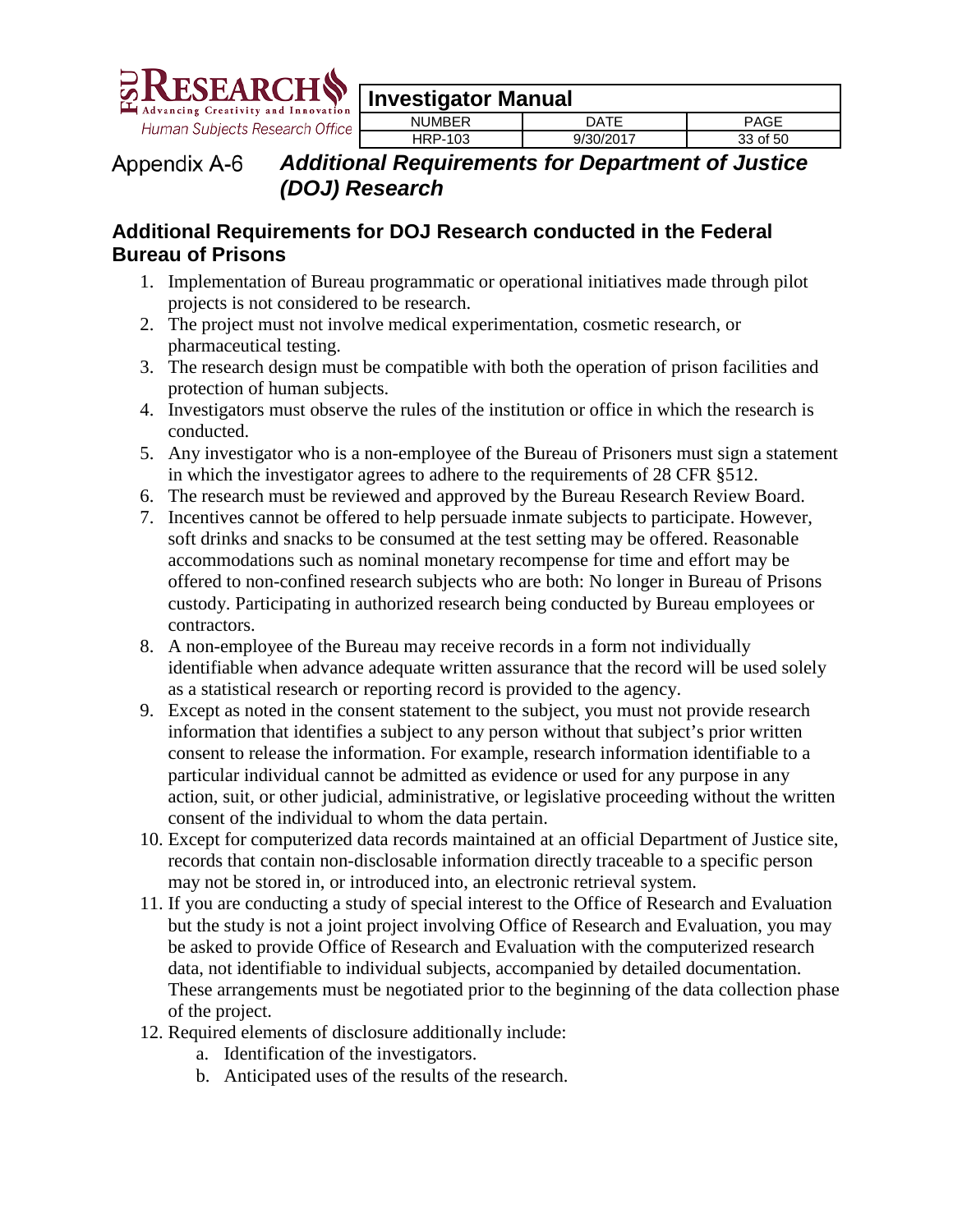

| ativity and Innovation: | 11112221974221111411441 |          |          |  |
|-------------------------|-------------------------|----------|----------|--|
| ects Research Office    | NUMBER                  | DATE     | PAGE     |  |
|                         | HRP-103                 | 9/30/201 | 34 of 50 |  |

- c. A statement that participation is completely voluntary and that the subject may withdraw consent and end participation in the project at any time without penalty or prejudice (the inmate will be returned to regular assignment or activity by staff as soon as practicable).
- d. A statement regarding the confidentiality of the research information and exceptions to any guarantees of confidentiality required by federal or state law. For example, an investigator may not guarantee confidentiality when the subject indicates intent to commit future criminal conduct or harm himself or herself or someone else, or, if the subject is an inmate, indicates intent to leave the facility without authorization.
- e. A statement that participation in the research project will have no effect on the inmate subject's release date or parole eligibility.
- 13. You must have academic preparation or experience in the area of study of the proposed research.
- 14. The IRB application must include a summary statement, which includes:
	- a. Names and current affiliations of the investigators.
	- b. Title of the study.
	- c. Purpose of the study.
	- d. Location of the study.
	- e. Methods to be employed.
	- f. Anticipated results.
	- g. Duration of the study.
	- h. Number of subjects (staff or inmates) required and amount of time required from each.
	- i. Indication of risk or discomfort involved as a result of participation.
- 15. The IRB application must include a comprehensive statement, which includes:
	- a. Review of related literature.
	- b. Detailed description of the research method.
	- c. Significance of anticipated results and their contribution to the advancement of knowledge.
	- d. Specific resources required from the Bureau of Prisons.
	- e. Description of all possible risks, discomforts, and benefits to individual subjects or a class of subjects, and a discussion of the likelihood that the risks and discomforts will actually occur.
	- f. Description of steps taken to minimize any risks.
	- g. Description of physical or administrative procedures to be followed to: Ensure the security of any individually identifiable data that are being collected for the study.
	- h. Destroy research records or remove individual identifiers from those records when the research has been completed.
	- i. Description of any anticipated effects of the research study on institutional programs and operations.
	- j. Relevant research materials such as vitae, endorsements, sample consent statements, questionnaires, and interview schedules.
- 16. The IRB application must include a statement regarding assurances and certification required by federal regulations, if applicable.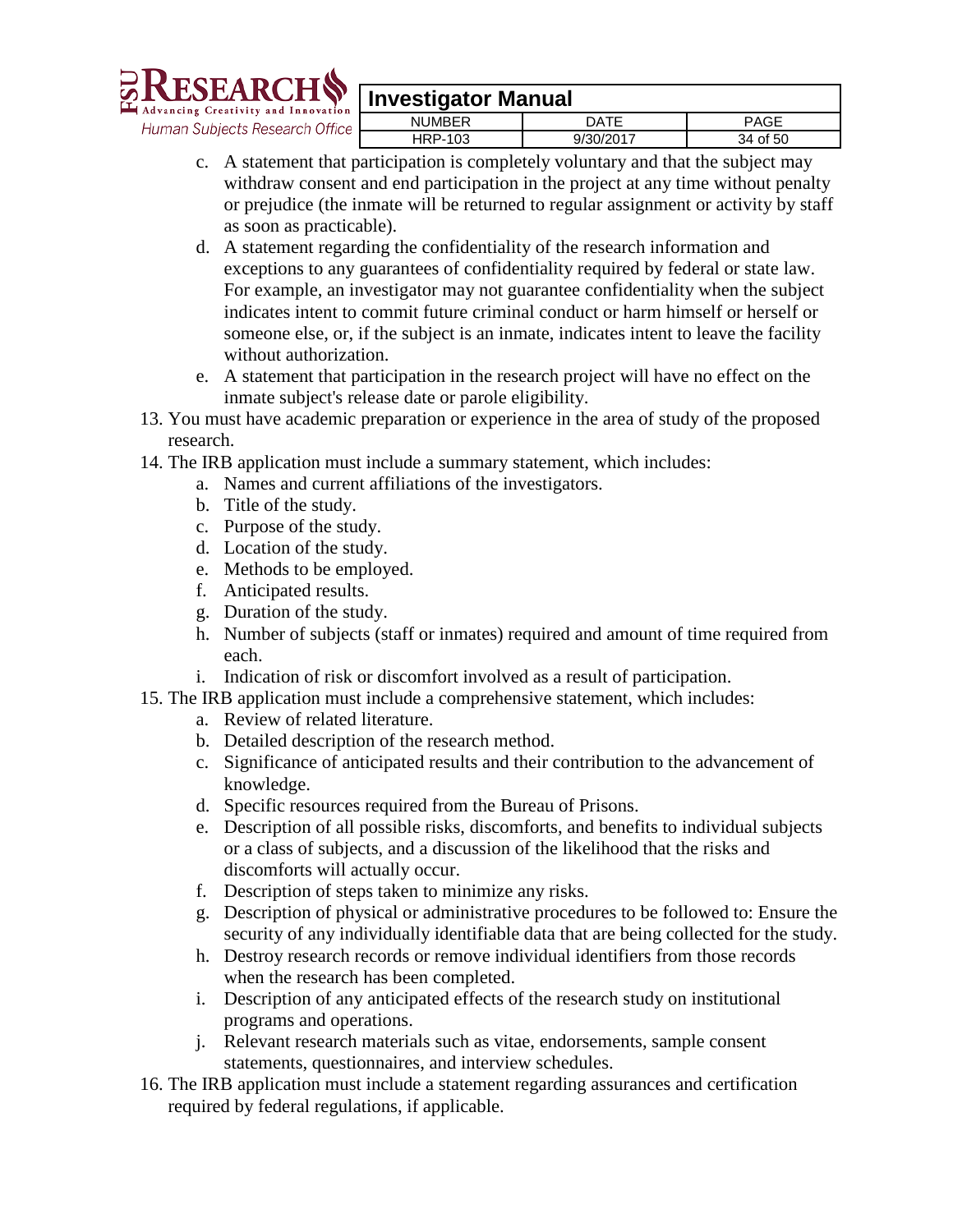

| rancing Creativity and Innovation . | - - - - - - - - |                         |          |
|-------------------------------------|-----------------|-------------------------|----------|
| man Subjects Research Office        | <b>NUMBER</b>   | DATE                    | PAGE     |
|                                     | HRP-103         | $9/30/201$ <sup>-</sup> | 35 of 50 |

- 17. You must assume responsibility for actions of any person engaged to participate in the research project as an associate, assistant, or subcontractor.
- 18. At least once a year, you must provide the Chief, Office of Research and Evaluation, with a report on the progress of the research.
- 19. At least 12 working days before any report of findings is to be released, you must distribute one copy of the report to each of the following: the chairperson of the Bureau Research Review Board, the regional director, and the warden of each institution that provided data or assistance.
- 20. You must include an abstract in the report of findings.
- 21. In any publication of results, you must acknowledge the Bureau's participation in the research project.
- 22. You must expressly disclaim approval or endorsement of the published material as an expression of the policies or views of the Bureau.
- 23. Prior to submitting for publication the results of a research project conducted under this subpart, You must provide two copies of the material, for informational purposes only, to the Chief, Office of Research and Evaluation, Central Office, Bureau of Prisons.
- 24. Other specific requirements of the Department of Justice (DOJ) Research Conducted within the Federal Bureau of Prisons (BOP) can be found in the "Additional Requirements for Department of Justice (DOJ) Research Conducted within the Federal Bureau of Prisons (BOP)" section in the IRB's "WORKSHEET: Additional Federal Criteria (HRP-318)."

### <span id="page-34-0"></span>**Additional Requirements for DOJ Research Funded by the National Institute of Justice**

- 1. The project must have a privacy certificate approved by the National Institute of Justice Human Subjects Protection Officer.
- 2. All investigators and research staff are required to sign employee confidentiality statements, which are maintained by the responsible investigator.
- 3. The confidentiality statement on the consent document must state that confidentiality can only be broken if the subject reports immediate harm to subjects or others.
- 4. Under a privacy certificate, investigators and research staff do not have to report child abuse unless the subject signs another consent document to allow child abuse reporting.
- 5. A copy of all data must be de-identified and sent to the National Archive of Criminal Justice Data, including copies of the informed consent document, data collection instruments, surveys, or other relevant research materials.
- 6. Other specific requirements of the Department of Justice (DOJ) Research Funded by the National Institute of Justice can be found in the "Additional Requirements for Department of Justice (DOJ) Research" section in the IRB's "WORKSHEET: Additional Federal Criteria (HRP-318)."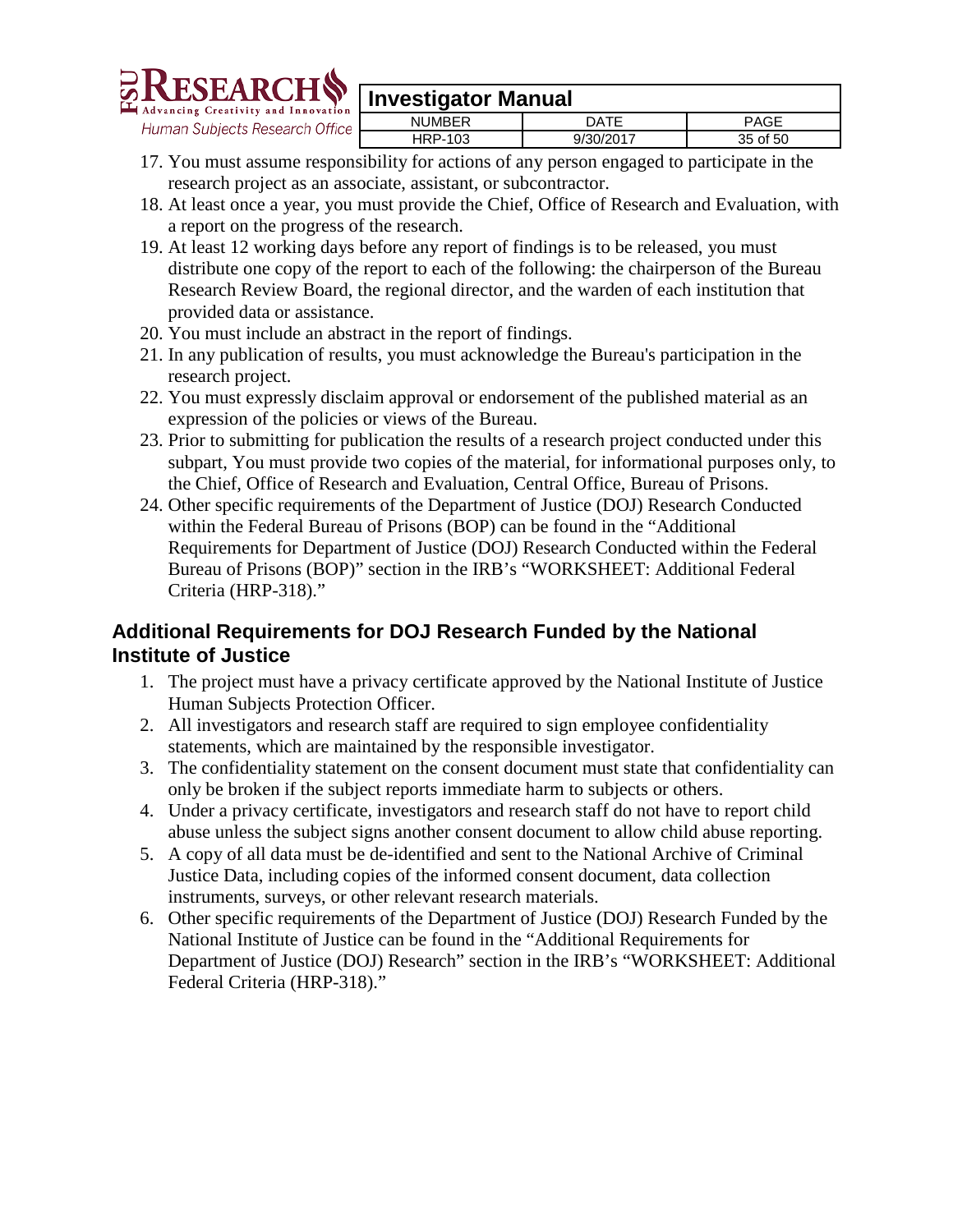

| ty and Innovation         | - - - - - - -<br>__<br>_____ |             |          |
|---------------------------|------------------------------|-------------|----------|
| <i>nffice</i><br>Research | <b>NUMBER</b>                | <b>JATF</b> | 'AGE     |
|                           | HRP-103                      | 9/30/2017   | 36 of 50 |

### <span id="page-35-0"></span>*Additional Requirements for Department of Education*  Appendix A-7 *(ED) Research*

- 1. Each school at which the research is conducted must provide an assurance that they comply with the Family Educational Rights and Privacy Act (FERPA) and the Protection of Pupil Rights Amendment (PPRA).
- 2. Provide a copy of all surveys and instructional material used in the research. Upon request parents of children<sup>[16](#page-35-1)</sup> involved in the research<sup>[17](#page-35-2)</sup> must be able to inspect these materials.
- 3. The school in which the research is being conducted must have policies regarding the administration of physical examinations or screenings that the school may administer to students.
- 4. Other specific requirements of the Department of Education (ED) Research can be found in the "Additional Requirements for Department of Education (ED) Research" section in the IRB's "WORKSHEET: Additional Federal Criteria (HRP-318)."

<span id="page-35-1"></span><sup>&</sup>lt;sup>16</sup> Children are persons enrolled in research not above the elementary or secondary education level, who have not reached the age or majority as determined under state law.

<span id="page-35-2"></span><sup>&</sup>lt;sup>17</sup> Research or experimentation program or project means any program or project in any research that is designed to explore or develop new or unproven teaching methods or techniques.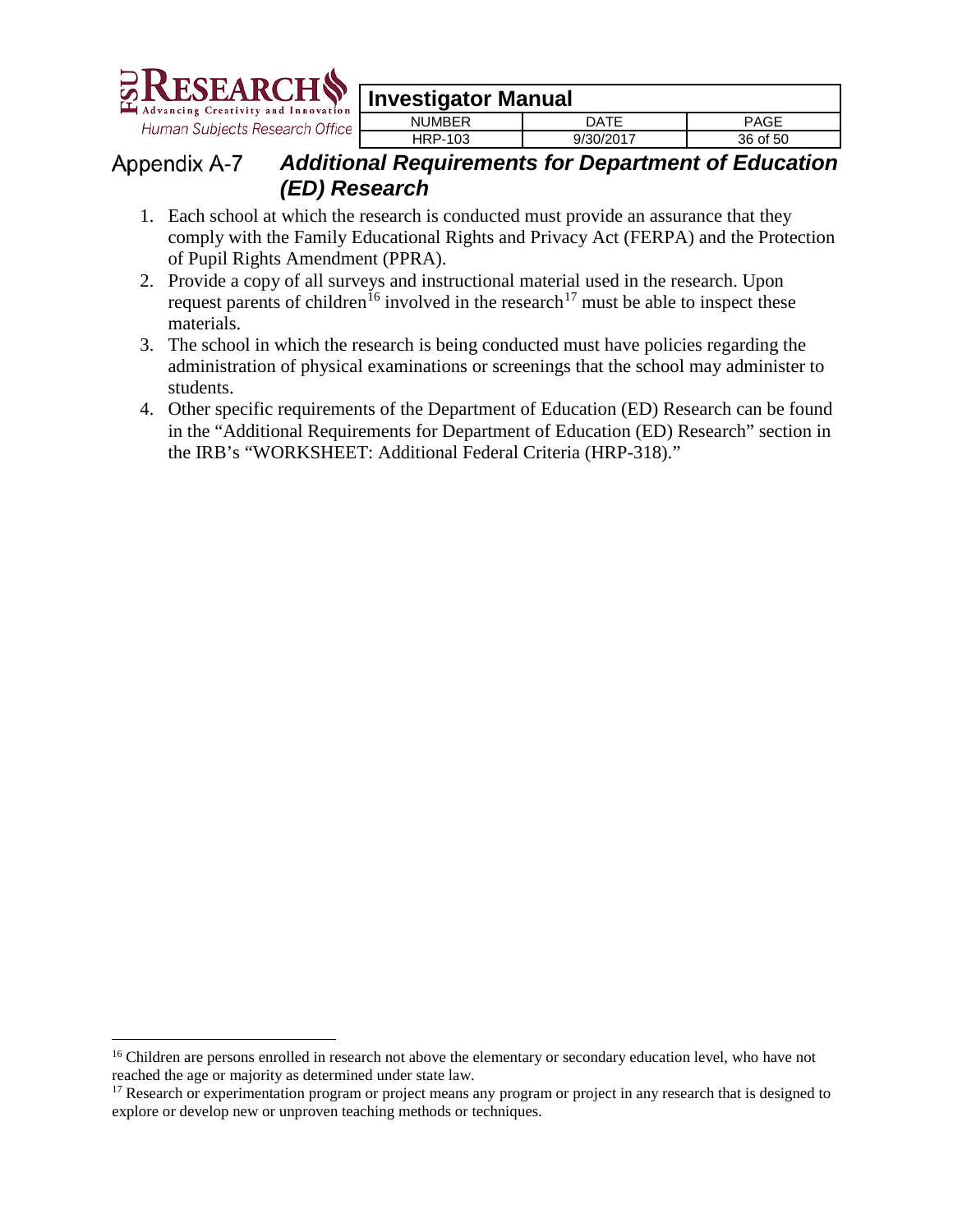

| Creativity and Innovation | - - - - - -   |           |             |  |
|---------------------------|---------------|-----------|-------------|--|
| ubjects Research Office   | <b>NUMBER</b> | DATE      | <b>PAGE</b> |  |
|                           | HRP-103       | 9/30/2017 | 37 of 50    |  |

### <span id="page-36-0"></span>*Additional Requirements for Environmental*  Appendix A-8 *Protection Agency (EPA) Research*

- 1. Research conducted, supported, or intended to be submitted to EPA is subject to Environmental Protection Agency Regulations.
- 2. Intentional exposure of pregnant women or children to any substance is prohibited.
- 3. Observational research involving pregnant women and fetuses are subject to additional DHHS requirements for research involving pregnant women (45 CFR **§**46 Subpart B) and additional DHHS requirements for research involving children (45 CFR **§**46 Subpart  $D.$ )
- 4. Research involving children must meet category #1 or #2.
- 5. Other specific requirements of the Environmental Protection Agency (EPA) Research can be found in the "Additional Requirements for Environmental Protection Agency (EPA) Research and Research Intended to be Submitted to the Environmental Protection Agency" section in the IRB's "WORKSHEET: Additional Federal Criteria (HRP-318)."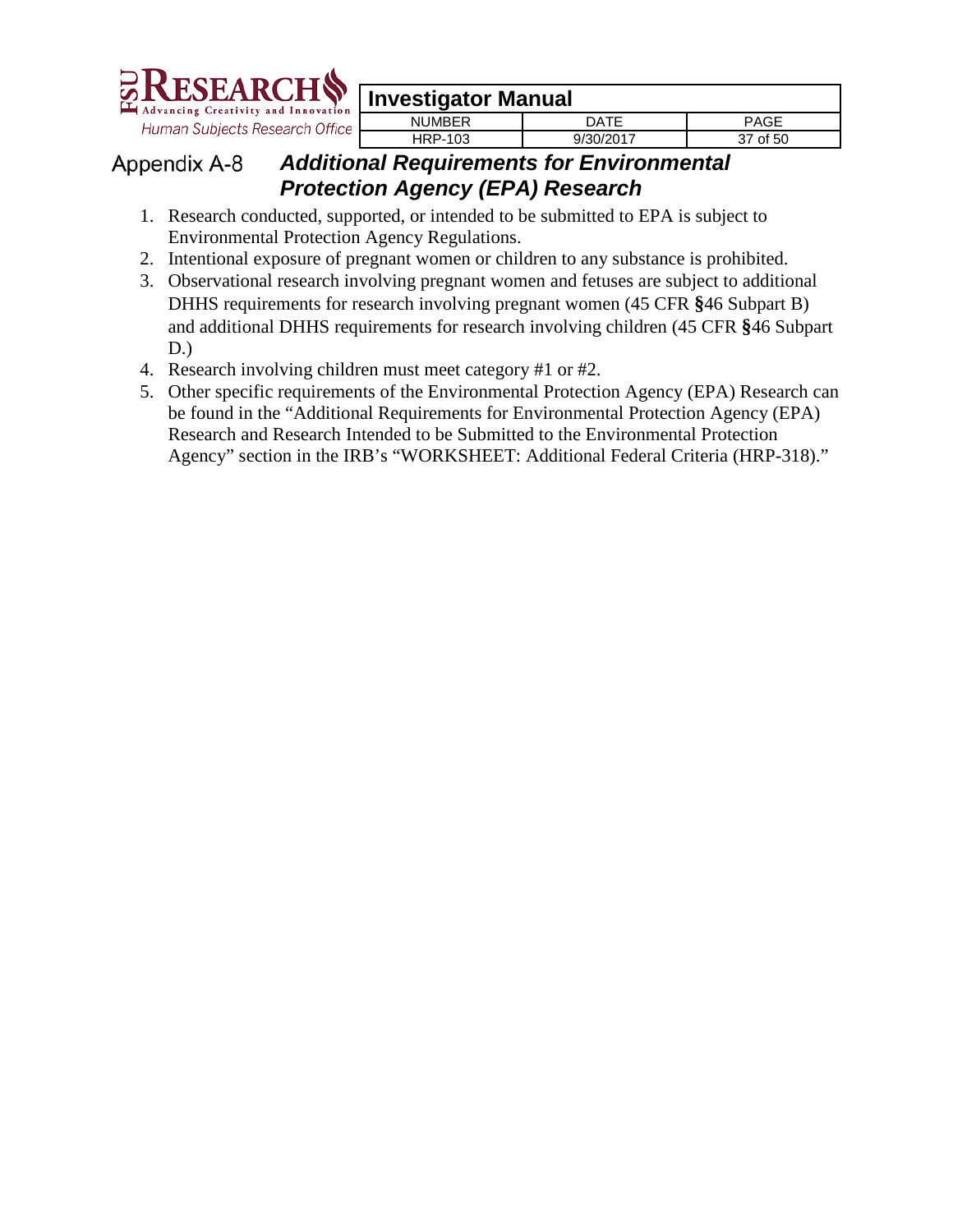

| ation  |               |           |          |  |  |
|--------|---------------|-----------|----------|--|--|
| )ffice | <b>NUMBER</b> | A T F     | ንAGF     |  |  |
|        | HRP-103       | 9/30/2017 | 38 of 50 |  |  |

### <span id="page-37-0"></span>*Additional Requirements for Veterans Administration*  Appendix A-9 *(VA) Research*

- The investigator must follow this institution's procedures to ensure reporting in writing to the IRB within 5 business days of becoming aware of unanticipated problems involving risks to subjects or others (local SAEs or serious problems that are unanticipated and related to the research), apparent serious or continuing non-compliance, suspension of IRB approval, termination of IRB approval. Any unanticipated problem involving risks to subjects or others that is a local research death must be reported orally to the IRB immediately upon becoming aware of the information.
- The investigator must give first priority to the protection of research subjects, uphold professional and ethical standards and practices, and adhere to all applicable VA and other federal requirements, including the local VA facility's policies and procedures, regarding the conduct of research and the protection of human subjects. The investigator must hold a current VA appointment to conduct VA research.
- The responsibilities of the investigator may be defined in the protocol or IRB application. Specifically, the principle investigator's and local site investigator's responsibilities include, but are not limited to
	- o Qualifications to Conduct Human Subjects Research. VA investigators must have the appropriate training, education, expertise, and credentials to conduct the research according to the research protocol.
		- o PIs must ensure that all research staff are qualified (e.g., including but not limited to appropriate training, education, expertise, and credentials) to perform procedures assigned to them during the course of the study.
		- o Investigators and their staff conducting human subjects research must be credentialed and privileged as required by current local and VA requirements (see VHA Handbook 1100.19 and VHA Directive 2012-030, Credentialing of Health Care Professionals, or successor policy). Investigators and their research staff may only perform those activities in a research study for which they have the relevant credentials and privileges.
		- o Investigators and co-investigators must be identified on the IRB application and must provide credentials, conflict of interest statements or other documentation required by VA and local facility policies.
		- o All individuals involved in conducting VA human subjects research are required to complete training in ethical principles on which human subjects research is to be conducted. Specific requirements regarding the type and frequency of training are found on ORD's Web site at: [http://www.research.va.gov/pride/training/options.cfm.](http://www.research.va.gov/pride/training/options.cfm) All other applicable VA

and VHA training requirements at the local and national level must be met (e.g., privacy and information security training).

o Research Protocol. The investigator must develop and submit a research protocol that is scientifically valid, describes the research objectives, background and methodology, provides for fair and equitable recruitment and selection of subjects, minimizes risks to subjects and others, and describes a data and safety monitoring plan consistent with the nature of the study. The research must be relevant to the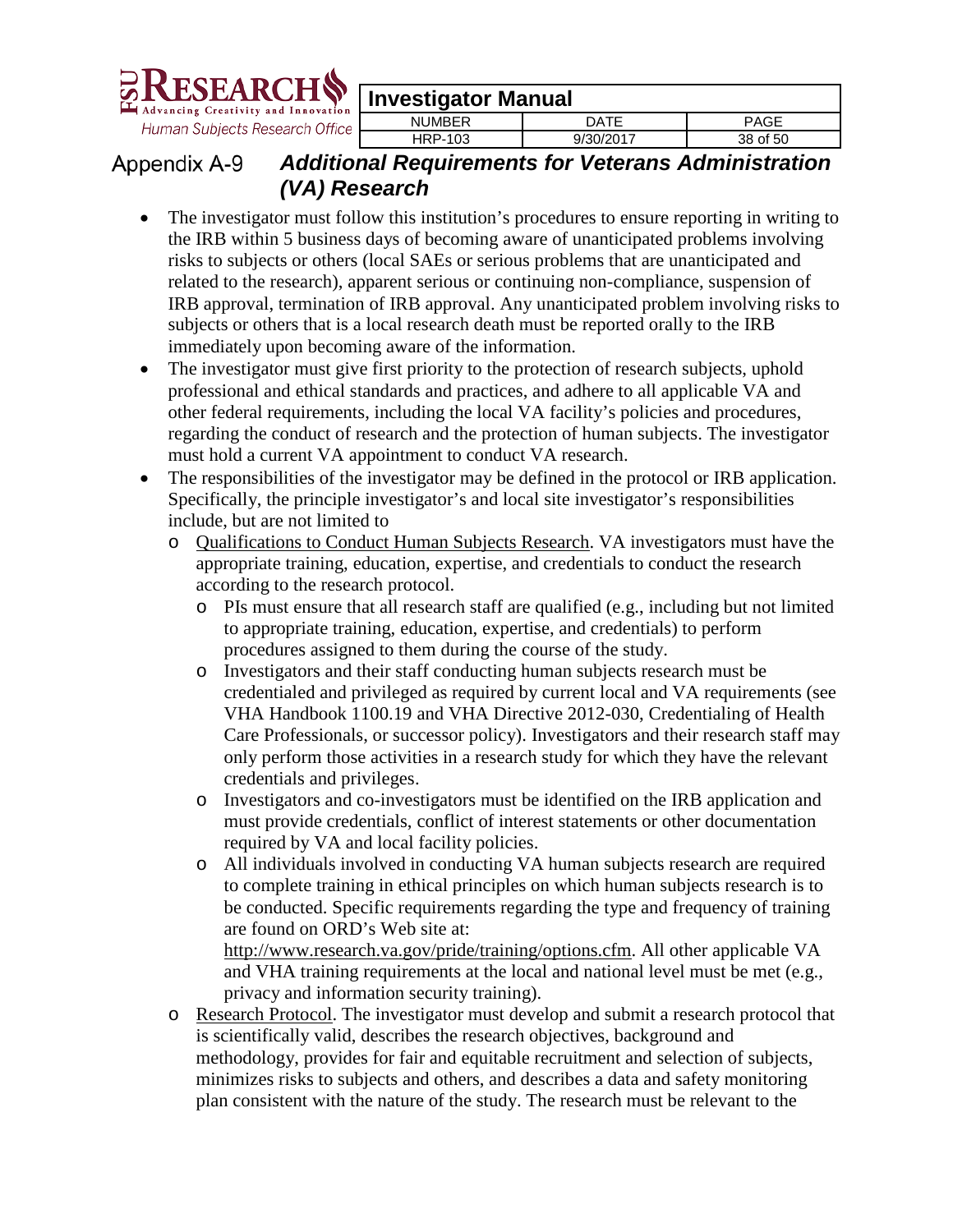| <b>ERESEARCHS</b>                   |                            |           |          |  |  |
|-------------------------------------|----------------------------|-----------|----------|--|--|
| Advancing Creativity and Innovation | <b>Investigator Manual</b> |           |          |  |  |
| Human Subjects Research Office      | <b>NUMBER</b>              | DATE      | PAGE     |  |  |
|                                     | HRP-103                    | 9/30/2017 | 39 of 50 |  |  |

health or welfare of the Veteran population. When relevant, the protocol must include the following safety measures:

- o The type of safety information to be collected including AEs;
- o Frequency of safety data collection;
- o Frequency or periodicity of review of cumulative safety data;
- o Statistical tests for analyzing the safety data to determine if harm is occurring; and
- o Conditions that trigger an immediate suspension of the research, if applicable.
- o Approvals. The investigator must submit the protocol for initial review and obtain written approvals from the IRB, other applicable committees, and from the R&D Committee. In addition, the investigator must receive written notice from the ACOS/R&D that the research may commence before initiating the research.
	- o Once approved by the IRB, the protocol must be implemented as approved. All modifications to the approved research protocol or consent form must be approved by the IRB prior to initiating the changes except when necessary to eliminate apparent immediate hazards to the subject.
	- o The investigator must also obtain continuing review and approval at a frequency established by the IRB, but not less than once every year and is expected to submit all materials required for continuing review in sufficient time to assure approval prior to the expiration date. No research activities may be conducted at any time without a currently valid IRB approval.
- o Conflict Of Interest. The investigator must disclose to the IRB any potential, actual, apparent, or perceived conflict of interest of a financial, professional, or personal nature that may affect any aspect of the research, and comply with all applicable VA and other federal requirements regarding conflict of interest.
- o Initial Contact. During the recruitment process, members of the research team must make initial contact with potential subjects in person or by letter prior to initiating any telephone contact, unless there is written documentation that the subject is willing to be contacted by telephone about the study in question or a specific kind of research as outlined in the study. (NOTE: This does not apply to situations where a Veteran calls in response to an advertisement. If a research repository from a previous study is used to identify subjects, there must be an IRB approved HIPAA waiver for this activity in the new protocol.)
	- o Any initial contact by letter or telephone must provide a telephone number or other means that the potential subject can use to verify that the study constitutes VA research.
	- o If a contractor makes the initial contact by letter, the VA investigator must sign the letter.
- o Informed Consent for Research. The investigator must obtain and document legally effective informed consent of the subject or the subject's LAR prospectively (i.e., no screening or other interaction or intervention involving a human subject can occur until after the IRB-approved informed consent requirements have been met) that is in alignment with ethical principles that govern informed consent for research. The only exceptions are if the IRB determines the research is exempt, or approves a waiver of the informed consent process, or approves a waiver of the signed informed consent document.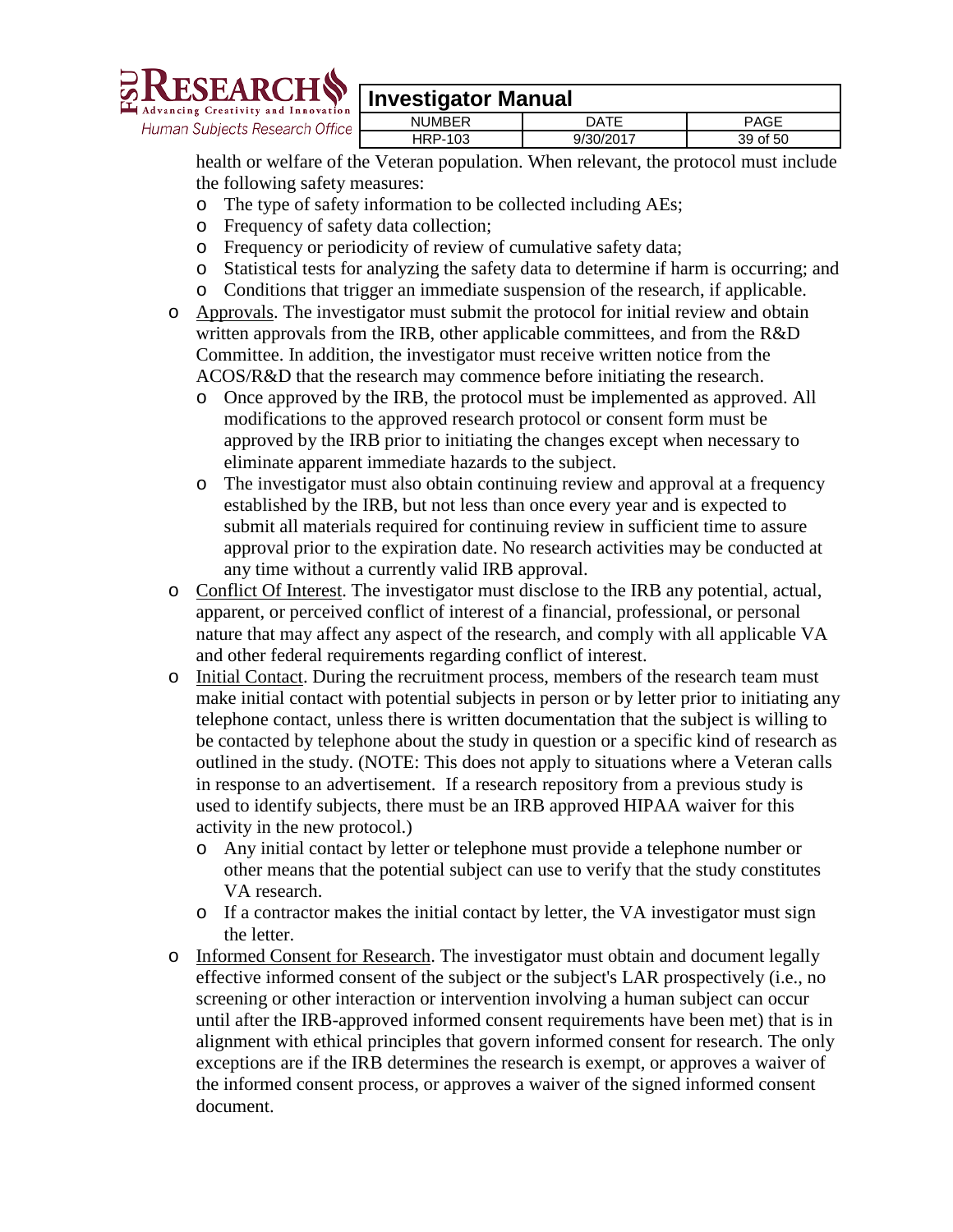

| ınd Innovation |         |             |          |
|----------------|---------|-------------|----------|
| search Office  | NUMBER  | <b>JATF</b> | PAGE     |
|                | HRP-103 | 9/30/2017   | 40 of 50 |

- o If the investigator does not personally obtain informed consent, the investigator must delegate this responsibility in writing (e.g., by use of a delegation letter) to research staff sufficiently knowledgeable about the protocol and related concerns to answer questions from prospective subjects, and about the ethical basis of the informed consent process and protocol.
	- $\circ$  If the investigator contracts with a firm, e.g., a survey research firm, to obtain consent from subjects, collect private individually identifiable information from human subjects, or are involved in activities that would institutionally engage the firm in human subjects research, the firm must have its own IRB oversight of the activity. In addition, the PO must determine that there is appropriate authority to allow the disclosure of individual names and other information to the contracted firm.
	- o The investigator must ensure that all original signed and dated informed consent documents are maintained in the investigator's research files, readily retrievable, and secure.
- o HIPAA Authorization. The investigator or designee must obtain HIPAA authorization for the use and disclosure of the subject's PHI, or obtain an IRB-approved waiver of HIPAA authorization unless there is a limited data set and appropriate DUA.
- o Reporting. The investigator is responsible for reporting unanticipated problems involving risks to subjects or others, serious unanticipated problems involving risks to subjects or others, apparent serious or continuing noncompliance, any termination or suspension of research; and privacy or information security incidents related to VA research, including: any inappropriate access, loss, or theft of PHI; noncompliant storage, transmission, removal, or destruction of PHI; or theft, loss, or noncompliant destruction of equipment containing PHI, in accordance with local facility or IRB SOPs and VHA Handbook 1058.01.
- o Research Records. All written information given to subjects must be in the investigator's research file along with the consent form(s). The investigator's research records are not yet scheduled in VHA RCS 10-1 and therefore must be retained until disposition instructions, as approved by NARA, are published in VHA RCS 10-1. NOTE: Once the disposition schedule is determined, records should be disposed in accordance with VHA RCS 10-1. If the investigator leaves VA, all research records must be retained by the VA facility where the research was conducted.
- o VHA Health Record. A VHA health record must be created or updated, and a progress note created, for all research subjects (Veterans or Non-Veterans) who are admitted to VA medical facilities as in-patients, treated as outpatients at VA medical facilities, or when research procedures or interventions are used in or may impact the medical care of the research subject at a VA medical facility or at facilities contracted by VA to provide services to Veterans (e.g., Community-Based Outpatient Clinics or nursing homes) (see VHA Handbook 1907.01). Informed consent documents are not required to be in the health record.
- o Investigational Drugs and Devices. The investigator must conduct VA human subjects research involving investigational drugs and devices in accordance with all applicable VA policies and other federal requirements including, but not limited to: VHA Handbook 1200.05, VHA Handbook 1108.04, and applicable FDA regulations.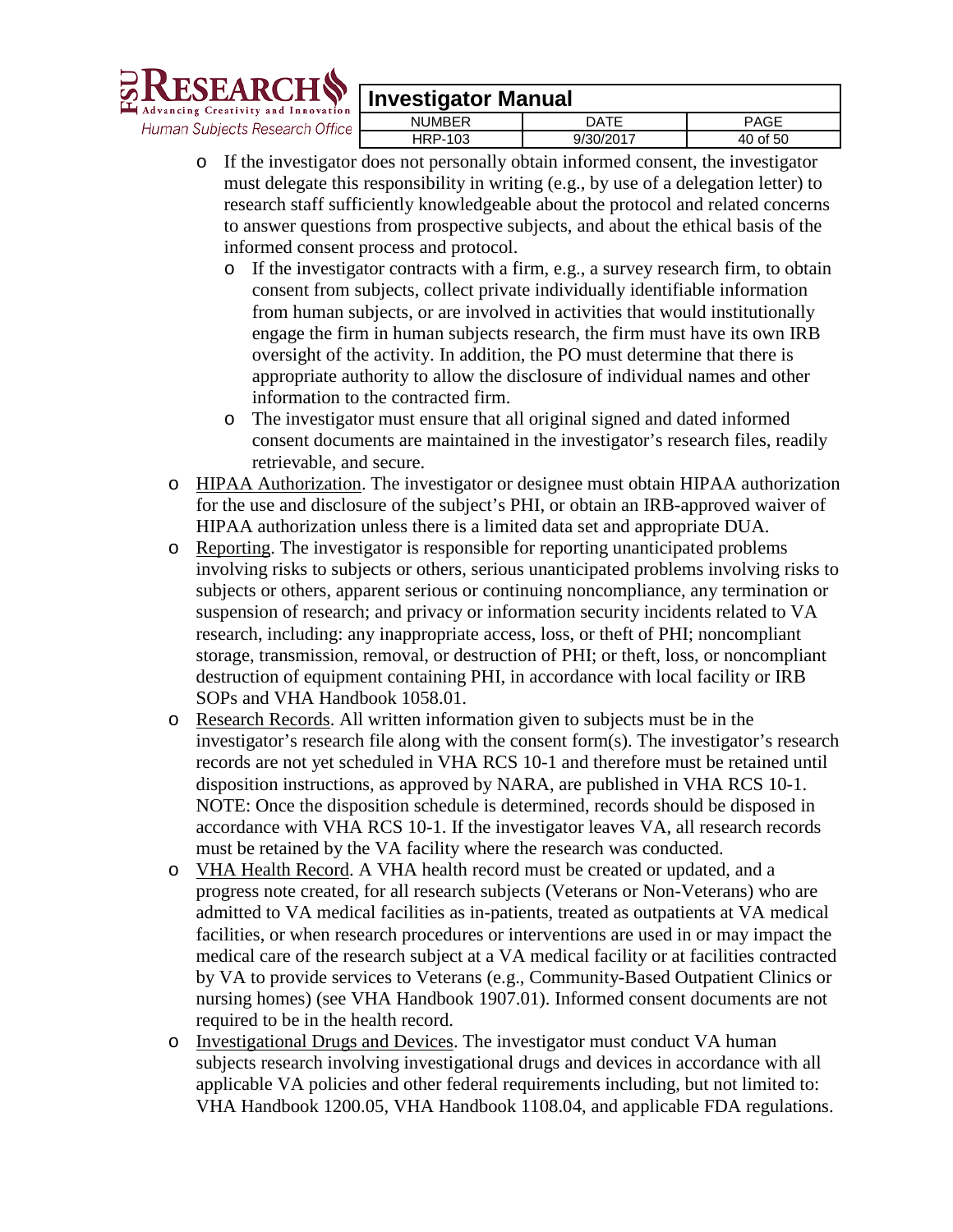| <b>ERESEARCHS</b><br>Advancing Creativity and Innovation | <b>Investigator Manual</b> |           |             |
|----------------------------------------------------------|----------------------------|-----------|-------------|
| Human Subjects Research Office                           | <b>NUMBER</b>              | DATE      | <b>PAGE</b> |
|                                                          | <b>HRP-103</b>             | 9/30/2017 | 41 of 50    |

The storage and security procedures for test articles used in research must be reviewed and approved by the IRB and follow all applicable federal rules.

- o The PI or Local Site Investigator (LSI) must provide the Pharmacy Service with the following:
	- o Written approval letter signed by the ACOS for R&D that all relevant approvals have been obtained and that the study may be initiated at the site (VHA Handbook 1200.01);
	- o An IRB approval letter;
	- o A copy of the approved study protocol;
	- o A copy of VA Form 10-9012, when appropriate;
	- o An IB, when appropriate;
	- o Any sponsor-provided documents relating to the storage, preparation, dispensing, and accountability of the investigation products;
	- o Protocol revisions, amendments, and updates after IRB approval and after the IRB approved the amendment;
	- o Updates and changes to authorized prescribers after IRB approval;
	- o Documentation of IRB continuing review approval;
	- o Notice to the Chief, Pharmacy Service, the research pharmacy when applicable and the IRB in writing and the Research and Development Committee when a study involving investigational drugs has been suspended, terminated, or closed.
- o The PI or LSI must provide Pharmacy Service and/or the Research Service Investigational Pharmacy, investigational drug information on each patient receiving an investigational drug through the electronic medical record or other locally-approved means. This documentation is to include allergies, toxicities, or adverse drug events related to the investigational drug, or the potential for interaction with other drugs, foods, or dietary supplements (herbals, nutriceuticals).
- o The PI or LSI must place the completed VA Form 10-9012, or electronic equivalent, in the subject's medical record.
- o Initiation of Research Projects. IRB approval is for a specified time period based on the degree of risk of the study, not to exceed 1 year. The IRB determines the expiration date based upon its date of review and communicates that date to the investigator in the written approval letter. The investigator must not initiate the IRB approved research protocol until all applicable requirements in VHA Handbook 1200.01 have also been met including obtaining R&D Committee approval.
- o Expiration of IRB Approval. There is no provision for any grace period to extend the conduct of research beyond the expiration date of IRB approval. Therefore, continuing review and re-approval of research must occur on or before the date when IRB approval expires. If approval expires, the investigator must:
	- o Stop all research activities including, but not limited to, enrollment of new subjects, analyses of individually identifiable data, and research interventions or interactions with currently participating subjects, except where stopping such interventions or interactions could be harmful to those subjects; and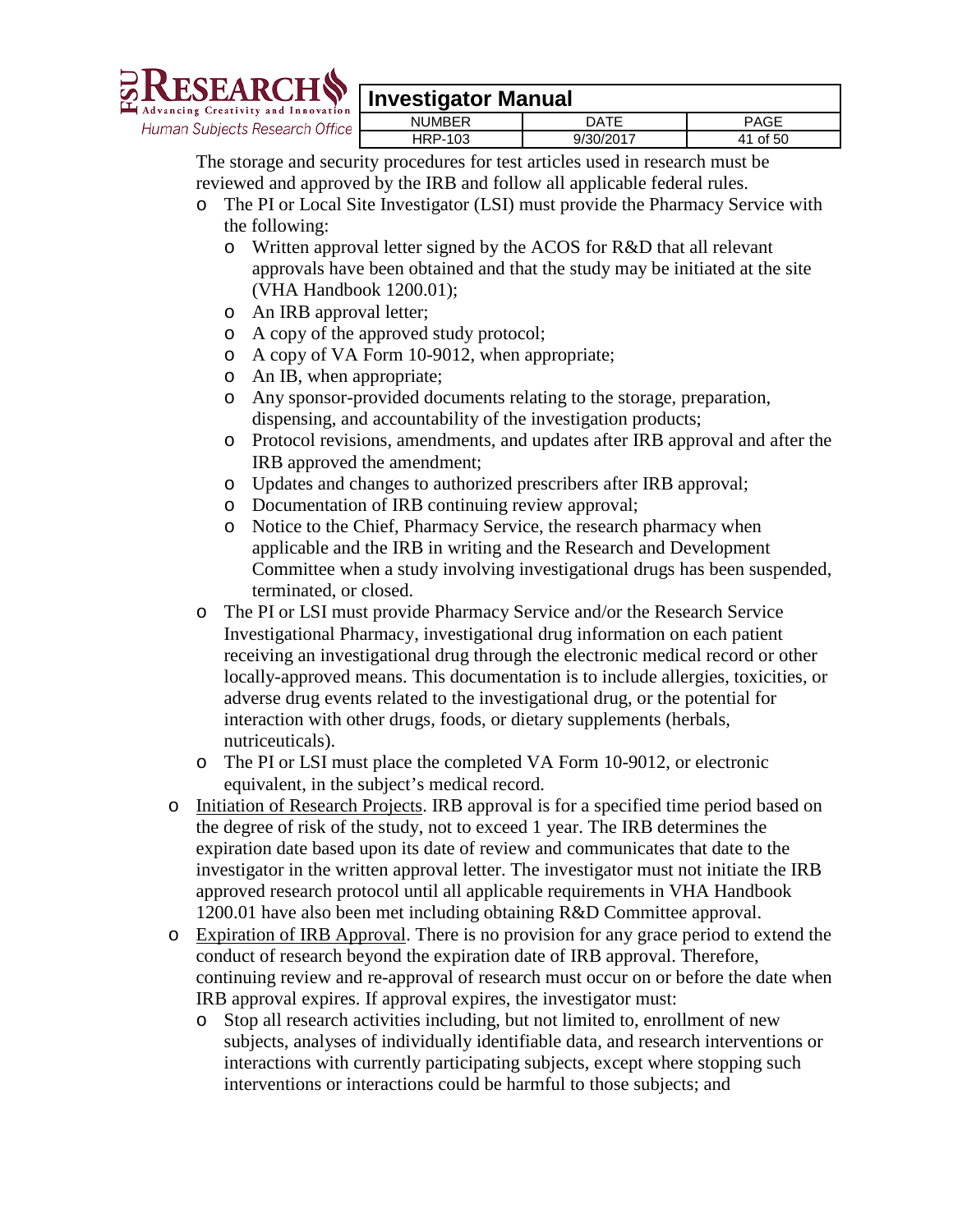

| Advancing Creativity and Innovation |               |           |          |
|-------------------------------------|---------------|-----------|----------|
| Human Subjects Research Office      | <b>NUMBER</b> | DATE      | PAGE     |
|                                     | HRP-103       | 9/30/2017 | 42 of 50 |

- o Immediately submit to the IRB Chair a list of research subjects who could be harmed by stopping specified study interventions or interactions. The IRB Chair must determine within 2 business days whether or not such interventions or interactions may continue.
- o Documentation of Informed Consent
	- o When documentation of informed consent is not waived by IRB, the investigator or designee must ensure that the informed consent document is signed and dated by:
		- $\triangleright$  The subject or the subject's legally authorized representative, and
			- o The person obtaining the informed consent (unless the signature is waived by the IRB
	- o If consent is obtained electronically, the following must be met:
		- $\triangleright$  Authentication controls on electronic consent provide reasonable assurance that such consent is rendered by the proper individual; and
		- $\triangleright$  The subject dates the consent as is typical or that the software provides the current date when signed.
- Other specific requirements of Veterans Administration (VA) research be found in the "Additional Requirements for Veterans Administration (VA) Research" section in the IRB's "WORKSHEET: Additional Federal Criteria (HRP-318)."
- Vulnerable Subjects
	- o The following populations are considered categorically vulnerable and have specific VA requirements for their inclusion in research:
		- o Fetuses. Research in which the focus is either a fetus, or human fetal tissue, *inutero* or *ex-utero* (or uses human fetal tissue), must not be conducted by VA investigators while on official duty, or at VA facilities, or at VA approved off-site facilities.
		- o Neonates. Interventional research enrolling neonates cannot be conducted by VA investigators while on official duty, or at VA facilities, or at VA approved off-site facilities. Prospective observational and retrospective record review studies that involve neonates or neonatal outcomes are permitted.
		- o Pregnant Women. The VA medical facility Director must certify that the medical facility has sufficient expertise in women's health to conduct the proposed research.
		- o Prisoners
		- o Children
		- o Subjects who Lack Decision-making Capacity.
- **Research Involving Prisoners** 
	- o Research involving prisoners cannot be conducted by VA investigators while on official VA duty, at VA facilities, or at VA-approved off-site facilities unless a waiver has been granted by the CRADO.
	- o If such a waiver is granted, the research must comply with the requirements of 45 CFR 46.301 - 46.306.
- Research Involving Children
	- o Research involving children must not be greater than minimal risk.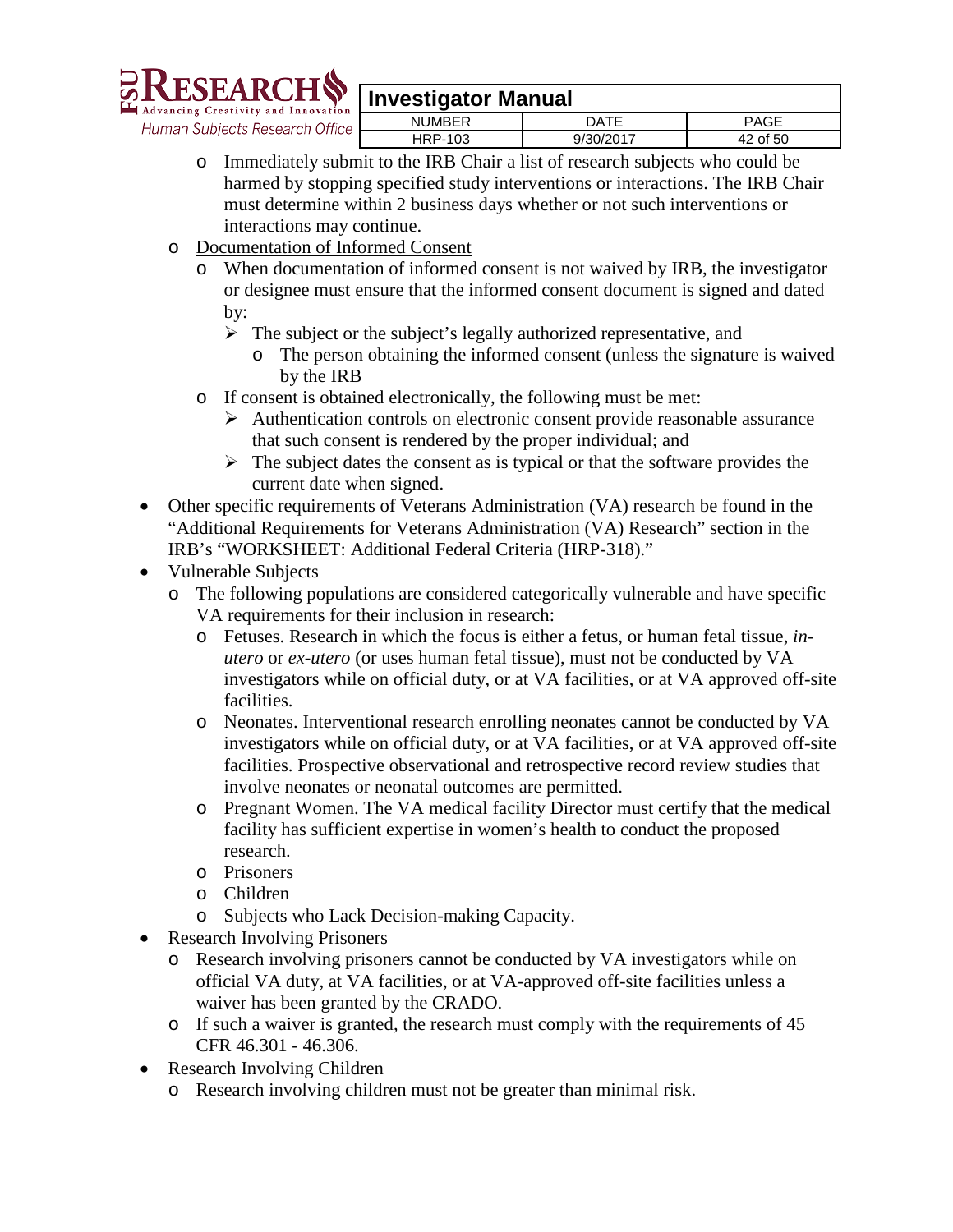| RESEARCHS Investigator Manual  |                |             |             |
|--------------------------------|----------------|-------------|-------------|
| Human Subjects Research Office | <b>NUMBER</b>  | <b>DATE</b> | <b>PAGE</b> |
|                                | <b>HRP-103</b> | 9/30/2017   | 43 of 50    |

- o The VA medical facility Director must approve participation in the proposed research that includes children.
- o Research involving biological specimens or data obtained from children is considered to be research involving children even if de-identified. If the biological specimens or data were previously collected, they must have been collected under applicable policies and ethical guidelines.
- o The IRB must have the appropriate expertise to evaluate VA research involving children and must comply with the requirements of 45 CFR 46.401 - 46.404 and 46.408.
- Research Involving Persons Who Lack Decision-Making Capacity
	- o The protocol must include a plan, that it is appropriate given the population and setting of the research, for how investigators will determine when a legally authorized representative will be required to provide informed consent. In general, the research staff must perform or obtain and document a clinical assessment of decision-making capacity for any subject suspected of lacking decision-making capacity.
	- o When the potential subject is determined to lack decision-making capacity, investigators must obtain consent from the LAR of the subject (i.e., surrogate consent). NOTE: Investigators and IRBs have a responsibility to consult with the Office of General Counsel (OGC) regarding state or local requirements for surrogate consent for research that may supersede VA requirements.
	- o The following persons are authorized to consent on behalf of persons who lack decision-making capacity in the following order of priority:
		- o (1) Health care agent (i.e., an individual named by the subject in a Durable Power of Attorney for Health Care);
		- o (2) Legal guardian or special guardian;
		- o (3) Next of kin: a close relative of the patient 18 years of age or older, in the following priority: spouse, child, parent, sibling, grandparent, or grandchild; or
		- o (4) Close friend.
	- o If feasible, the investigator must explain the proposed research to the prospective research subject even when the legally authorized representative gives consent. Although unable to provide informed consent, some persons may resist participating in a research protocol approved by their representatives. Under no circumstances may a subject be forced or coerced to participate in a research study even if the LAR has provided consent.
	- o Legally authorized representatives must be told that their obligation is to try to determine what the subjects would do if able to make an informed decision. If the potential subjects' wishes cannot be determined, the legally authorized representatives must be told they are responsible for determining what is in the subjects' best interest.
- Research Involving Certificates of Confidentiality
	- o For studies that do not involve a medical intervention (e.g., observational studies, including interview and questionnaire studies), no annotation may be made in the health record.
	- o For studies that involve a medical intervention, a progress note entry should indicate that an individual has been enrolled in a research study, any details that would affect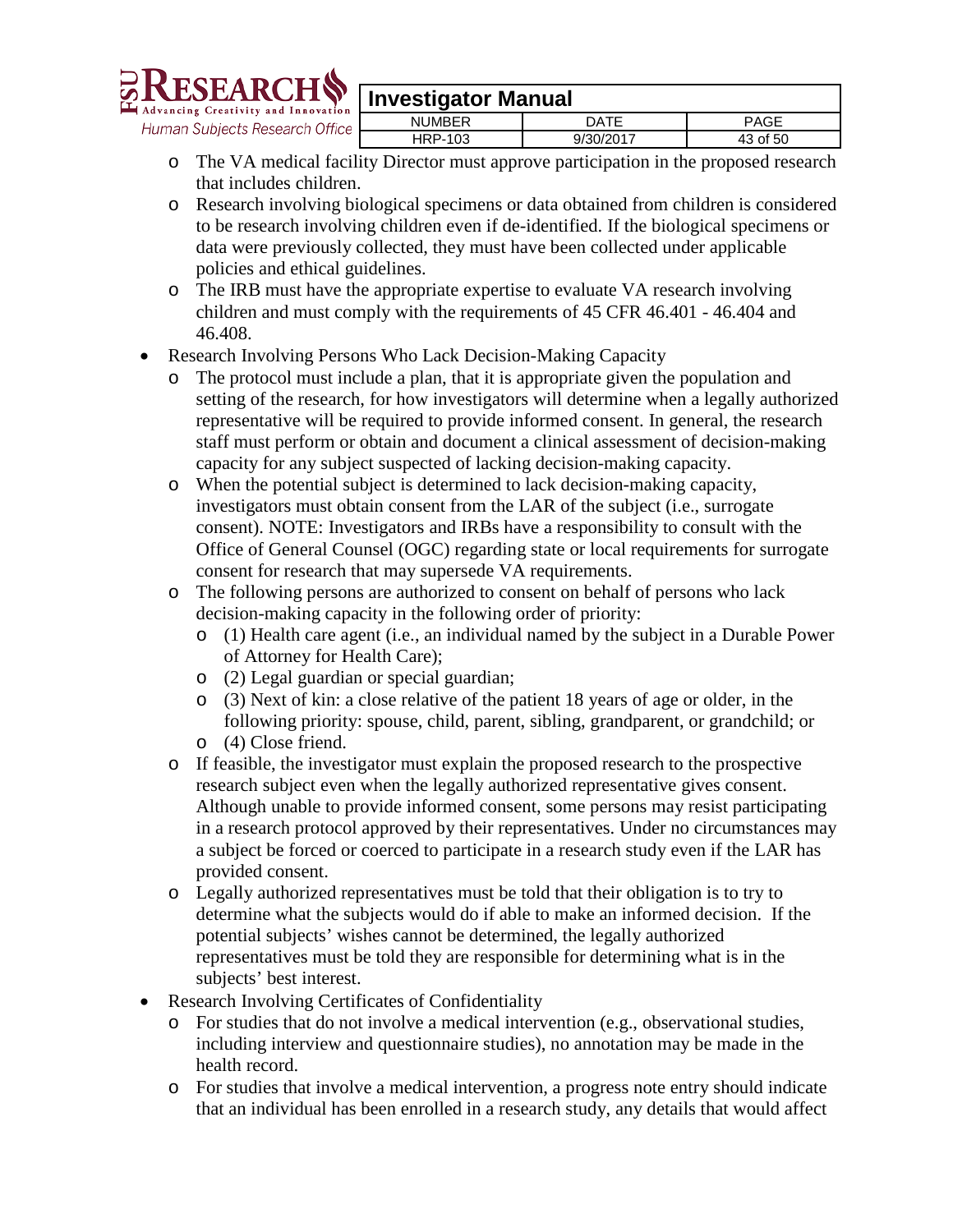

| id Innovation |         |             |             |
|---------------|---------|-------------|-------------|
| earch Office  | NUMBER  | <b>DATF</b> | <b>PAGE</b> |
|               | HRP-103 | 9/30/2017   | 44 of 50    |

the subject's clinical care, and the name and contact information for the investigator conducting the study. Subjects' informed consent forms and HIPAA authorization documents are not to be included in the health record.

- o Investigators should work with the research office in their facility to assure that when Veterans are enrolled in a study protected by a Certificate of Confidentiality, they are not simultaneously enrolled in other interventional studies unless it is absolutely clear that this enrollment does not raise safety issues.
- Collaborative Research
	- o This addresses collaborations between VA and non-VA investigators. Collaboration is encouraged when VA investigators have a substantive role in the design, conduct, and/or analysis of the research. VA may also serve as a Coordinating Center for collaborative studies. NOTE: Collaborative studies do not include studies conducted under a CRADA with pharmaceutical companies or other for-profit entities.
	- o IRB of Record Approval. Each institution is responsible for safeguarding the rights and welfare of human subjects and providing oversight of the research activities conducted at that institution.
		- o Each collaborating institution engaged in human subjects research must obtain approval from its IRB of Record and hold a FWA or another assurance acceptable to VA, e.g. DoD assurance.
		- o VA investigators must submit a protocol or other documentation to their VA IRB of Record that delineates which research activities will be conducted by VA.
		- o Each institution engaged in the collaborative research must use the informed consent document and HIPAA authorization required by their respective institutional policies for subjects recruited from that institution, or procedures requiring participation of the subject at that institution. The informed consent document may contain information on the project as a whole as long as the document clearly describes which procedures will be performed at VA and which will be performed at other institutions.
			- $\triangleright$  The VA informed consent document must clearly state when procedures mentioned at other institutions are part of the VA's portion of the study.
			- The informed consent document and HIPAA authorization must be consistent and include information describing the following:
				- PHI to be collected and/or used by the VA research team;
				- PHI to be disclosed to the other institutions; and
				- Purpose for which the PHI may be used.
	- o Waivers. PHI obtained in research for which the IRB of Record has waived the requirements to obtain a HIPAA authorization and a signed informed consent document may not be disclosed outside VA unless the VA facility Privacy Officer ensures and documents VA's authority to disclose the PHI to another institution. A waiver of HIPAA authorization is not sufficient to fulfill the requirements of other applicable privacy regulations such as the Privacy Act of 1974 (5 U.S.C. 552a).
	- o Research Data. The protocol, addendum, and/or IRB of Record application must describe the data to be disclosed to collaborators, the entity(ies) to which the data are to be disclosed, and how the data are to be transmitted. This includes data from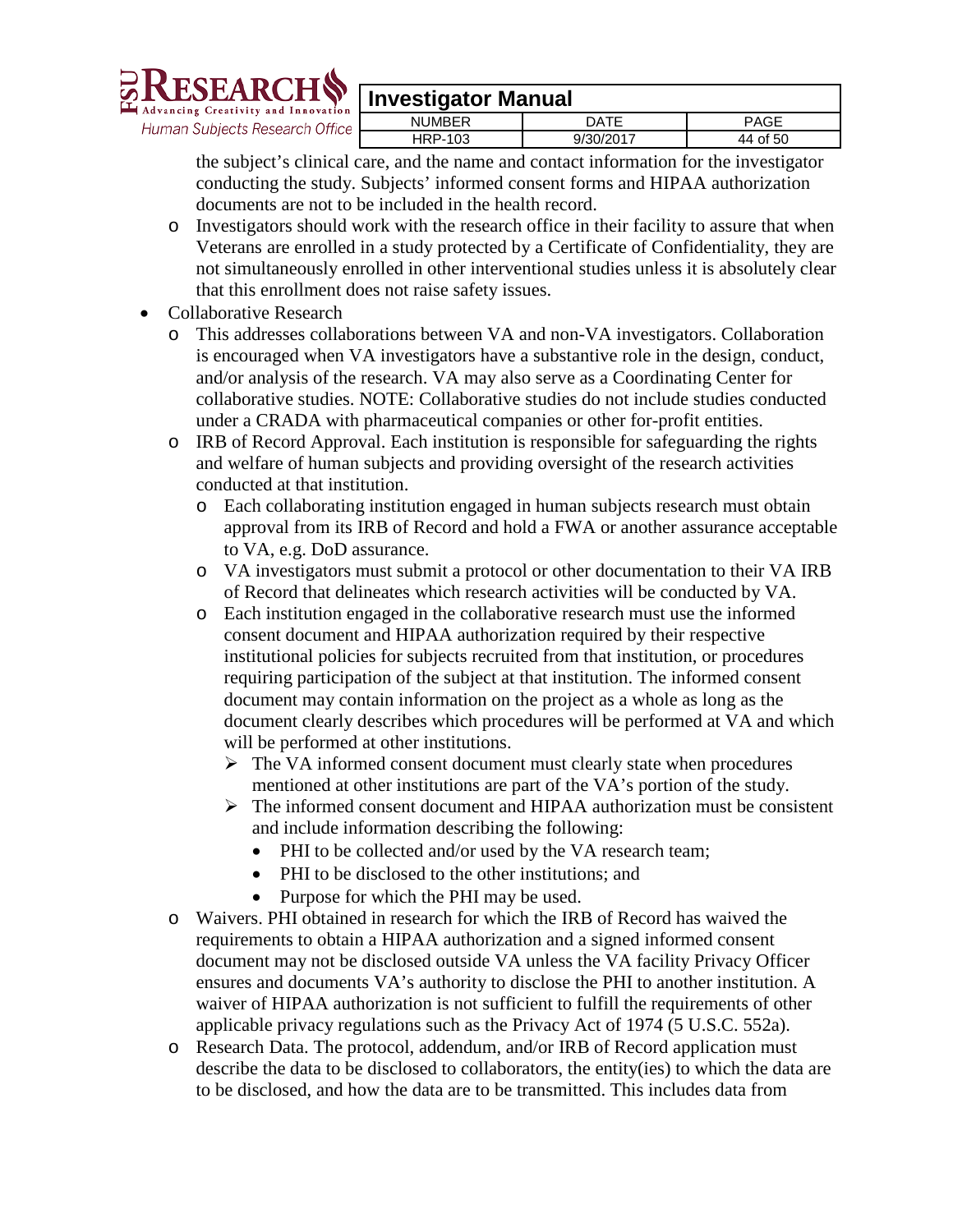| <b>ERESEARCHS</b>                   |                            |           |             |
|-------------------------------------|----------------------------|-----------|-------------|
| Advancing Creativity and Innovation | <b>Investigator Manual</b> |           |             |
| Human Subjects Research Office      | <b>NUMBER</b>              | DATE      | <b>PAGE</b> |
|                                     | <b>HRP-103</b>             | 9/30/2017 | 45 of 50    |

individual subjects as well as other data developed during the research such as the analytic data and the aggregate data.

- o Each VA facility must retain a complete record of all data obtained during the VA portion of the research in accordance with privacy requirements, the Federal Records Act, and VHA Records Control Schedule (RCS) 10-1.
- o All disclosures and data transmission must meet privacy and security requirements per VA Directive 6500, VHA Handbook 6500, and VHA Handbook 1605.1.
- o Written agreements. Collaborative research involving non-VA institutions may not be undertaken without a signed written agreement (e.g., a CRADA or a Data Use Agreement (DUA)) that addresses such issues as the responsibilities of each party, the ownership of the data and the reuse of the data for other research. NOTE: Any reuse must be consistent with the protocol, the informed consent document, and the HIPAA authorization.
- Photography, Video and/or Audio Recording for Research Purposes
	- o The informed consent for research must include information describing any photographs, video, and/or audio recordings to be taken or obtained for research purposes, how the photographs, video, and/or audio will be used for the research, and whether the photographs, video, and/or audio will be disclosed outside the VA.
		- o An informed consent to take a photograph, video, and/or audio recording cannot be waived by the IRB.
		- o The consent for research does not give legal authority to disclose the photographs, video, and/or audio recordings outside the VA. A HIPAA authorization is needed to make such disclosures.
- International Research:
	- o VA international research is defined as any VA-approved research conducted at international sites (i.e., not within the United States (U.S.), its territories, or Commonwealths), any VA-approved research using either identifiable or deidentified human biological specimens or identifiable or de-identified human data originating from international sites, or any VA-approved research that entails sending such specimens or data out of the U.S. This definition applies regardless of the funding source (funded or unfunded) and to research conducted through any mechanism of support including MOUs, CRADAs, grants, contracts, or other agreements. NOTE: Research conducted at U.S. military bases, ships, or embassies is not considered international research.
		- o Sending specimens or data to individuals with VA appointments at international sites (e.g., a WOC appointment, a VA investigator on sabbatical at an international site) is considered international research. Remote use of data that is maintained on VA computers within the U.S. or Puerto Rico and accessed via a secure connection is not considered international research.
		- o International research includes multi-site trials involving non-U.S. sites where VA is the study sponsor, a VA investigator is the overall study-wide PI, VA holds the Investigational New Drug (IND), or the VA manages the data collection and the data analyses.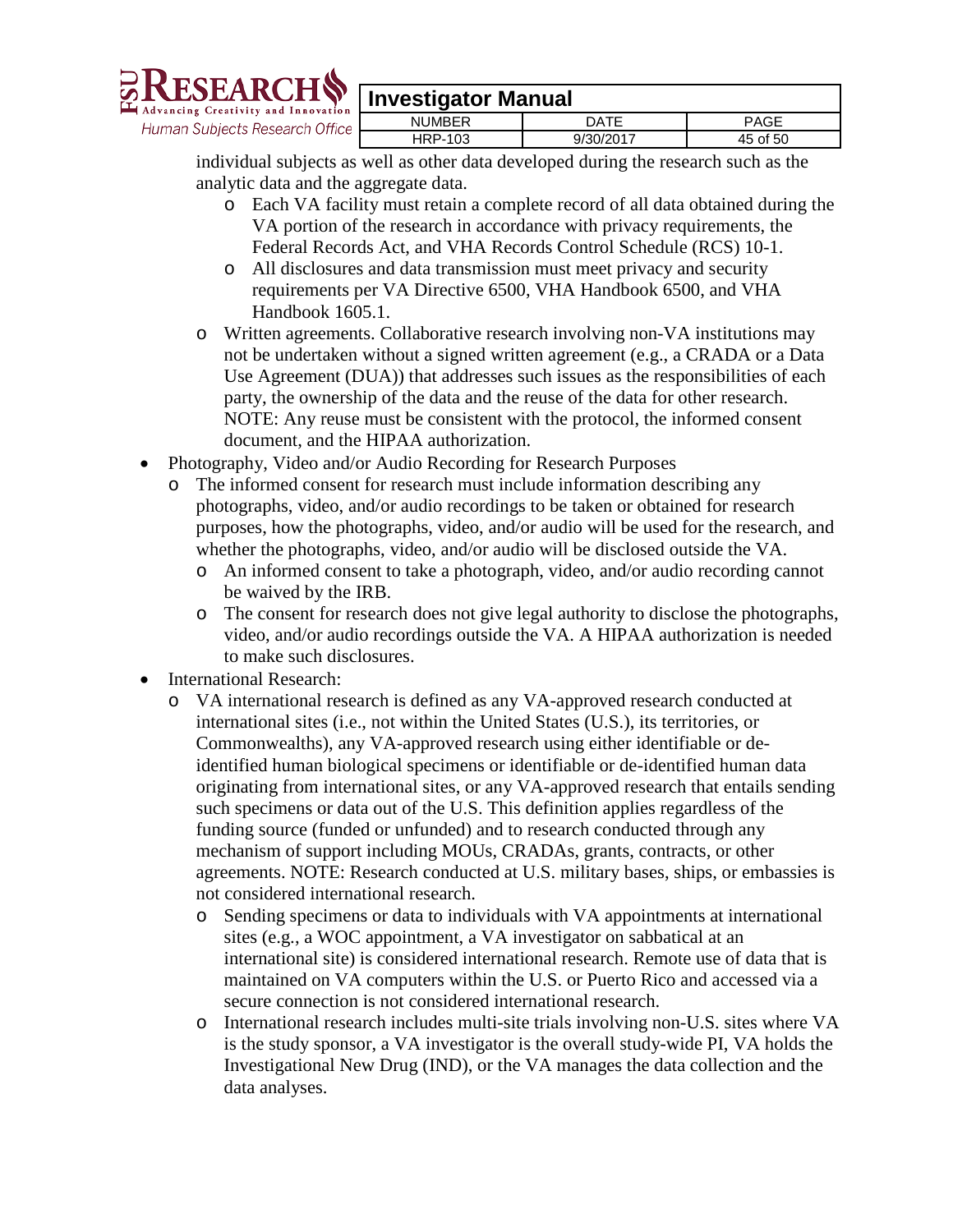

| ty and Innovation |                |             |             |
|-------------------|----------------|-------------|-------------|
| Research Office   | <b>NUMBER</b>  | <b>DATE</b> | <b>PAGE</b> |
|                   | <b>HRP-103</b> | 9/30/2017   | 46 of 50    |

- o International research does not include studies in which VA is only one of multiple participating sites where the overall study-wide PI is not a VA investigator (i.e., the PI for the study as a whole is not a VA investigator).
- o Before approving international research involving human subjects research, the IRB must ensure that human subjects outside of the U.S. who participate in research projects in which VA is a collaborator receive equivalent protections as research participants inside the U.S. (see OHRP guidance at http://www.hhs.gov/ohrp/international/index.html). NOTE: The VA medical facility Director must approve participation in the proposed international research.
- o All international research must also be approved explicitly in a document signed by the VA medical facility Director, except for Cooperative Studies Program activities which must be approved by the CRADO.
- Use Preparatory To Research:
	- o VA investigators may use individually-identifiable health information to prepare a research protocol prior to submission of the protocol to the IRB for approval without obtaining a HIPAA authorization or waiver of authorization.
		- o VA investigators must not arbitrarily review PHI based on their employee access to PHI until the investigator documents the following required information as "Preparatory to Research" in a designated file that is readily accessible for those required to audit such information (e.g., Health Information Manager or PO):
			- Access to PHI is only to prepare a protocol;
			- $\triangleright$  No PHI will be removed from the covered entity (i.e., VHA); and
			- $\triangleright$  Access to PHI is necessary for preparation of the research protocol.
		- o Non-VA researchers may not obtain VA information for preparatory to research activities without appropriate VA approvals (see VHA Handbook 1605.1).
		- o During the preparatory to research activities the VA investigator:
			- $\triangleright$  Must only record aggregate data. The aggregate data may only be used for background information to justify the research or to show that there are adequate numbers of potential subjects to allow the investigator to meet enrollment requirements for the research study;
			- $\triangleright$  Must not record any individually identifiable health information; and
			- $\triangleright$  Must not use any individually identifiable information to recruit research subjects.
			- $\triangleright$  Preparatory activities can include reviewing database output (computer file or printout) containing identifiable health information generated by the database owner, if the investigator returns the database output to the database owner when finished aggregating the information.
		- o Contacting potential research subjects and conducting pilot or feasibility studies are not considered activities preparatory to research.
		- o Activities preparatory to research only encompass the time to prepare the protocol and ends when the protocol is submitted to the IRB.
- Participation Of Non-Veterans As Research Subjects
	- o Non-Veterans may be entered into a VA-approved research study that involves VA outpatient or VA hospital treatment (38 CFR 17.45, 17.92), but only when there are insufficient Veteran patients suitable for the study. The investigator must justify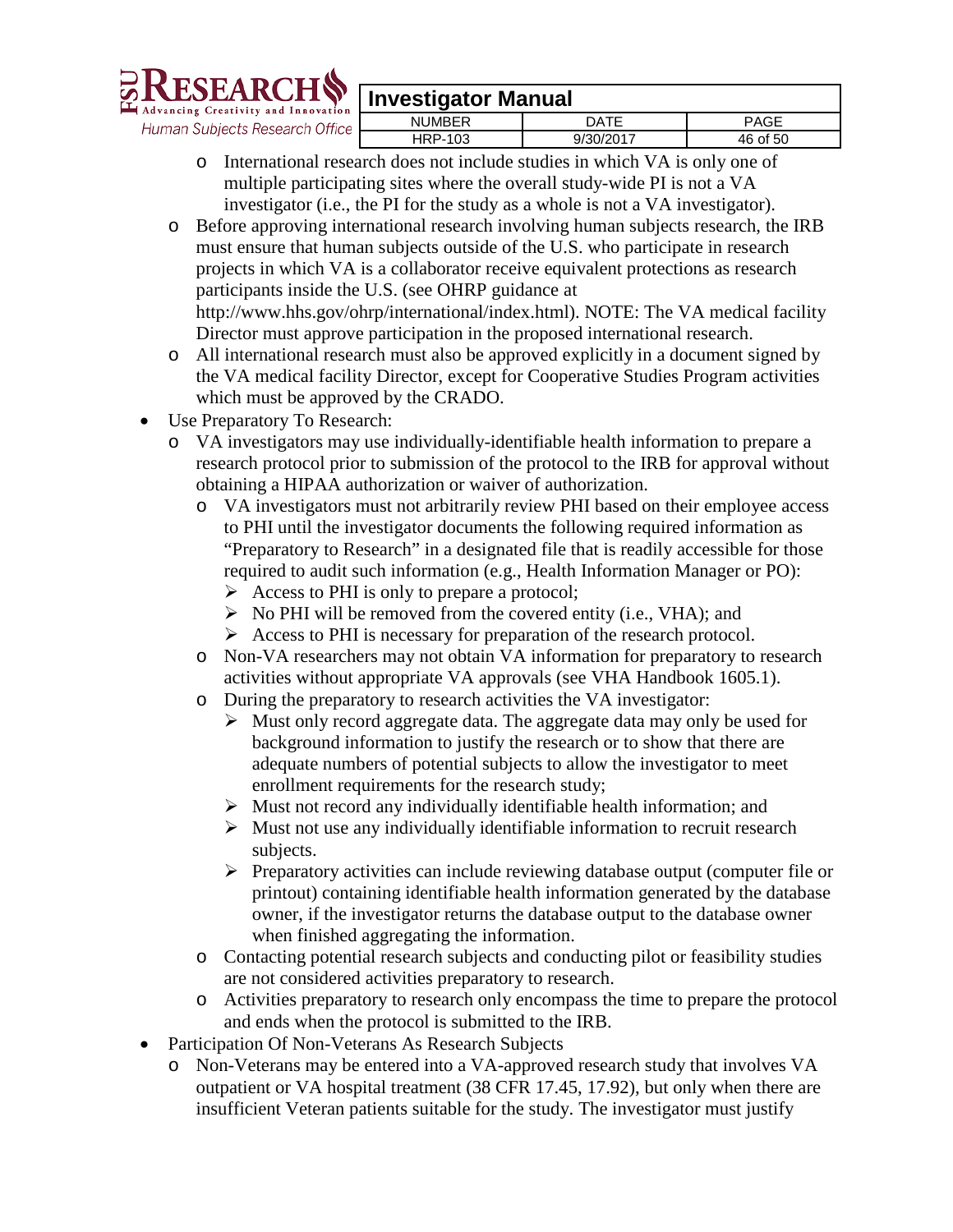| RESEARCH                       | Investigator Manual |           |             |
|--------------------------------|---------------------|-----------|-------------|
| Human Subjects Research Office | <b>NUMBER</b>       | DATF      | <b>PAGE</b> |
|                                | HRP-103             | 9/30/2017 | 47 of 50    |

including non-Veterans and the IRB must review the justification and provide specific approval for recruitment of non-Veterans.

- o Outpatient Care for Research Purposes. Any person who is a bona fide volunteer may be furnished outpatient treatment when the treatment to be rendered is part of an approved VA research study and there are insufficient Veteran patients suitable for the study (38 CFR §17.92).
- o Hospital Care for Research Purposes. Any person who is a bona fide volunteer may be admitted to a VA hospital when the treatment to be rendered is part of an approved VA research study and there are insufficient Veteran patients suitable for the study (38 CFR §17.45).
- o Non-Veterans may be recruited for studies that will generally benefit Veterans and their well-being but would not include Veterans as subjects. Examples include surveys of VA providers, studies involving Veterans' family members, or studies including active duty military personnel. Although active duty military personnel are not considered Veterans, they should be included in VA studies whenever appropriate.
- o In addition to the non-Veterans referenced above, active duty military personnel may be entered into VA research conducted jointly by VA and DoD or within DoD facilities.
- o All VA regulations and policies related to Veterans as research subjects apply to non-Veterans entered into VA research.
- o Non-Veterans may not be entered into VA studies simply because a non-Veteran population is easily accessible to the investigator.
- o Investigators must follow VHA Handbook 1605.04, Notice of Privacy Practices, to provide notice of privacy practices and acknowledgement for any non-Veteran enrolled in the approved protocol.
- Student and Other Trainee Research at Veterans Administration (VA) Facilities
	- o Trainees (e.g., students, residents, or fellows of any profession) may serve as participants, but not PIs within a VA facility, use VA human subjects data, or use human biological specimens that have been collected within VA for clinical, administrative, or research purposes only when:
		- o The study has been approved by the local VA medical facility and IRB, if appropriate; and
		- o Either they are:
			- $\triangleright$  Enrolled in an institution with an educational affiliation agreement with that VA facility; or
			- $\triangleright$  Directly appointed to a VA training program that has no external institutional sponsorship (e.g., VA Advanced Fellowship). NOTE: A waiver may be obtained from the CRADO under special circumstances.
	- o A VA investigator sufficiently experienced in the area of the trainee's research interest must serve as PI and is responsible for oversight of the research and the trainee/student. The PI is responsible for ensuring the trainee/student complies with all applicable local, VA and other Federal requirements including those related to research, information security, and privacy.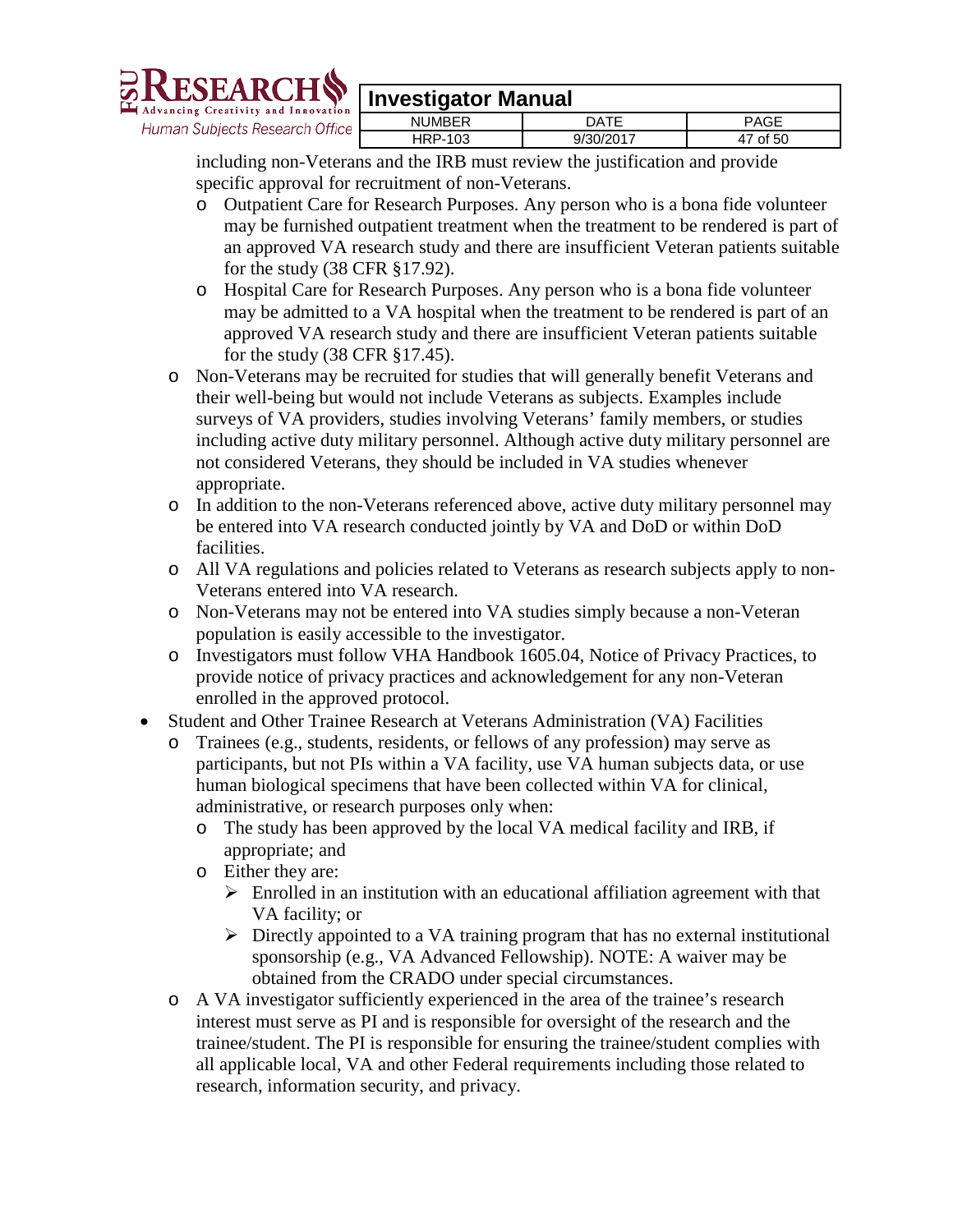

| ncing Creativity and Innovation | <u>IIIVOOLIGALOI IIIAIIGAL</u> |           |          |
|---------------------------------|--------------------------------|-----------|----------|
| nan Subiects Research Office    | NUMBER                         | DATF      | PAGE     |
|                                 | HRP-103                        | 9/30/2017 | 48 of 50 |
|                                 |                                |           |          |

- o If the trainee does not complete all aspects of the research prior to leaving VA, the VA investigator must ensure the protocol is completed or terminated in an orderly fashion, and in accordance with all applicable local, VA, and other Federal requirements.
- o When the trainee leaves VA, the VA investigator is responsible for ensuring that all research records are retained by the VA.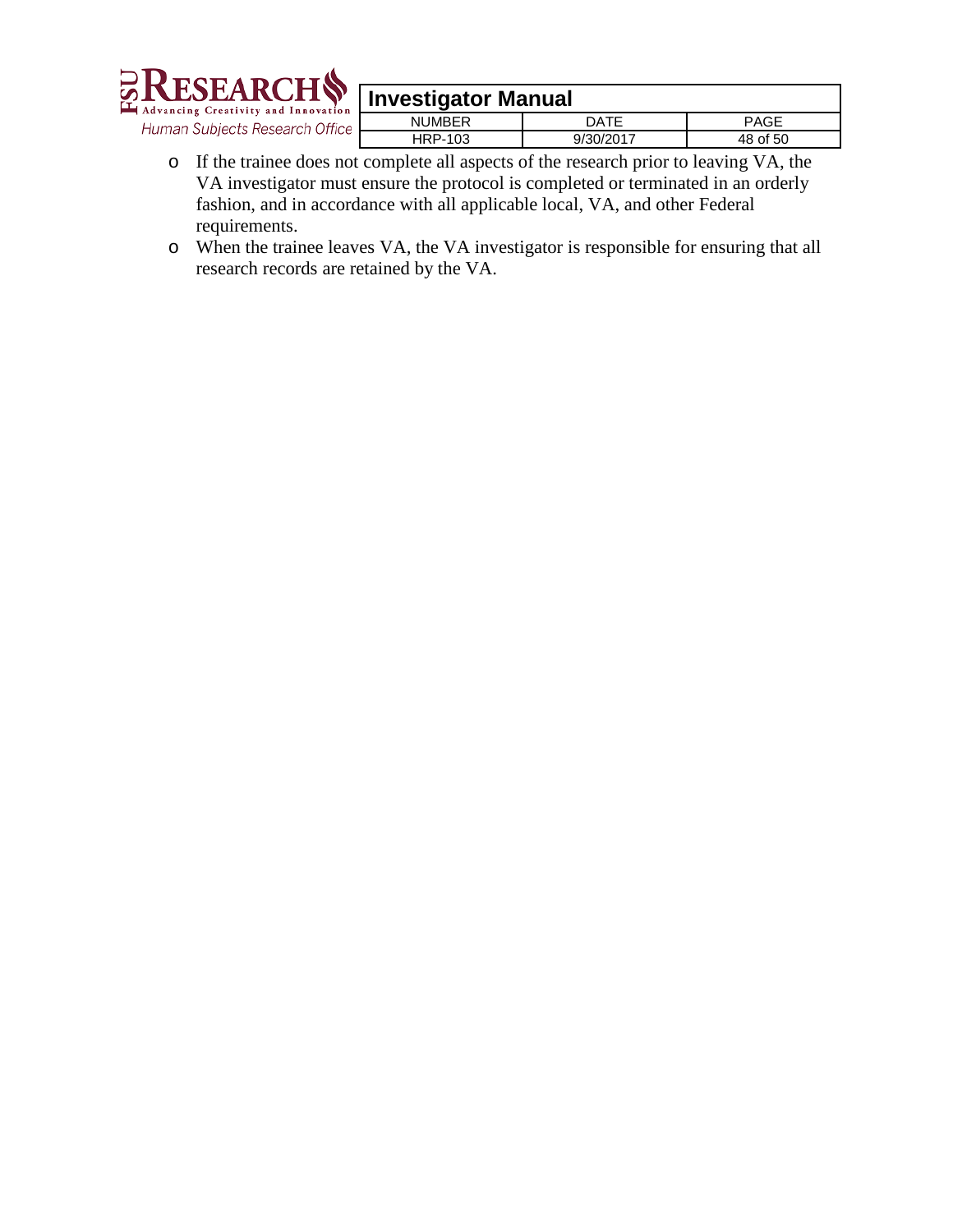

| NUMBER  | <b>IATF</b> | PAGE     |  |  |
|---------|-------------|----------|--|--|
| HRP-103 | 9/30/2017   | 49 of 50 |  |  |

# <span id="page-48-0"></span>*Single IRB Studies*

- 1. That National Institutes of Health expects that all sites participating in multi-site studies involving non-exempt human subjects research funded by the NIH will use a single Institutional Review Board (sIRB) to conduct the ethical review required by the Department of Health and Human Services regulations for the Protection of Human Subjects at 45 CFR Part 46.
	- a. This policy applies to the domestic sites of NIH-funded multi-site studies where each site will conduct the same protocol involving non-exempt human subjects research, whether supported through grants, cooperative agreements, contracts, or the NIH Intramural Research Program. It does not apply to career development, research training or fellowship awards.
	- b. This policy applies to domestic awardees and participating domestic sites. Foreign sites participating in NIH-funded, multi-site studies will not be expected to follow this policy.
	- c. Exceptions to the NIH policy will be made where review by the proposed sIRB would be prohibited by a federal, tribal, or state law, regulation, or policy. Requests for exceptions that are not based on a legal, regulatory, or policy requirement will be considered if there is a compelling justification for the exception. The NIH will determine whether to grant an exception following an assessment of the need.
- 2. [Reserved.]